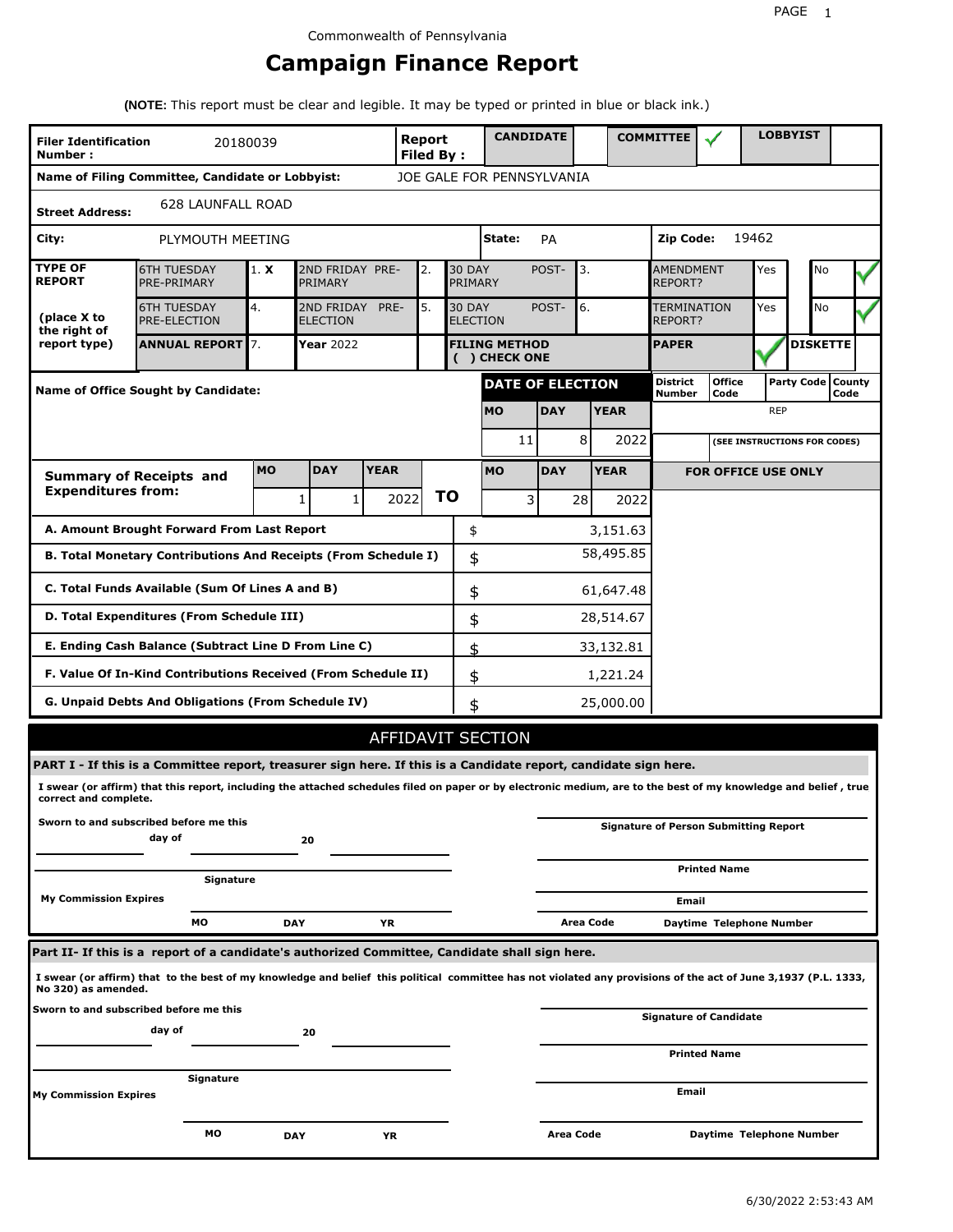# **SCHEDULE I CONTRIBUTIONS AND RECEIPTS**

**Detailed Summary Page**

| <b>Name of Filing Committee or Candidate</b>                                                                                                                                                | <b>Reporting Period</b> |                |                 |
|---------------------------------------------------------------------------------------------------------------------------------------------------------------------------------------------|-------------------------|----------------|-----------------|
| JOE GALE FOR PENNSYLVANIA                                                                                                                                                                   | From:                   | $1/1/2022$ To: | 3/28/2022       |
| 1. Unitemized Contributions Received - \$50.00 or Less Per Contributor                                                                                                                      |                         |                |                 |
| <b>TOTAL for the Reporting Period</b>                                                                                                                                                       |                         | (1)            | \$<br>725.00    |
| 2. Contributions Received - \$50.01 To \$250.00 (From Part A and Part B)                                                                                                                    |                         |                |                 |
| <b>Contributions Received From Political Committees (Part A)</b>                                                                                                                            |                         |                | \$<br>0.00      |
| All Other Contributions (Part B)                                                                                                                                                            |                         |                | \$<br>7,351.00  |
| <b>TOTAL for the Reporting Period</b>                                                                                                                                                       |                         | (2)            | \$<br>7,351.00  |
| 3. Contributions Received Over \$250.00 (From Part C and Part D)                                                                                                                            |                         |                |                 |
| <b>Contributions Received From Political Committees (Part C)</b>                                                                                                                            |                         |                | \$<br>669.85    |
| All Other Contributions (Part D)                                                                                                                                                            |                         |                | \$<br>49,750.00 |
| <b>TOTAL for the Reporting Period</b>                                                                                                                                                       |                         | (3)            | \$<br>50,419.85 |
| 4. Other Receipts, Refunds, Interest Earned, Returned Checks, Etc. (From Part E)                                                                                                            |                         |                |                 |
| <b>TOTAL for the Reporting Period</b>                                                                                                                                                       |                         | (4)            | \$<br>0.00      |
|                                                                                                                                                                                             |                         |                |                 |
| Total Monetary Contributions and Receipts During this Reporting Period (Add and enter amount<br>totals from Boxes 1,2,3 and 4; also enter this amount on Page1, Report Cover Page, Item B.) |                         |                | \$<br>58,495.85 |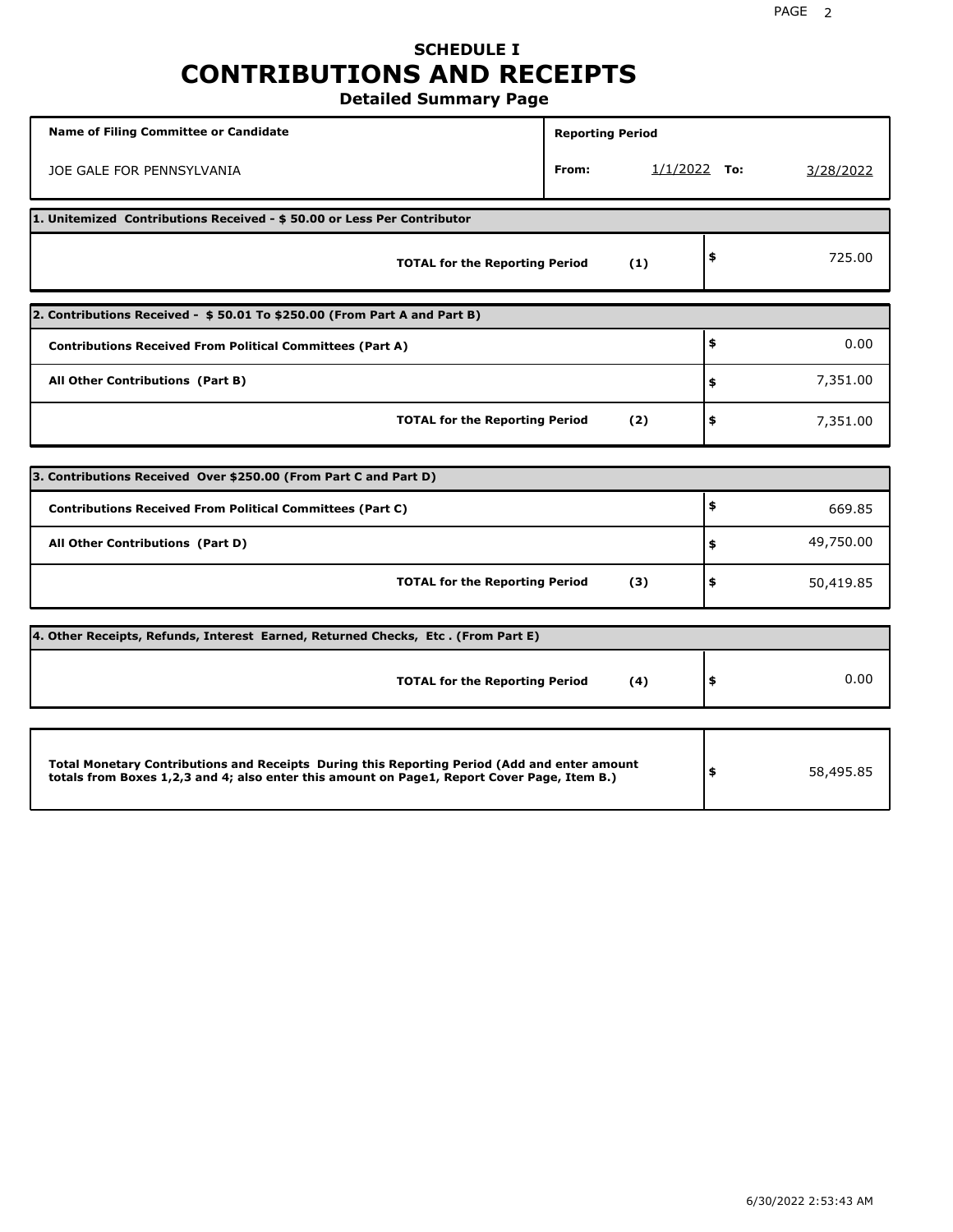# **PART A CONTRIBUTIONS RECEIVED FROM POLITICAL COMMITTEES**

**\$50.01 TO \$250.00**

 **Use this Part to itemize only contributions received from political committees with an aggregate value from \$50.01 to \$250.00 in the reporting period.**

| Name of Filing Committee or Candidate      |              |                   |       | <b>Reporting Period</b> |             |             |                   |
|--------------------------------------------|--------------|-------------------|-------|-------------------------|-------------|-------------|-------------------|
|                                            |              |                   | From: |                         |             | To:         |                   |
|                                            |              |                   |       |                         | <b>DATE</b> |             | <b>AMOUNT</b>     |
| <b>Full Name of Contributing Committee</b> |              |                   |       | <b>MO</b>               | <b>DAY</b>  | <b>YEAR</b> |                   |
| <b>Mailing Address</b>                     |              |                   |       |                         |             |             | \$<br>0.00        |
| City                                       | <b>State</b> | Zip Code (Plus 4) |       |                         |             |             |                   |
|                                            |              |                   |       |                         |             |             | <b>PAGE TOTAL</b> |

**Enter Grand Total of Part A on Schedule I, Detailed Summary Page, Section 2.**

**\$** 0.00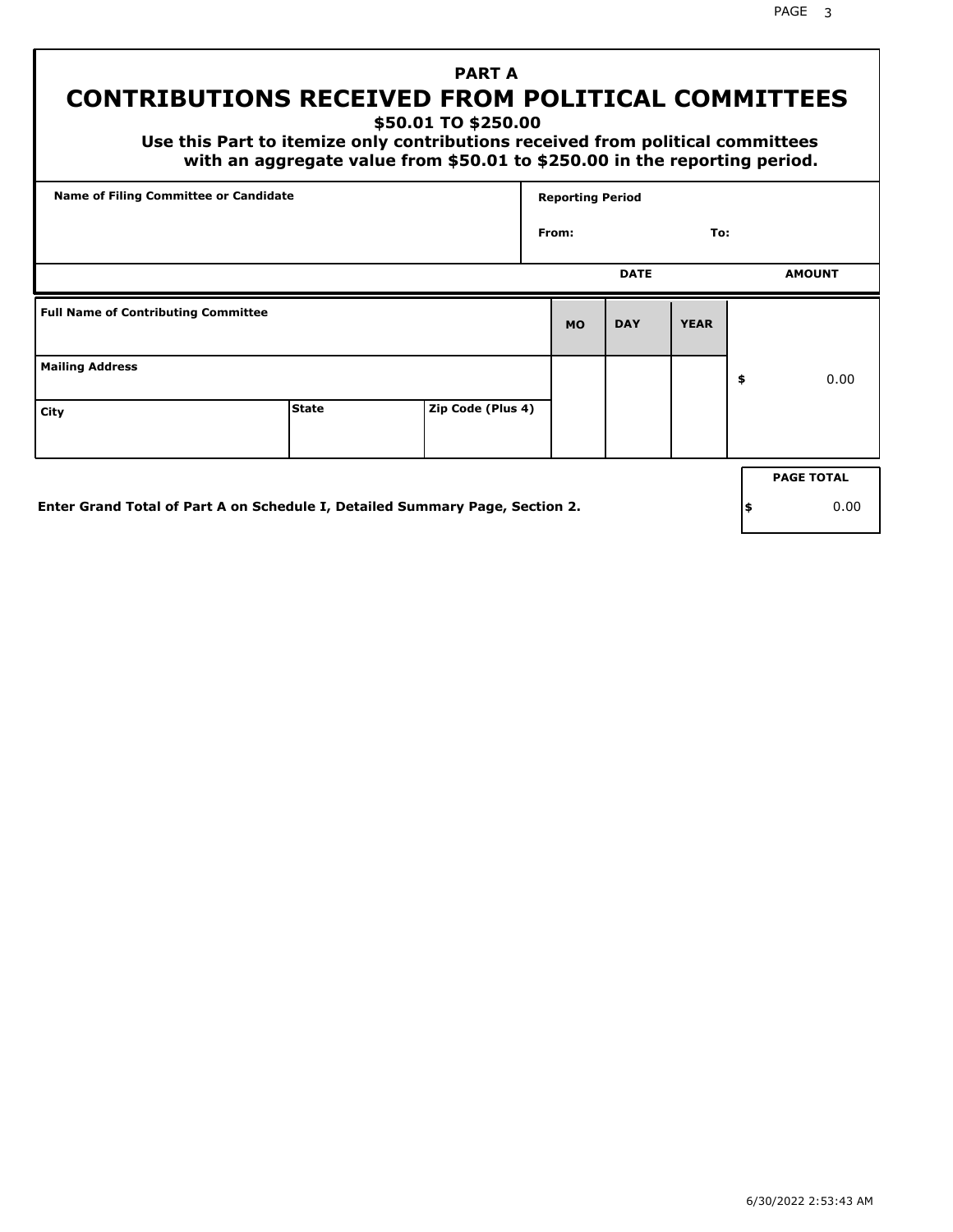| Use this Part to itemize all other contributions with an aggregate value from<br>(Exclude contributions from political committees reported in Part A) | <b>ALL OTHER CONTRIBUTIONS</b><br>\$50.01 to \$250.00 in the reporting period. | <b>PART B</b><br>\$50.01 TO \$250.00 |                         |                |             |                |    |               |
|-------------------------------------------------------------------------------------------------------------------------------------------------------|--------------------------------------------------------------------------------|--------------------------------------|-------------------------|----------------|-------------|----------------|----|---------------|
| <b>Name of Filing Committee or Candidate</b>                                                                                                          |                                                                                |                                      | <b>Reporting Period</b> |                |             |                |    |               |
| JOE GALE FOR PENNSYLVANIA                                                                                                                             |                                                                                |                                      | From:                   |                |             | $1/1/2022$ To: |    | 3/28/2022     |
|                                                                                                                                                       |                                                                                |                                      |                         |                | <b>DATE</b> |                |    | <b>AMOUNT</b> |
| <b>Full Name of Contributor</b><br><b>ANTHONY MAST</b>                                                                                                |                                                                                |                                      |                         | <b>MO</b>      | <b>DAY</b>  | <b>YEAR</b>    |    |               |
| <b>Mailing Address</b><br><b>142 MCHENRY ROAD</b>                                                                                                     |                                                                                |                                      |                         |                |             |                | \$ | 100.00        |
| <b>City</b><br><b>PARKESBURG</b>                                                                                                                      | <b>State</b><br>PA                                                             | Zip Code (Plus 4)<br>19365           |                         | $\mathbf{1}$   | 22          | 2022           |    |               |
| <b>Full Name of Contributor</b><br>NICOLE THOMAS                                                                                                      |                                                                                |                                      |                         | <b>MO</b>      | <b>DAY</b>  | <b>YEAR</b>    |    |               |
| <b>Mailing Address</b><br>510 NORTH LEMON STREET, D8                                                                                                  |                                                                                |                                      |                         |                |             |                | \$ | 100.00        |
| City<br><b>MEDIA</b>                                                                                                                                  | <b>State</b><br>PA                                                             | Zip Code (Plus 4)<br>19063           |                         | $\mathbf{1}$   | 25          | 2022           |    |               |
| <b>Full Name of Contributor</b><br><b>RITA SMITH</b>                                                                                                  |                                                                                |                                      |                         | <b>MO</b>      | <b>DAY</b>  | <b>YEAR</b>    |    |               |
| <b>Mailing Address</b><br>916 DOGWOOD LANE                                                                                                            |                                                                                |                                      |                         |                |             |                | ÷, | 100.00        |
| <b>City</b><br>COLLEGEVILLE                                                                                                                           | <b>State</b><br>PA                                                             | Zip Code (Plus 4)<br>194261160       |                         | 2              | 3           | 2022           |    |               |
| <b>Full Name of Contributor</b><br><b>GEORGE ISAJIW</b>                                                                                               |                                                                                |                                      |                         | <b>MO</b>      | <b>DAY</b>  | <b>YEAR</b>    |    |               |
| <b>Mailing Address</b><br>7012 PENARTH AVE.                                                                                                           |                                                                                |                                      |                         |                |             |                | \$ | 100.00        |
| City<br><b>UPPER DARBY</b>                                                                                                                            | <b>State</b><br>PA                                                             | Zip Code (Plus 4)<br>19082           |                         | $\overline{2}$ | 6           | 2022           |    |               |
| <b>Full Name of Contributor</b><br>PAUL FANELLI                                                                                                       |                                                                                |                                      |                         | <b>MO</b>      | <b>DAY</b>  | <b>YEAR</b>    |    |               |
| <b>Mailing Address</b><br><b>6 KERN DRIVE</b>                                                                                                         |                                                                                |                                      |                         |                |             |                | \$ | 100.00        |
| City<br>PERKASIE                                                                                                                                      | <b>State</b><br>PA                                                             | Zip Code (Plus 4)<br>18944           |                         | 2              | 8           | 2022           |    |               |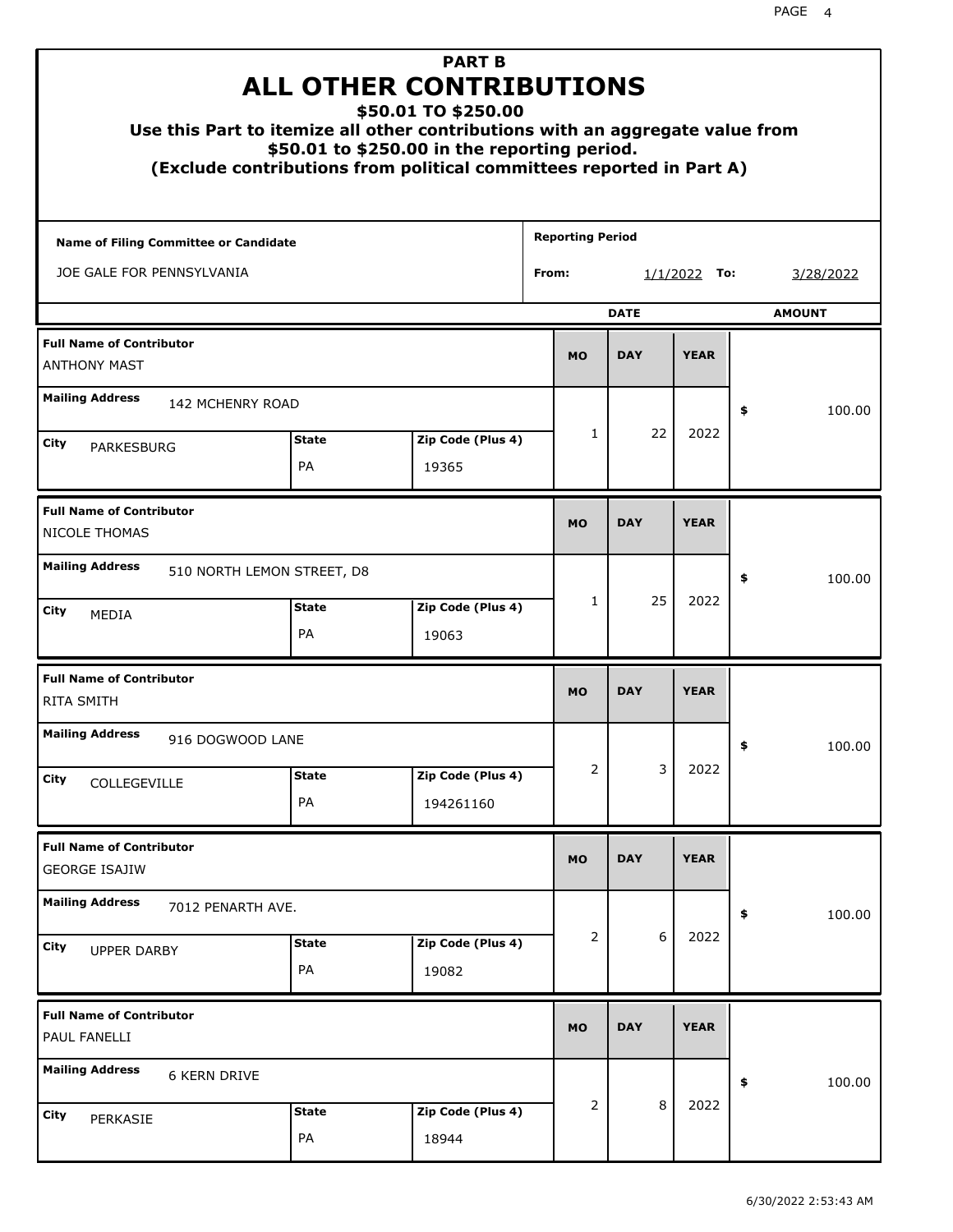| <b>Full Name of Contributor</b><br>RAYMOND KNEISLEY III  |                            | <b>MO</b> | <b>DAY</b> | <b>YEAR</b> |              |
|----------------------------------------------------------|----------------------------|-----------|------------|-------------|--------------|
| <b>Mailing Address</b><br>3931 LOCUST GROVE RD           |                            |           |            |             | \$<br>200.00 |
| <b>State</b><br>City<br>COLUMBIA<br>PA                   | Zip Code (Plus 4)<br>17512 | 2         | 22         | 2022        |              |
| <b>Full Name of Contributor</b><br>JOHN CRIDER           |                            | <b>MO</b> | <b>DAY</b> | <b>YEAR</b> |              |
| <b>Mailing Address</b><br>308 S. BROAD ST.               |                            |           |            |             | 240.00<br>\$ |
| <b>State</b><br>City<br>LANSDALE<br>PA                   | Zip Code (Plus 4)<br>19446 | 3         | 28         | 2022        |              |
| <b>Full Name of Contributor</b><br>ANNE C. CHRISTIAN     |                            | <b>MO</b> | <b>DAY</b> | <b>YEAR</b> |              |
| <b>Mailing Address</b><br>360 FARM LANE                  |                            |           |            |             | 100.00<br>\$ |
| <b>State</b><br>City<br><b>NORTH WALES</b><br>PA         | Zip Code (Plus 4)<br>19454 | 3         | 28         | 2022        |              |
|                                                          |                            |           |            |             |              |
| <b>Full Name of Contributor</b><br>LINDA COSGROVE        |                            | <b>MO</b> | <b>DAY</b> | <b>YEAR</b> |              |
| <b>Mailing Address</b><br>643 CHESTER CREEK ROAD         |                            |           |            |             | 150.00<br>\$ |
| <b>State</b><br>City<br><b>BROOKHAVEN</b><br>PA          | Zip Code (Plus 4)<br>19015 | 3         | 28         | 2022        |              |
| <b>Full Name of Contributor</b><br><b>STEVE KAUFFMAN</b> |                            | <b>MO</b> | <b>DAY</b> | <b>YEAR</b> |              |
| <b>Mailing Address</b><br>1202 CIDER PRESS ROAD          |                            |           |            |             | 100.00<br>\$ |
| <b>State</b><br>City<br>MANHEIM<br>PA                    | Zip Code (Plus 4)<br>17545 | 3         | 28         | 2022        |              |
| <b>Full Name of Contributor</b><br>JUDY KAUFFMAN         |                            | <b>MO</b> | <b>DAY</b> | <b>YEAR</b> |              |
| <b>Mailing Address</b><br>1202 CIDER PRESS ROAD          |                            |           | 28         | 2022        | 100.00<br>\$ |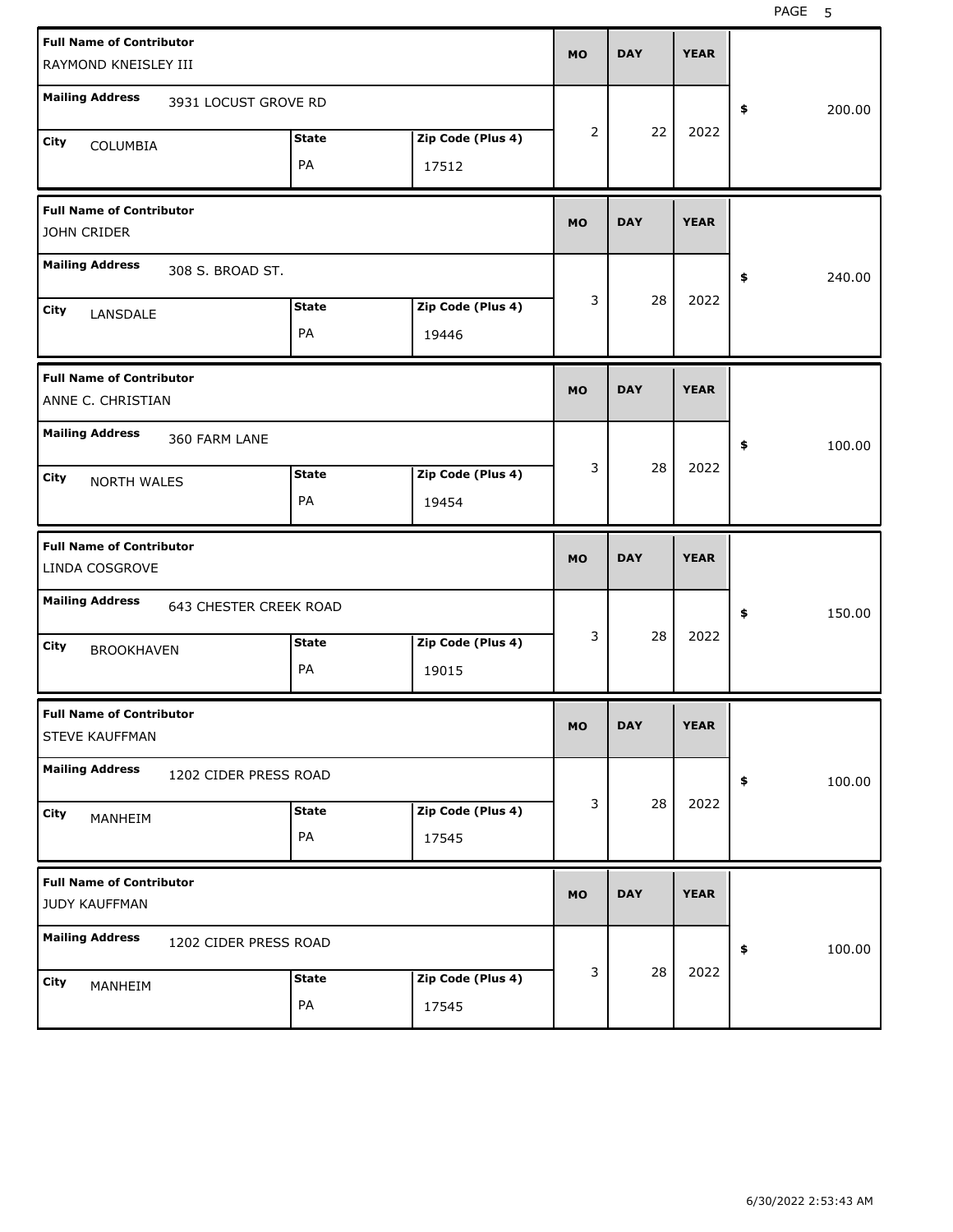| <b>Full Name of Contributor</b><br>ANDREW HOHORST                     |                    |                            | <b>MO</b> | <b>DAY</b> | <b>YEAR</b> |              |
|-----------------------------------------------------------------------|--------------------|----------------------------|-----------|------------|-------------|--------------|
| <b>Mailing Address</b><br><b>407 ROBERTS AVENUE</b>                   |                    |                            |           |            |             | \$<br>249.00 |
| City<br><b>CONSHOHOCKEN</b>                                           | <b>State</b><br>PA | Zip Code (Plus 4)<br>19428 | 1         | 12         | 2022        |              |
| <b>Full Name of Contributor</b><br>JOHN CRIDER                        |                    |                            | <b>MO</b> | <b>DAY</b> | <b>YEAR</b> |              |
| <b>Mailing Address</b><br>308 S. BROAD ST.                            |                    |                            |           |            |             | \$<br>240.00 |
| City<br>LANSDALE                                                      | <b>State</b><br>PA | Zip Code (Plus 4)<br>19446 | 3         | 28         | 2022        |              |
| <b>Full Name of Contributor</b><br>ANNE C. CHRISTIAN                  |                    |                            | <b>MO</b> | <b>DAY</b> | <b>YEAR</b> |              |
| <b>Mailing Address</b><br>360 FARM LANE<br>City<br><b>NORTH WALES</b> | <b>State</b><br>PA | Zip Code (Plus 4)<br>19454 | 3         | 28         | 2022        | \$<br>100.00 |
|                                                                       |                    |                            |           |            |             |              |
| <b>Full Name of Contributor</b><br>LINDA COSGROVE                     |                    |                            | <b>MO</b> | <b>DAY</b> | <b>YEAR</b> |              |
| <b>Mailing Address</b><br>643 CHESTER CREEK ROAD                      |                    |                            |           |            |             | \$<br>150.00 |
| City<br><b>BROOKHAVEN</b>                                             | <b>State</b><br>PA | Zip Code (Plus 4)<br>19015 | 3         | 28         | 2022        |              |
| <b>Full Name of Contributor</b><br>STEVE KAUFFMAN                     |                    |                            | <b>MO</b> | <b>DAY</b> | <b>YEAR</b> |              |
| <b>Mailing Address</b><br>1202 CIDER PRESS ROAD                       |                    |                            |           |            |             | 100.00<br>\$ |
| City<br>MANHEIM                                                       | <b>State</b><br>PA | Zip Code (Plus 4)<br>17545 | 3         | 28         | 2022        |              |
| <b>Full Name of Contributor</b><br>JUDY KAUFFMAN                      |                    |                            | <b>MO</b> | <b>DAY</b> | <b>YEAR</b> |              |
| <b>Mailing Address</b><br>1202 CIDER PRESS ROAD                       |                    |                            |           |            | 2022        | \$<br>100.00 |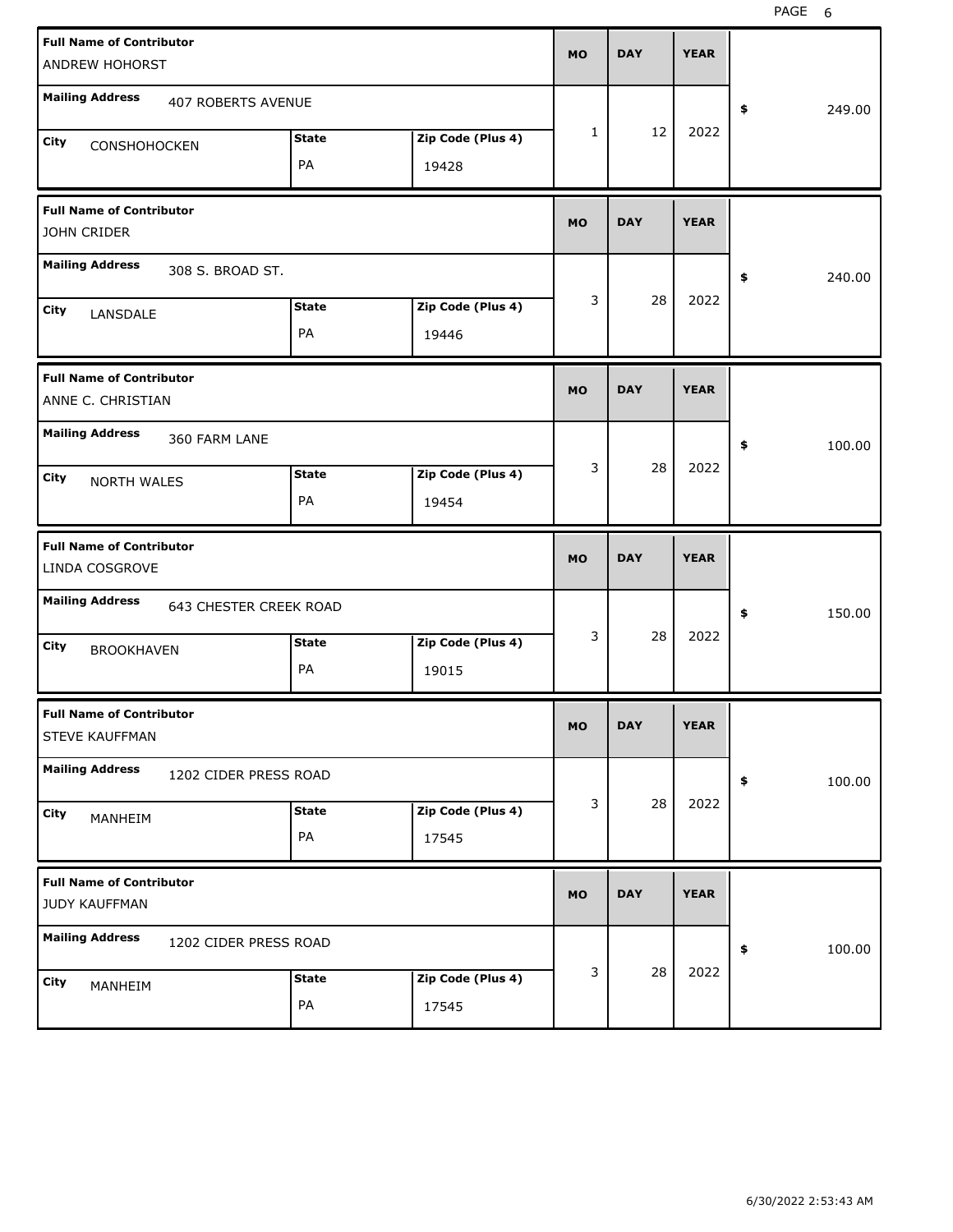PAGE<sub>7</sub>

| <b>Full Name of Contributor</b><br>ANDREW HOHORST    |                           |                    |                            | <b>MO</b> | <b>DAY</b> | <b>YEAR</b> |              |
|------------------------------------------------------|---------------------------|--------------------|----------------------------|-----------|------------|-------------|--------------|
| <b>Mailing Address</b>                               | <b>407 ROBERTS AVENUE</b> |                    |                            |           |            |             | \$<br>249.00 |
| City<br>CONSHOHOCKEN                                 |                           | <b>State</b><br>PA | Zip Code (Plus 4)<br>19428 |           |            |             |              |
| <b>Full Name of Contributor</b><br>WALTER M. JAKOPAC |                           |                    |                            | <b>MO</b> | <b>DAY</b> | <b>YEAR</b> |              |
| <b>Mailing Address</b>                               | 192 NEUMANN LN.           |                    |                            |           |            |             | \$<br>75.00  |
| City<br>CRANBERRY                                    |                           | <b>State</b><br>PA | Zip Code (Plus 4)<br>16319 | 3         | 16         | 2022        |              |
| <b>Full Name of Contributor</b><br>JOANNE F. MCVAY   |                           |                    |                            | <b>MO</b> | <b>DAY</b> | <b>YEAR</b> |              |
| <b>Mailing Address</b>                               | 106 SKYLARK DR.           |                    |                            |           |            |             | \$<br>200.00 |
| City<br><b>GLENSHAW</b>                              |                           | <b>State</b><br>PA | Zip Code (Plus 4)<br>15116 | 3         | 16         | 2022        |              |
|                                                      |                           |                    |                            |           |            |             |              |
| <b>Full Name of Contributor</b><br>ROCHELLE A. PORTO |                           |                    |                            | <b>MO</b> | <b>DAY</b> | <b>YEAR</b> |              |
| <b>Mailing Address</b>                               | 2460 BRANDON CT.          |                    |                            |           |            |             | \$<br>100.00 |
| City<br><b>BENSALEM</b>                              |                           | <b>State</b><br>PA | Zip Code (Plus 4)<br>19020 | 3         | 16         | 2022        |              |
| <b>Full Name of Contributor</b><br>LINDA CHONTOS     |                           |                    |                            | <b>MO</b> | <b>DAY</b> | <b>YEAR</b> |              |
| <b>Mailing Address</b>                               | 101 ZACHARY DRIVE         |                    |                            |           |            |             | \$<br>100.00 |
| City<br>ELIZABETH                                    |                           | <b>State</b><br>PA | Zip Code (Plus 4)<br>15037 | 3         | 20         | 2022        |              |
| <b>Full Name of Contributor</b><br>DAVID CHAMBERS    |                           |                    |                            | <b>MO</b> | <b>DAY</b> | <b>YEAR</b> |              |
| <b>Mailing Address</b>                               | 1288 SPRINGVILLE ROAD     |                    |                            | 3         | 19         | 2022        | \$<br>100.00 |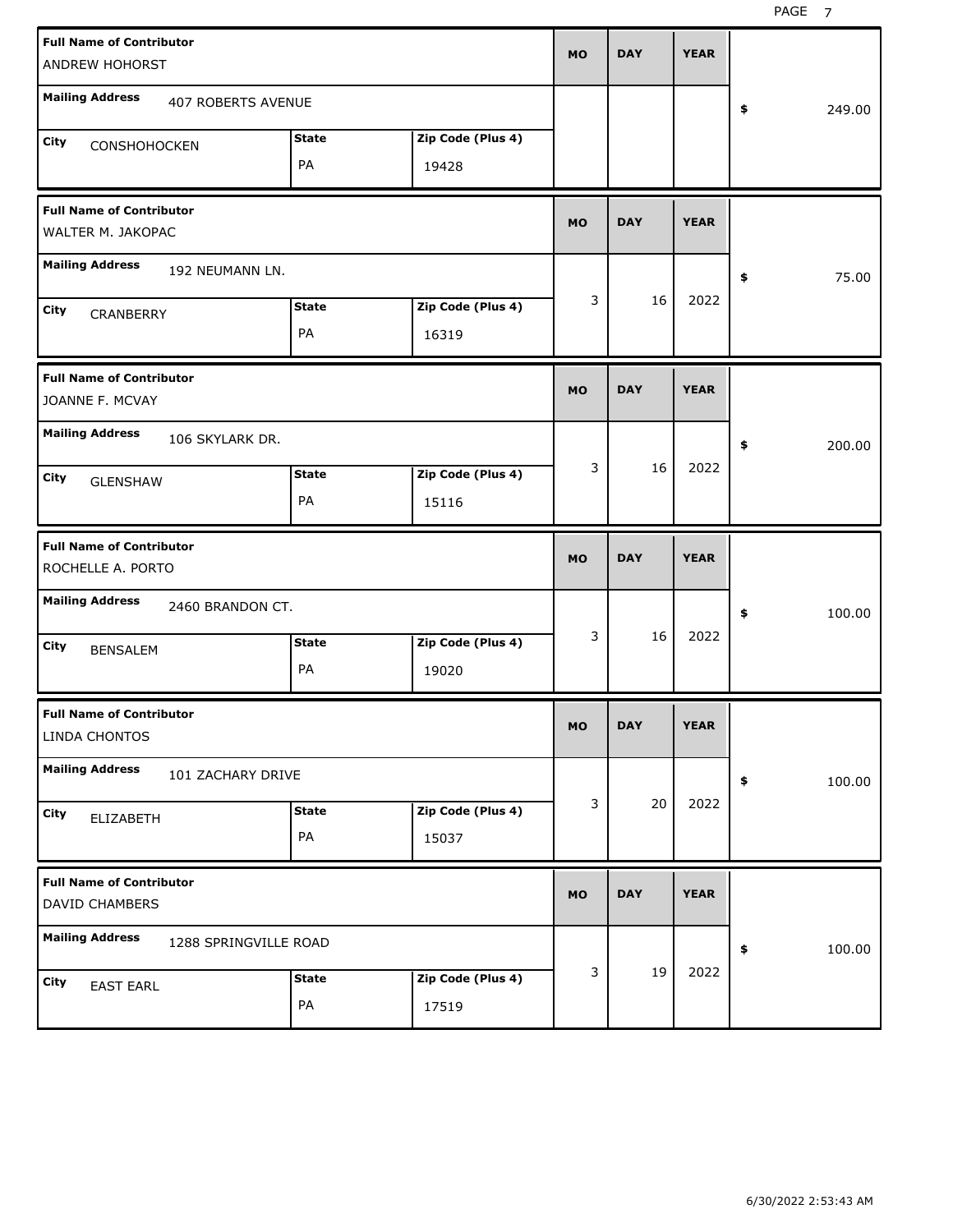| <b>Full Name of Contributor</b><br>THOMAS PRICE            |              |                   | MO        | <b>DAY</b>   | <b>YEAR</b> |              |
|------------------------------------------------------------|--------------|-------------------|-----------|--------------|-------------|--------------|
| <b>Mailing Address</b><br>510 S. 4TH STREET                |              |                   |           |              |             | \$<br>100.00 |
| City<br>PERKASIE                                           | <b>State</b> | Zip Code (Plus 4) | 3         | 28           | 2022        |              |
|                                                            | PA           | 18944             |           |              |             |              |
| <b>Full Name of Contributor</b><br>RICHARD HARTWIG         |              |                   | MO        | <b>DAY</b>   | <b>YEAR</b> |              |
| <b>Mailing Address</b><br>109 N. SURREY AVE.               |              |                   |           |              |             | \$<br>100.00 |
| City<br><b>VENTNOR</b>                                     | <b>State</b> | Zip Code (Plus 4) | 2         | 10           | 2022        |              |
|                                                            | NJ           | 08406             |           |              |             |              |
| <b>Full Name of Contributor</b><br><b>FRANCIS ALTOMARE</b> |              |                   | MO        | <b>DAY</b>   | <b>YEAR</b> |              |
| <b>Mailing Address</b><br>121 TWINING FORD ROAD            |              |                   |           |              |             | \$<br>100.00 |
| <b>City</b><br><b>RICHBORO</b>                             | <b>State</b> | Zip Code (Plus 4) | 2         | 15           | 2022        |              |
|                                                            | PA           | 189541842         |           |              |             |              |
|                                                            |              |                   |           |              |             |              |
| <b>Full Name of Contributor</b><br>CHRISTIAN M. SCHLEGEL   |              |                   | MO        | <b>DAY</b>   | <b>YEAR</b> |              |
| <b>Mailing Address</b><br>659 BEECHWOOD AVE.               |              |                   |           |              |             | 125.00<br>\$ |
| <b>City</b><br><b>POTTSTOWN</b>                            | <b>State</b> | Zip Code (Plus 4) | 3         | 10           | 2022        |              |
|                                                            | PA           | 194644303         |           |              |             |              |
| <b>Full Name of Contributor</b><br>LORI HARVEY             |              |                   | MU.       | DAY          | <b>YEAR</b> |              |
| <b>Mailing Address</b><br>109 FOX LANE                     |              |                   |           |              |             | 100.00<br>\$ |
| City                                                       | <b>State</b> | Zip Code (Plus 4) | 3         | $\mathbf{1}$ | 2022        |              |
| GILBERTSVILLE                                              | PA           | 19525             |           |              |             |              |
| <b>Full Name of Contributor</b><br>RUSSELL F. HUGGINS      |              |                   | <b>MO</b> | <b>DAY</b>   | <b>YEAR</b> |              |
| <b>Mailing Address</b><br>30 DORINDA DR.                   |              |                   |           |              |             | 100.00<br>\$ |
| City<br>CHRISTIANA                                         | <b>State</b> | Zip Code (Plus 4) | 3         | $\mathbf{1}$ | 2022        |              |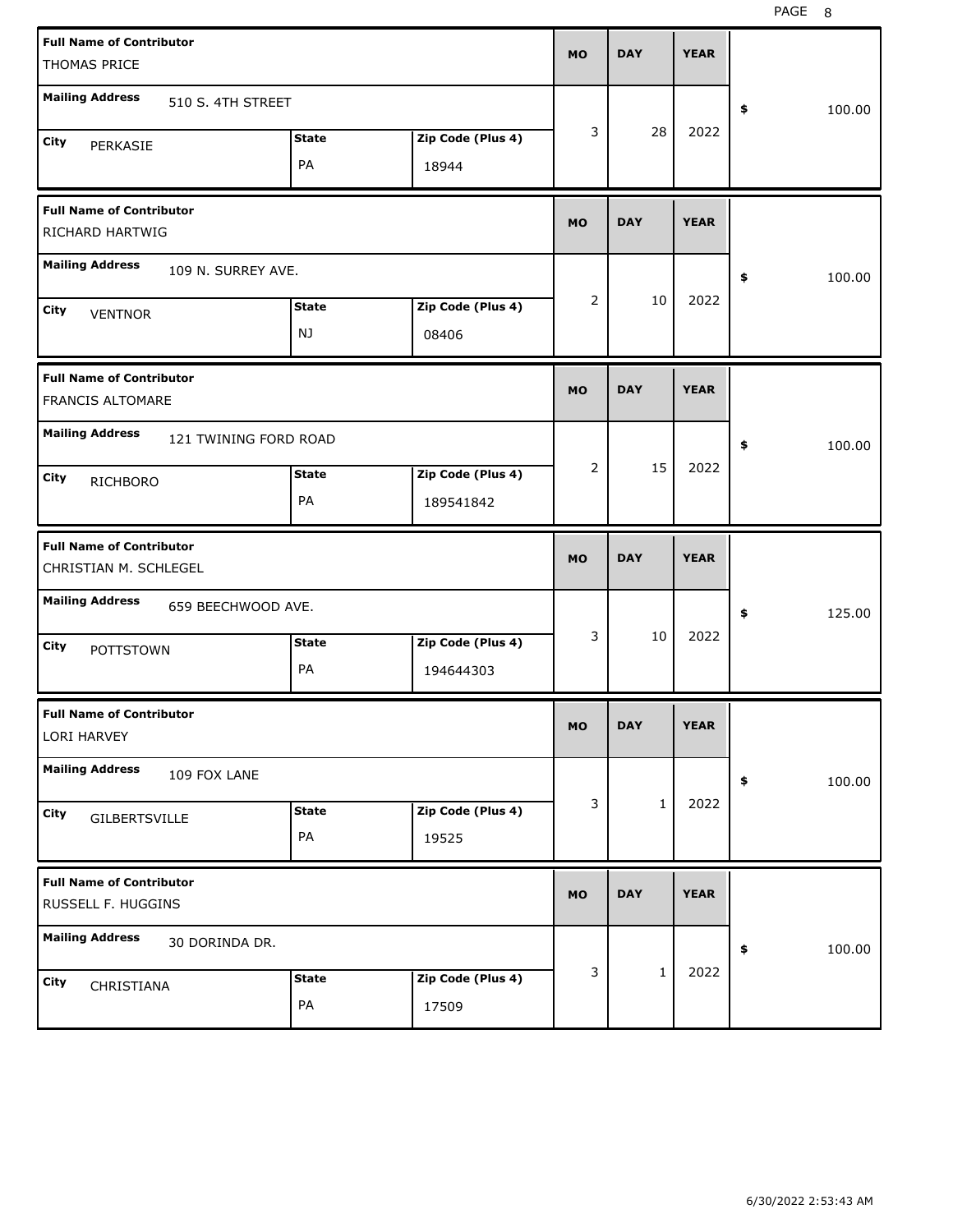| <b>Full Name of Contributor</b>                         |              |                   |           | <b>DAY</b>   | <b>YEAR</b> |              |
|---------------------------------------------------------|--------------|-------------------|-----------|--------------|-------------|--------------|
| JOANN M. GLUECK                                         |              |                   | <b>MO</b> |              |             |              |
| <b>Mailing Address</b><br>140 UNIONVILLE RD.            |              |                   |           |              |             | 150.00<br>\$ |
| City<br><b>DOUGLASSVILLE</b>                            | <b>State</b> | Zip Code (Plus 4) | 3         | $\mathbf{1}$ | 2022        |              |
|                                                         | PA           | 195189717         |           |              |             |              |
| <b>Full Name of Contributor</b><br>JAMES P. HARKINS     |              |                   | <b>MO</b> | <b>DAY</b>   | <b>YEAR</b> |              |
| <b>Mailing Address</b><br>4016 DARBY ROAD               |              |                   |           |              |             | 250.00<br>\$ |
| City<br><b>BRYN MAWR</b>                                | <b>State</b> | Zip Code (Plus 4) | 1         | 24           | 2022        |              |
|                                                         | PA           | 19010             |           |              |             |              |
| <b>Full Name of Contributor</b><br>KAREN MINARICIK      |              |                   | <b>MO</b> | <b>DAY</b>   | <b>YEAR</b> |              |
| <b>Mailing Address</b><br>121 BRENT DRIVE               |              |                   |           |              |             | 250.00<br>\$ |
| City<br>WALLINGFORD                                     | <b>State</b> | Zip Code (Plus 4) | 2         | $\mathbf{1}$ | 2022        |              |
|                                                         | PA           | 19086             |           |              |             |              |
|                                                         |              |                   |           |              |             |              |
| <b>Full Name of Contributor</b><br>KATHERINE JO MERVINE |              |                   | <b>MO</b> | <b>DAY</b>   | <b>YEAR</b> |              |
| <b>Mailing Address</b><br>108 SOLTNER DRIVE             |              |                   |           |              |             | 250.00<br>\$ |
| City                                                    | <b>State</b> | Zip Code (Plus 4) | 2         | $\mathbf{1}$ | 2022        |              |
| UNIONVILLE                                              | PA           | 19375             |           |              |             |              |
| <b>Full Name of Contributor</b><br>MARK GRAHAM          |              |                   | <b>MO</b> | <b>DAY</b>   | <b>YEAR</b> |              |
| <b>Mailing Address</b><br>162 HIGHLAND ROAD             |              |                   |           |              |             | \$<br>100.00 |
| City                                                    | <b>State</b> | Zip Code (Plus 4) | 2         | $\mathsf g$  | 2022        |              |
| <b>BETHEL PARK</b>                                      | PA           | 15102             |           |              |             |              |
| <b>Full Name of Contributor</b><br>CHRISTA K. WINTER    |              |                   | <b>MO</b> | <b>DAY</b>   | <b>YEAR</b> |              |
| <b>Mailing Address</b><br>100 THOMAS AVE.               |              |                   |           |              |             | 200.00<br>\$ |
| City<br><b>BROOMALL</b>                                 | <b>State</b> | Zip Code (Plus 4) | 2         | 11           | 2022        |              |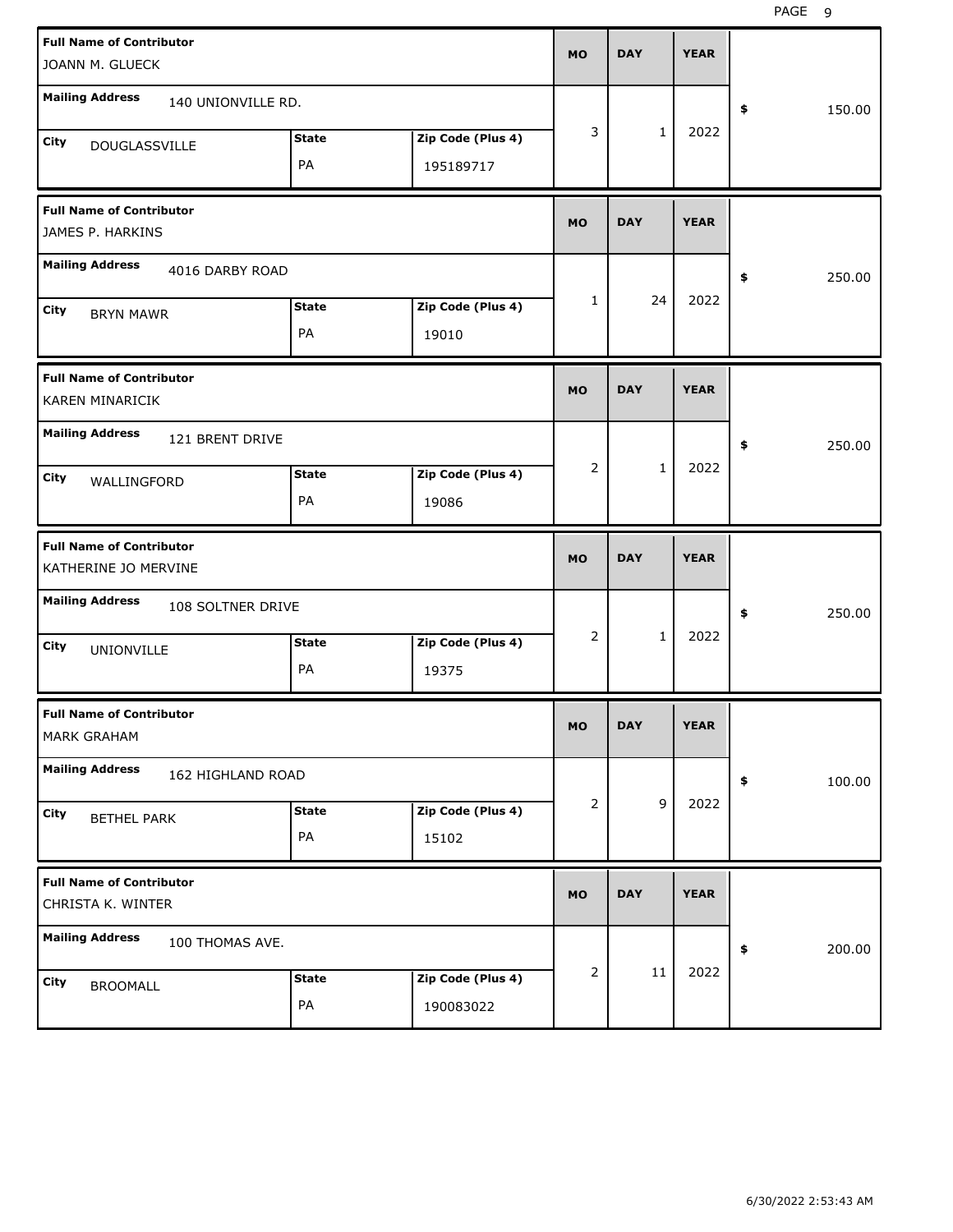| <b>Full Name of Contributor</b><br>TIM SCHWAB          |              |                   | <b>MO</b> | <b>DAY</b>   | <b>YEAR</b> |              |
|--------------------------------------------------------|--------------|-------------------|-----------|--------------|-------------|--------------|
|                                                        |              |                   |           |              |             |              |
| <b>Mailing Address</b><br>66 PAGE LANE                 |              |                   |           |              |             | \$<br>100.00 |
| City<br>PHOENIXVILLE                                   | <b>State</b> | Zip Code (Plus 4) | 2         | 11           | 2022        |              |
|                                                        | PA           | 19460             |           |              |             |              |
| <b>Full Name of Contributor</b><br>RONALD MORETTI      |              |                   | <b>MO</b> | <b>DAY</b>   | <b>YEAR</b> |              |
| <b>Mailing Address</b><br>920 SAXONBURG BLVD.          |              |                   |           |              |             | \$<br>150.00 |
| City<br>SAXONBURG                                      | <b>State</b> | Zip Code (Plus 4) | 3         | 9            | 2022        |              |
|                                                        | PA           | 16056             |           |              |             |              |
| <b>Full Name of Contributor</b><br>KIMBERLY B. CAPISTA |              |                   | <b>MO</b> | <b>DAY</b>   | <b>YEAR</b> |              |
| <b>Mailing Address</b><br>501 WINDERMERE AVE.          |              |                   |           |              |             | \$<br>200.00 |
| City<br>DREXEL HILL                                    | <b>State</b> | Zip Code (Plus 4) | 3         | 11           | 2022        |              |
|                                                        | PA           | 19026             |           |              |             |              |
|                                                        |              |                   |           |              |             |              |
| <b>Full Name of Contributor</b><br>MARIA R. LYNCH      |              |                   | <b>MO</b> | <b>DAY</b>   | <b>YEAR</b> |              |
| <b>Mailing Address</b><br>641 CHEYNEY ROAD             |              |                   |           |              |             | \$<br>100.00 |
| City                                                   | <b>State</b> | Zip Code (Plus 4) | 3         | $\mathbf{1}$ | 2022        |              |
| SPRINGFIELD                                            | PA           | 190642019         |           |              |             |              |
| <b>Full Name of Contributor</b><br>MILES C. LADENHEIM  |              |                   | MO        | <b>DAY</b>   | <b>YEAR</b> |              |
| <b>Mailing Address</b><br>1012 REMINGTON ROAD          |              |                   |           |              |             | 250.00<br>\$ |
| City                                                   | <b>State</b> | Zip Code (Plus 4) | 3         | $\mathsf g$  | 2022        |              |
| WYNNEWOOD                                              | PA           | 19096             |           |              |             |              |
| <b>Full Name of Contributor</b><br>HEIDI STEWART       |              |                   | <b>MO</b> | <b>DAY</b>   | <b>YEAR</b> |              |
| <b>Mailing Address</b><br>1641 ROYAL OAK DRIVE         |              |                   |           |              |             | 250.00<br>\$ |
| City<br>SEWICKLEY                                      | <b>State</b> | Zip Code (Plus 4) | 3         | $\mathsf g$  | 2022        |              |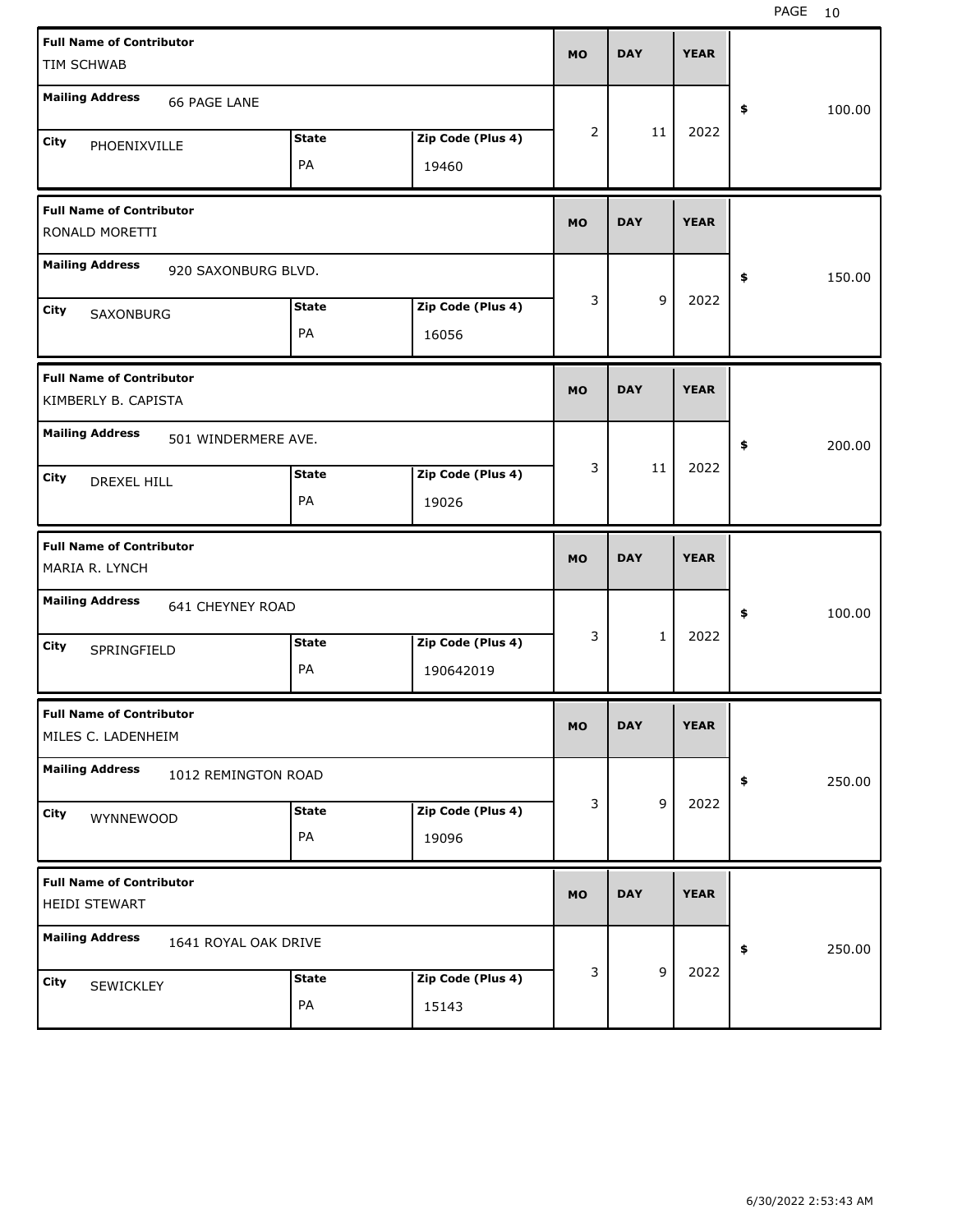| <b>Full Name of Contributor</b>                                               |              |            |             |              |
|-------------------------------------------------------------------------------|--------------|------------|-------------|--------------|
| MARYANN T. TRAVAGLINI                                                         | <b>MO</b>    | <b>DAY</b> | <b>YEAR</b> |              |
| <b>Mailing Address</b>                                                        |              |            |             |              |
| 1502 CENTURY LN.                                                              |              |            |             | 250.00<br>\$ |
| Zip Code (Plus 4)<br><b>State</b><br>City<br><b>CHADDS FORD</b>               | 3            | 21         | 2022        |              |
| PA<br>193178961                                                               |              |            |             |              |
|                                                                               |              |            |             |              |
| <b>Full Name of Contributor</b>                                               |              |            |             |              |
| STEVEN M. SIMONETTI                                                           | <b>MO</b>    | <b>DAY</b> | <b>YEAR</b> |              |
| <b>Mailing Address</b><br>3011 BRAMBLING LN                                   |              |            |             |              |
|                                                                               |              |            |             | \$<br>103.00 |
| Zip Code (Plus 4)<br><b>State</b><br>City<br>NORRISTOWN                       | 2            | 23         | 2022        |              |
| PA<br>19403                                                                   |              |            |             |              |
|                                                                               |              |            |             |              |
| <b>Full Name of Contributor</b>                                               | <b>MO</b>    | <b>DAY</b> | <b>YEAR</b> |              |
| <b>CAROL KULP</b>                                                             |              |            |             |              |
| <b>Mailing Address</b><br>526 S. CAIN ROAD                                    |              |            |             | \$<br>100.00 |
| Zip Code (Plus 4)<br><b>State</b>                                             | 3            | 4          | 2022        |              |
| <b>City</b><br>COATESVILLE                                                    |              |            |             |              |
| PA<br>19320                                                                   |              |            |             |              |
|                                                                               |              |            |             |              |
| <b>Full Name of Contributor</b>                                               |              |            |             |              |
| <b>GERALD HUDAC</b>                                                           | <b>MO</b>    | <b>DAY</b> | <b>YEAR</b> |              |
|                                                                               |              |            |             |              |
| <b>Mailing Address</b><br>777 CALLERY ROAD                                    |              |            |             | \$<br>200.00 |
| Zip Code (Plus 4)<br><b>State</b>                                             | 3            | 22         | 2022        |              |
| City<br><b>EVANS CITY</b><br>PA                                               |              |            |             |              |
| 16033                                                                         |              |            |             |              |
| <b>Full Name of Contributor</b>                                               |              |            |             |              |
| ROBERT ZIFF                                                                   | <b>MO</b>    | <b>DAY</b> | <b>YEAR</b> |              |
| <b>Mailing Address</b>                                                        |              |            |             |              |
| 568 VALLEYVIEW ROAD                                                           |              |            |             | 250.00<br>\$ |
| Zip Code (Plus 4)<br><b>State</b><br>City<br>LANGHORNE                        | 3            | 21         | 2022        |              |
| PA<br>190472221                                                               |              |            |             |              |
|                                                                               |              |            |             |              |
| <b>Full Name of Contributor</b>                                               | <b>MO</b>    | <b>DAY</b> | <b>YEAR</b> |              |
| JAMES L. LANTZ                                                                |              |            |             |              |
| <b>Mailing Address</b><br>501 LENOVER ROAD                                    |              |            |             | \$           |
|                                                                               | $\mathbf{1}$ | 5          | 2022        | 100.00       |
| Zip Code (Plus 4)<br><b>State</b><br><b>City</b><br>PARKESBURG<br>PA<br>19365 |              |            |             |              |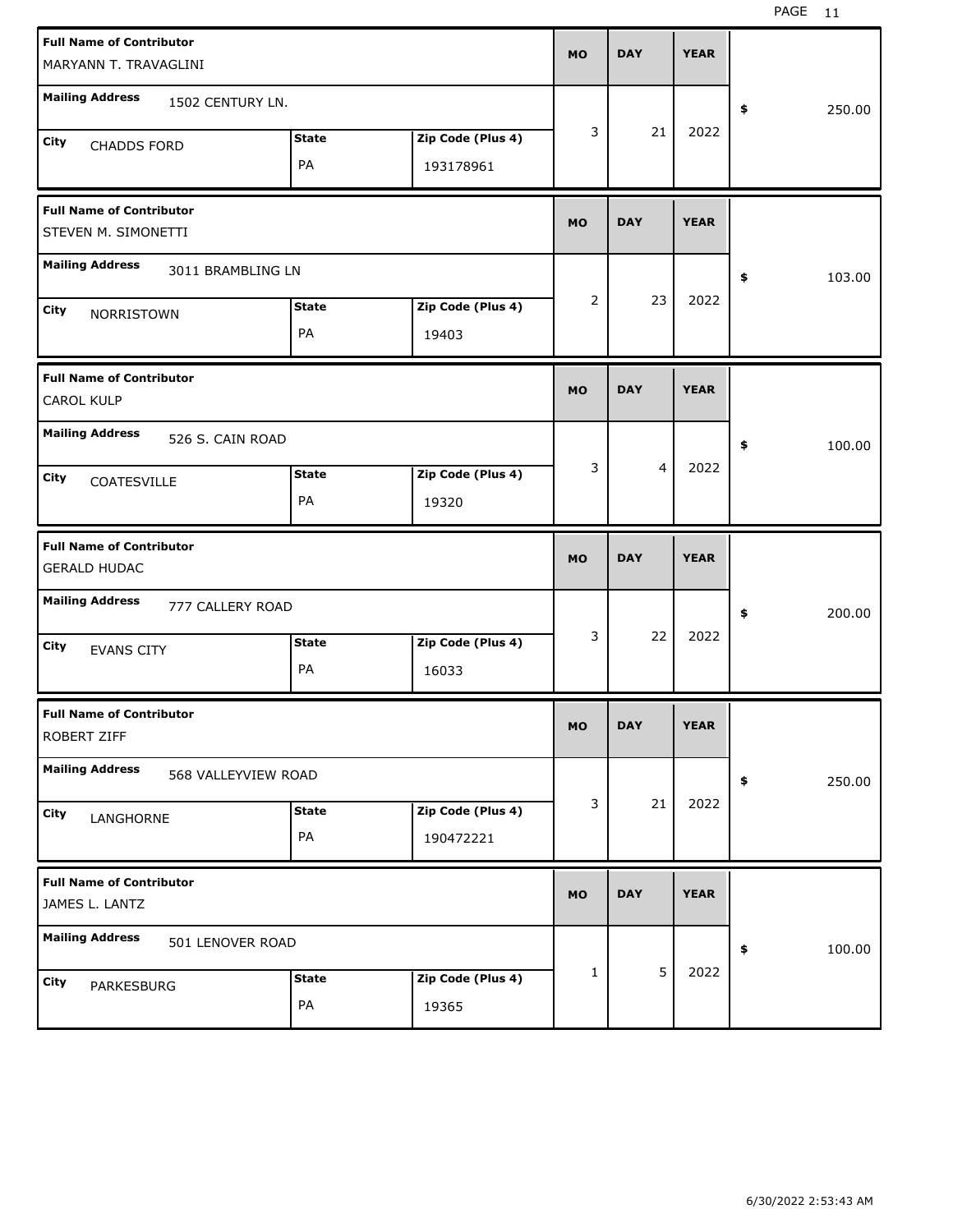| <b>Full Name of Contributor</b><br>WILLIAM LOVE     |                           |                            | <b>MO</b>      | <b>DAY</b> | <b>YEAR</b> |              |
|-----------------------------------------------------|---------------------------|----------------------------|----------------|------------|-------------|--------------|
| <b>Mailing Address</b><br>1901 JFK BLVD. APT. 1613  |                           |                            |                |            |             | 250.00<br>\$ |
| City<br>PHILADELPHIA                                | <b>State</b><br><b>PA</b> | Zip Code (Plus 4)<br>19103 | $\overline{2}$ | 1          | 2022        |              |
|                                                     |                           |                            |                |            |             |              |
| <b>Full Name of Contributor</b><br>MARGARET A. GALE |                           |                            | <b>MO</b>      | <b>DAY</b> | <b>YEAR</b> |              |
| <b>Mailing Address</b><br>573 JAMESTOWN STREET      |                           |                            | $\overline{2}$ | 1          | 2022        | \$<br>70.00  |

**Enter Grand Total of Part A on Schedule I, Detailed Summary Page, Section 2.**

**PAGE TOTAL**

**\$** 7,351.00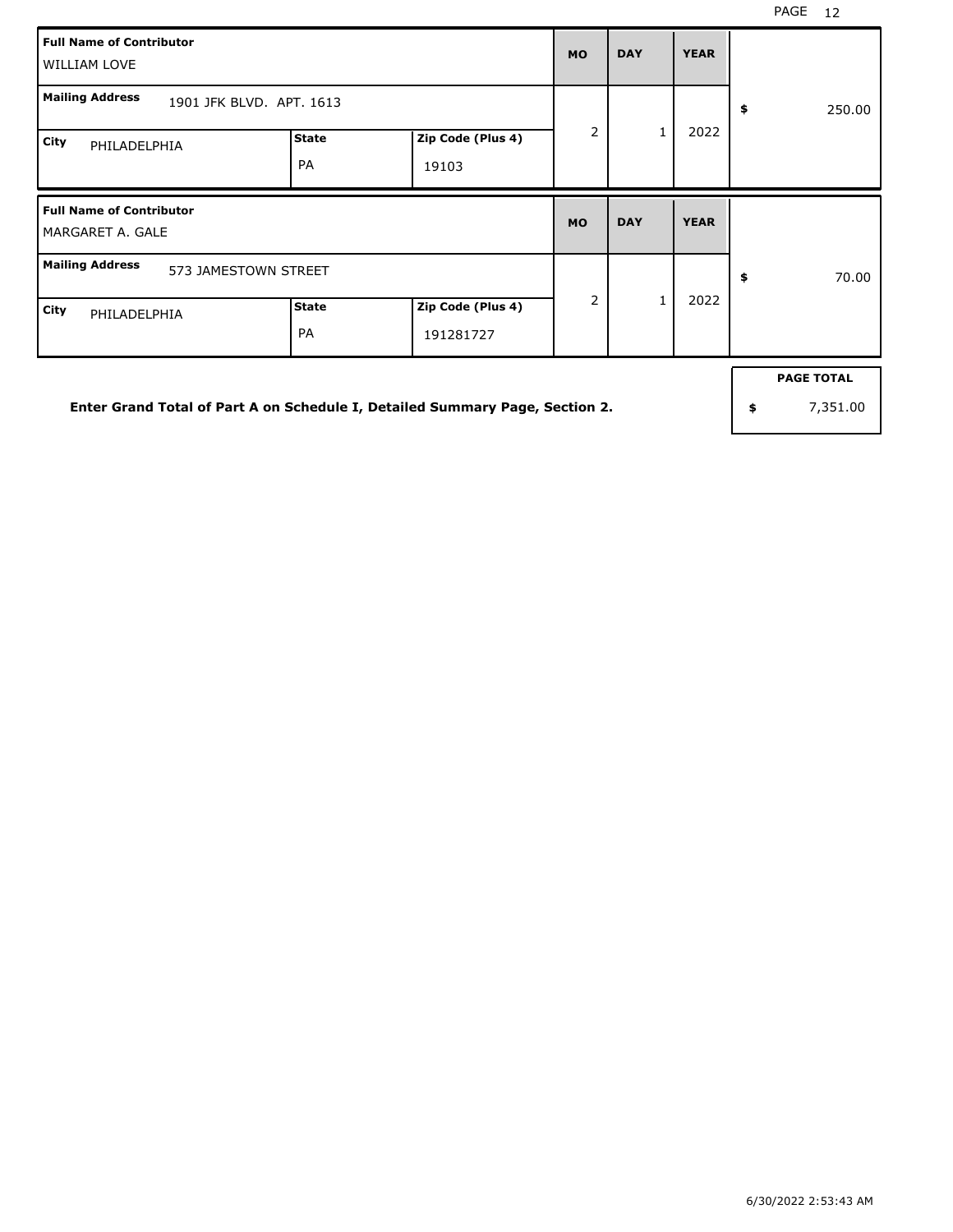# **PART C Contributions Received From Political Committees**

**OVER \$250.00**

 **Use this Part to itemize only contributions received from Political committees with an aggregate value from Over \$250.00 in the reporting period.**

|                                                                              | <b>Name of Filing Committee or Candidate</b> |       |                   |             | <b>Reporting Period</b> |             |    |                             |  |  |  |
|------------------------------------------------------------------------------|----------------------------------------------|-------|-------------------|-------------|-------------------------|-------------|----|-----------------------------|--|--|--|
| JOE GALE FOR PENNSYLVANIA                                                    | From:                                        |       | 1/1/2022          | To:         | 3/28/2022               |             |    |                             |  |  |  |
|                                                                              |                                              |       |                   | <b>DATE</b> |                         |             |    | <b>AMOUNT</b>               |  |  |  |
| <b>Full Name of Contributing Committee</b><br><b>FRIENDS OF HELENE</b>       |                                              |       |                   | <b>MO</b>   | <b>DAY</b>              | <b>YEAR</b> |    |                             |  |  |  |
| <b>Mailing Address</b><br>32 WESTWOOD PARK DR.                               |                                              |       |                   |             |                         |             | \$ | 669.85                      |  |  |  |
| City<br><b>HAVERTOWN</b>                                                     | <b>State</b><br><b>PA</b>                    | 19083 | Zip Code (Plus 4) | 1           | 26                      | 2022        |    |                             |  |  |  |
| Enter Grand Total of Part C on Schedule I, Detailed Summary Page, Section 3. |                                              |       |                   |             |                         |             | \$ | <b>PAGE TOTAL</b><br>669.85 |  |  |  |
|                                                                              |                                              |       |                   |             |                         |             |    |                             |  |  |  |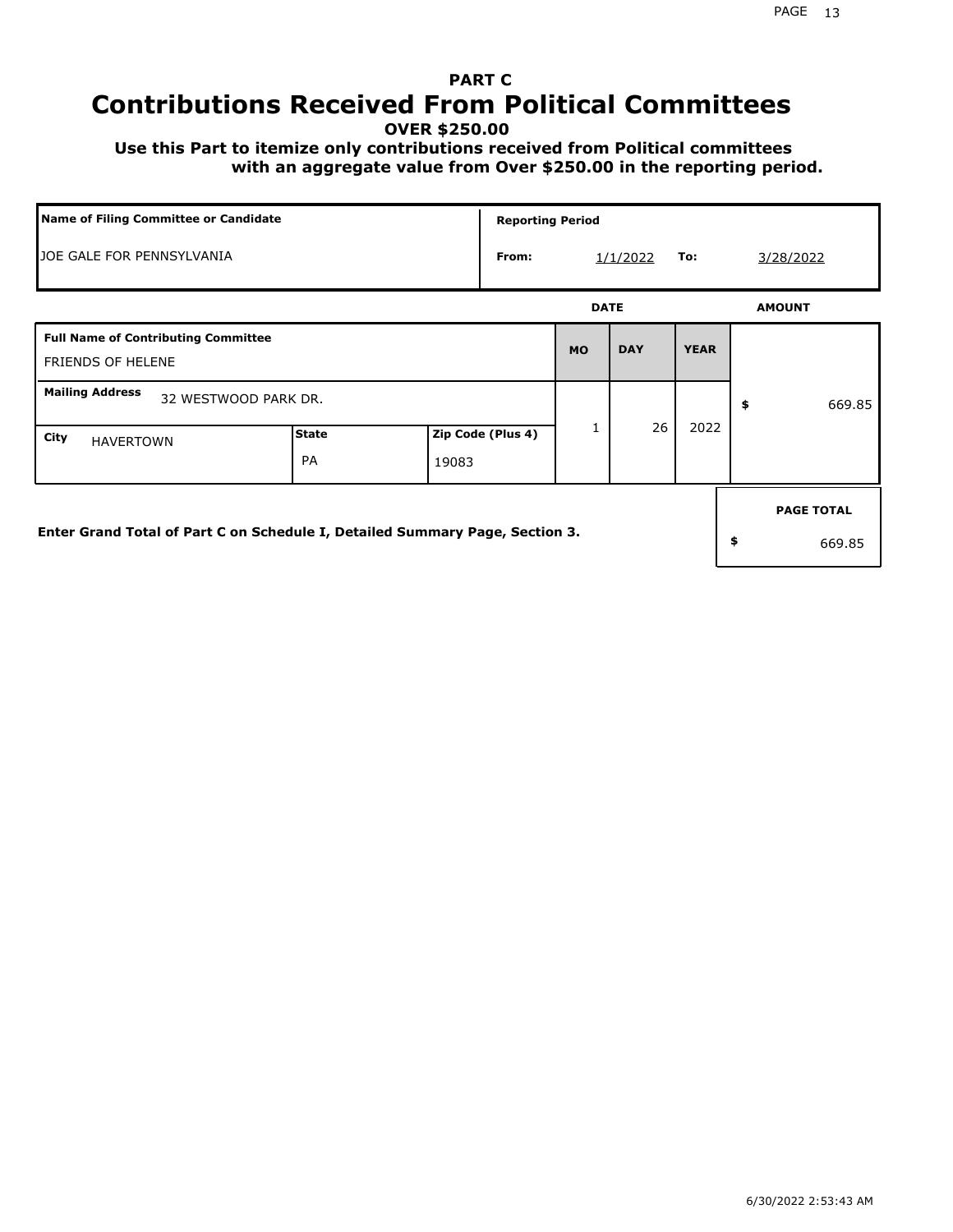# **PART D ALL OTHER CONTRIBUTIONS**

### **OVER \$250.00**

#### **Use this Part to itemize all other contributions with an aggregate value of**

 **over \$250.00 in the reporting period.**

 **(Exclude contributions from political committees reported in Part C.)** 

| Name of Filing Committee or Candidate                                         |                                   |       |                   |                   | <b>Reporting Period</b>           |              |                   |                   |  |
|-------------------------------------------------------------------------------|-----------------------------------|-------|-------------------|-------------------|-----------------------------------|--------------|-------------------|-------------------|--|
| JOE GALE FOR PENNSYLVANIA                                                     |                                   |       |                   | From:             |                                   |              | $1/1/2022$ To:    | 3/28/2022         |  |
|                                                                               |                                   |       |                   |                   |                                   | <b>DATE</b>  |                   | <b>AMOUNT</b>     |  |
| <b>Full Name of Contributor</b><br>DR. JERRY M. FRANCESCO                     |                                   |       |                   |                   | <b>MO</b>                         | <b>DAY</b>   | <b>YEAR</b>       |                   |  |
| <b>Mailing</b><br>235 NEW DARLINGTON ROAD<br><b>Address</b>                   |                                   |       |                   |                   |                                   |              |                   | 5,000.00<br>\$    |  |
| City<br>MEDIA                                                                 | <b>State</b><br>Zip Code (Plus 4) |       |                   | $\mathbf{1}$      | 25                                | 2022         |                   |                   |  |
|                                                                               | PA<br>190635607                   |       |                   |                   |                                   |              |                   |                   |  |
| <b>Employer Name</b><br>N/A                                                   |                                   |       |                   |                   | <b>Occupation</b>                 |              | RETIRED           |                   |  |
| <b>Employer Mailing Address/Principal Place of</b>                            |                                   |       | City              |                   |                                   | <b>State</b> |                   | Zip Code (Plus 4) |  |
| <b>Business</b><br>N/A                                                        |                                   |       |                   |                   |                                   |              |                   |                   |  |
| <b>Full Name of Contributor</b>                                               |                                   |       |                   |                   |                                   |              |                   |                   |  |
| PAUL P. PANEPINTO                                                             |                                   |       |                   |                   | <b>MO</b>                         | <b>DAY</b>   | <b>YEAR</b>       |                   |  |
| Mailing<br>7036 WOODBINE AVE.<br><b>Address</b>                               |                                   |       |                   |                   |                                   |              |                   | \$<br>2,000.00    |  |
| City<br>PHILADELPHIA                                                          | <b>State</b>                      |       | Zip Code (Plus 4) |                   | 2                                 | 1            | 2022              |                   |  |
|                                                                               | PA                                |       | 191512329         |                   |                                   |              |                   |                   |  |
| <b>Employer Name</b><br>N/A                                                   |                                   |       |                   |                   | Occupation<br><b>RETIRED</b>      |              |                   |                   |  |
| <b>Employer Mailing Address/Principal Place of</b><br><b>Business</b>         |                                   |       | City              |                   | <b>State</b><br>Zip Code (Plus 4) |              |                   |                   |  |
| N/A                                                                           |                                   |       |                   |                   |                                   |              |                   |                   |  |
| <b>Full Name of Contributor</b>                                               |                                   |       |                   |                   |                                   |              |                   |                   |  |
| RONALD PANEPINTO                                                              |                                   |       |                   |                   | <b>MO</b>                         | <b>DAY</b>   | <b>YEAR</b>       |                   |  |
| <b>Mailing</b><br>740 SANSOM STREET<br><b>Address</b>                         |                                   |       |                   |                   |                                   |              |                   | 1,000.00<br>\$    |  |
| <b>City</b><br>PHILADELPHIA                                                   | State                             |       | Zip Code (Plus 4) |                   | 2                                 | $\mathbf{1}$ | 2022              |                   |  |
|                                                                               | PA                                | 19106 |                   |                   |                                   |              |                   |                   |  |
| <b>Employer Name</b><br>PANEPINTO JEWELERS                                    |                                   |       |                   | <b>Occupation</b> |                                   | OWNER        |                   |                   |  |
| <b>Employer Mailing Address/Principal Place of</b><br>City<br><b>Business</b> |                                   |       |                   |                   | <b>State</b>                      |              | Zip Code (Plus 4) |                   |  |
| 740 SANSOM STREET                                                             |                                   |       | PHILADELPHIA      |                   |                                   | PA           |                   | 19106             |  |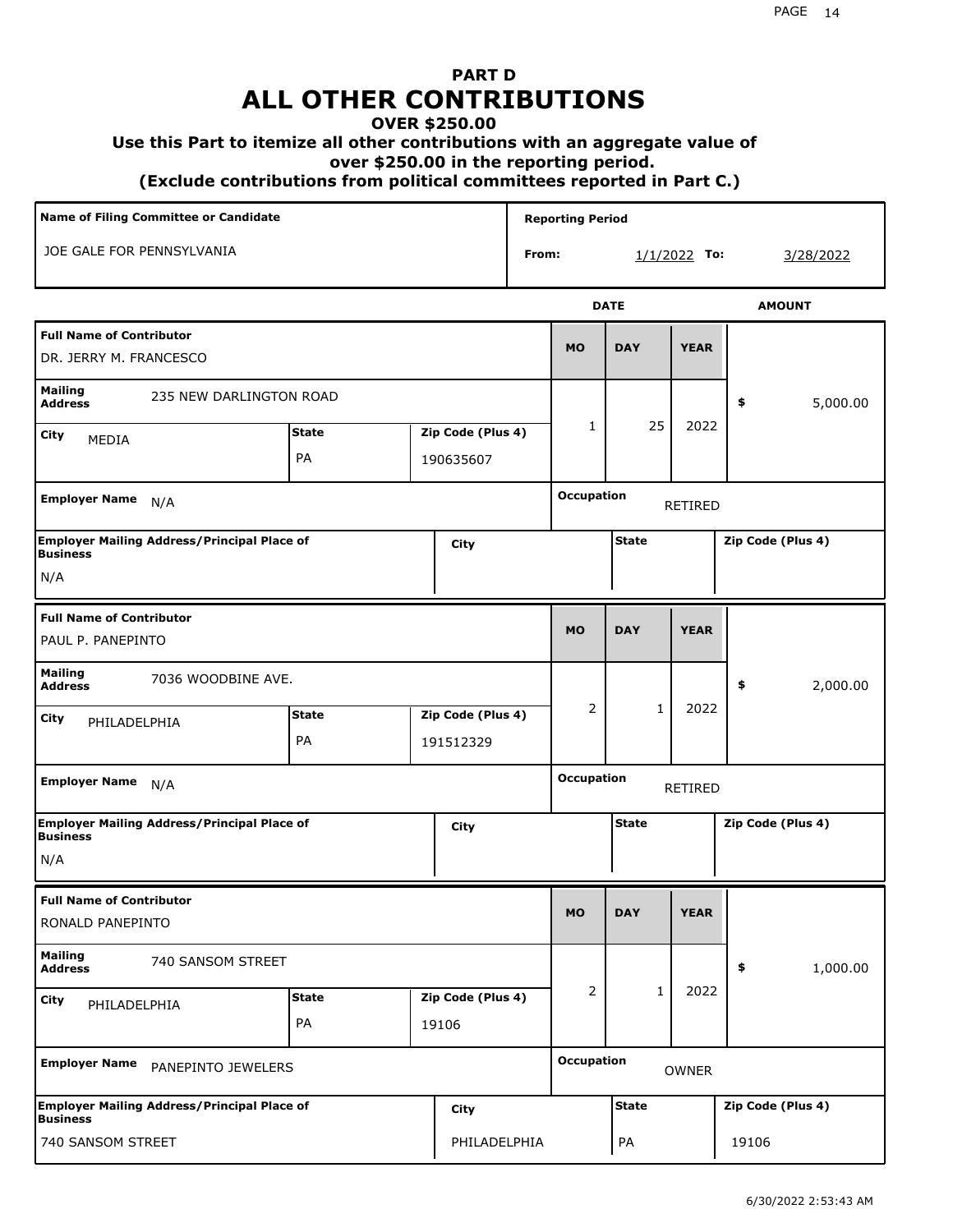| JOSEPH M. GALE                                          | <b>Full Name of Contributor</b>                    |              |  |                   |                              | <b>DAY</b>                        | <b>YEAR</b>   |                   |          |  |
|---------------------------------------------------------|----------------------------------------------------|--------------|--|-------------------|------------------------------|-----------------------------------|---------------|-------------------|----------|--|
| <b>Mailing</b><br><b>Address</b>                        | <b>628 LAUNFALL ROAD</b>                           |              |  |                   |                              |                                   |               | \$                | 1,000.00 |  |
| City                                                    | PLYMOUTH MEETING                                   | <b>State</b> |  | Zip Code (Plus 4) | 2                            | $\mathbf{1}$                      | 2022          |                   |          |  |
|                                                         |                                                    | <b>PA</b>    |  | 19462             |                              |                                   |               |                   |          |  |
| <b>Employer Name</b>                                    | N/A                                                |              |  |                   | <b>Occupation</b><br>RETIRED |                                   |               |                   |          |  |
| <b>Business</b>                                         | <b>Employer Mailing Address/Principal Place of</b> |              |  | City              |                              | <b>State</b><br>Zip Code (Plus 4) |               |                   |          |  |
| N/A                                                     |                                                    |              |  |                   |                              |                                   |               |                   |          |  |
| <b>Full Name of Contributor</b><br>PIERINA A MCLAUGHLIN |                                                    |              |  |                   | <b>MO</b>                    | <b>DAY</b>                        | <b>YEAR</b>   |                   |          |  |
| <b>Mailing</b><br>15 CEPP RD.<br><b>Address</b>         |                                                    |              |  |                   |                              |                                   |               | \$                | 400.00   |  |
| City                                                    | <b>State</b><br>Zip Code (Plus 4)                  |              |  |                   | 2                            | 8                                 | 2022          |                   |          |  |
|                                                         | PERKIOMENVILLE<br>PA<br>18074                      |              |  |                   |                              |                                   |               |                   |          |  |
| <b>Employer Name</b>                                    | <b>HMH</b>                                         |              |  |                   |                              | <b>Occupation</b>                 |               | SELF-EMPLOYED     |          |  |
| Business                                                | <b>Employer Mailing Address/Principal Place of</b> |              |  | City              |                              | <b>State</b><br>Zip Code (Plus 4) |               |                   |          |  |
| 15 CEPP RD.                                             |                                                    |              |  | PERKIOMENVILLE    |                              | PA<br>18074                       |               |                   |          |  |
| <b>Full Name of Contributor</b><br>STEVEN J. GREGORITCH |                                                    |              |  |                   |                              |                                   |               |                   |          |  |
|                                                         |                                                    |              |  |                   | <b>MO</b>                    | <b>DAY</b>                        | <b>YEAR</b>   |                   |          |  |
| Mailing<br><b>Address</b>                               | 527 WEST THIRD ST.                                 |              |  |                   |                              |                                   |               | \$                | 1,000.00 |  |
| City                                                    |                                                    | <b>State</b> |  | Zip Code (Plus 4) | 3                            | 6                                 | 2022          |                   |          |  |
| OIL CITY                                                |                                                    | PA           |  | 16301             |                              |                                   |               |                   |          |  |
| <b>Employer Name</b>                                    | UPMC HILLMAN CANCER CENTER                         |              |  |                   | <b>Occupation</b>            |                                   | <b>DOCTOR</b> |                   |          |  |
| <b>Business</b>                                         | <b>Employer Mailing Address/Principal Place of</b> |              |  | City              |                              | <b>State</b>                      |               | Zip Code (Plus 4) |          |  |
| 100 FAIRFIELD DRIVE                                     |                                                    |              |  | <b>SENECA</b>     |                              | PA                                |               | 16346             |          |  |
| <b>Full Name of Contributor</b><br>RITA J. MISERO       |                                                    |              |  |                   | <b>MO</b>                    | <b>DAY</b>                        | <b>YEAR</b>   |                   |          |  |
| <b>Mailing</b><br><b>Address</b>                        | 119 MARQUIS DR.                                    |              |  |                   |                              |                                   |               | \$                | 500.00   |  |
| <b>City</b>                                             |                                                    | <b>State</b> |  | Zip Code (Plus 4) | 3                            | 24                                | 2022          |                   |          |  |
| COATESVILLE                                             |                                                    | PA           |  | 19320             |                              |                                   |               |                   |          |  |
| <b>Employer Name</b>                                    | N/A                                                |              |  |                   | <b>Occupation</b>            |                                   | RETIRED       |                   |          |  |
| <b>Business</b>                                         | <b>Employer Mailing Address/Principal Place of</b> |              |  | City              |                              | <b>State</b>                      |               | Zip Code (Plus 4) |          |  |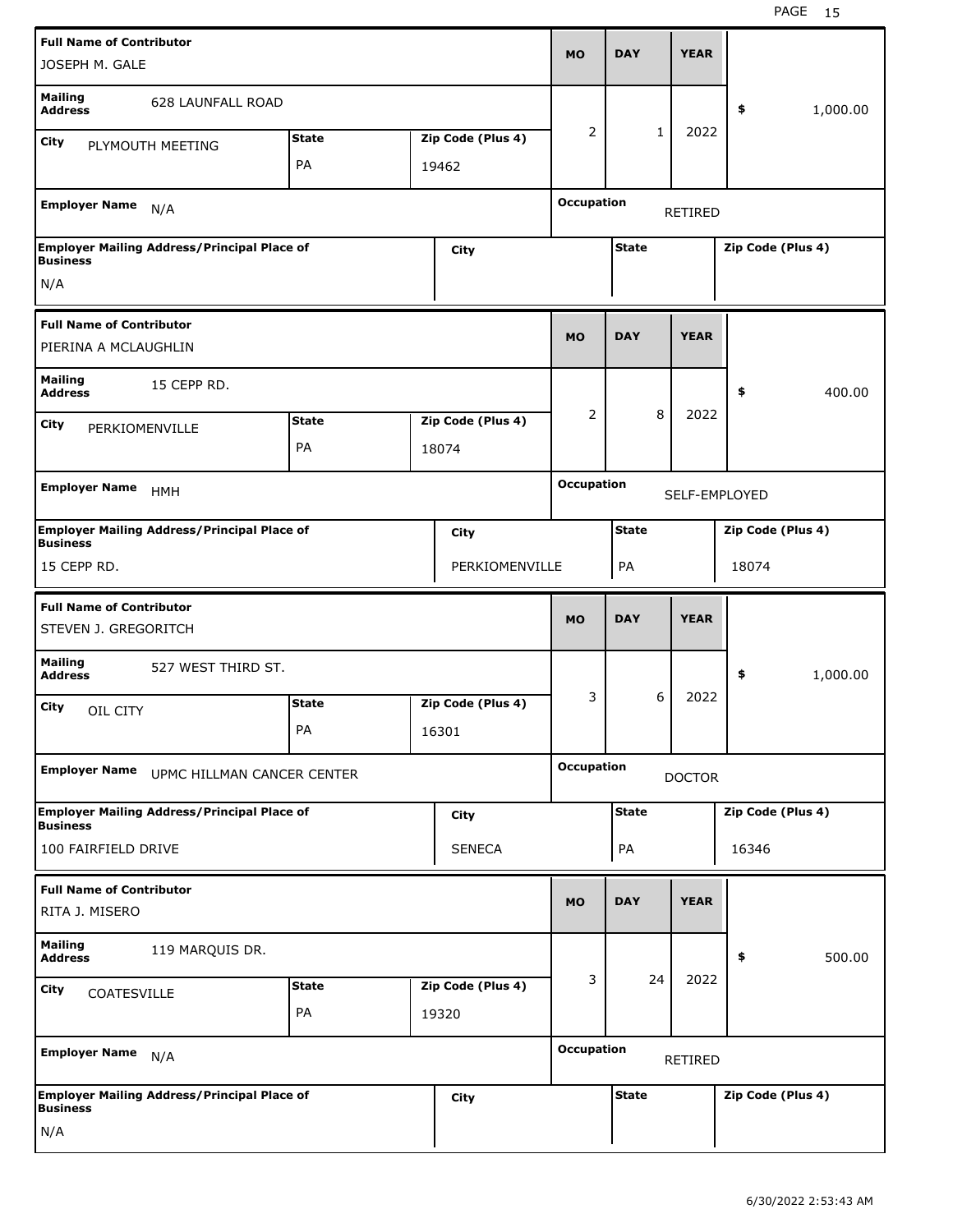|                                                                            | <b>Full Name of Contributor</b><br><b>GERALD KRIEDER</b> |                    |  |                            |                                     | <b>DAY</b>                        | <b>YEAR</b> |                            |           |
|----------------------------------------------------------------------------|----------------------------------------------------------|--------------------|--|----------------------------|-------------------------------------|-----------------------------------|-------------|----------------------------|-----------|
| <b>Mailing</b><br><b>Address</b>                                           | 1750 KINDERHOOK RD.                                      |                    |  |                            |                                     |                                   |             | \$                         | 1,000.00  |
| City<br>COLUMBIA                                                           |                                                          | <b>State</b>       |  | Zip Code (Plus 4)          | 3                                   | 26                                | 2022        |                            |           |
|                                                                            |                                                          | PA                 |  | 17512                      |                                     |                                   |             |                            |           |
| <b>Employer Name</b>                                                       | N/A                                                      |                    |  |                            | <b>Occupation</b><br><b>RETIRED</b> |                                   |             |                            |           |
| <b>Business</b>                                                            | <b>Employer Mailing Address/Principal Place of</b>       |                    |  | City                       | Zip Code (Plus 4)<br><b>State</b>   |                                   |             |                            |           |
| N/A                                                                        |                                                          |                    |  |                            |                                     |                                   |             |                            |           |
| <b>Full Name of Contributor</b><br>JOSEPH C. GALE (CANDIDATE CONTRIBUTION) |                                                          |                    |  |                            | <b>MO</b>                           | <b>DAY</b>                        | <b>YEAR</b> |                            |           |
| <b>Mailing</b><br><b>628 LAUNFALL ROAD</b><br><b>Address</b>               |                                                          |                    |  |                            |                                     |                                   |             | \$                         | 1,000.00  |
| <b>State</b><br>Zip Code (Plus 4)<br>City                                  |                                                          |                    |  | 3                          | 1                                   | 2022                              |             |                            |           |
| PLYMOUTH MEETING<br>PA<br>19462                                            |                                                          |                    |  |                            |                                     |                                   |             |                            |           |
| <b>Employer Name</b><br>MONTGOMERY COUNTY, PA                              |                                                          |                    |  |                            | <b>Occupation</b>                   |                                   |             | <b>COUNTY COMMISSIONER</b> |           |
| <b>Business</b>                                                            | <b>Employer Mailing Address/Principal Place of</b>       |                    |  | City                       |                                     | <b>State</b><br>Zip Code (Plus 4) |             |                            |           |
| 425 SWEDE ST                                                               |                                                          |                    |  | <b>NORRISTOWN</b>          |                                     | PA                                |             | 19401                      |           |
| <b>Full Name of Contributor</b><br>JOSEPH C. GALE (CANDIDATE CONTRIBUTION) |                                                          |                    |  |                            |                                     |                                   |             |                            |           |
|                                                                            |                                                          |                    |  |                            | <b>MO</b>                           | <b>DAY</b>                        | <b>YEAR</b> |                            |           |
| <b>Mailing</b><br><b>Address</b>                                           | <b>628 LAUNFALL ROAD</b>                                 |                    |  |                            |                                     |                                   |             | \$                         | 5,000.00  |
| City                                                                       | PLYMOUTH MEETING                                         | <b>State</b><br>PA |  | Zip Code (Plus 4)<br>19462 | 3                                   | 16                                | 2022        |                            |           |
| <b>Employer Name</b>                                                       | MONTGOMERY COUNTY, PA                                    |                    |  |                            | <b>Occupation</b>                   |                                   |             | <b>COUNTY COMMISSIONER</b> |           |
| <b>Business</b>                                                            | <b>Employer Mailing Address/Principal Place of</b>       |                    |  | City                       |                                     | <b>State</b>                      |             | Zip Code (Plus 4)          |           |
| 425 SWEDE ST                                                               |                                                          |                    |  | NORRISTOWN                 |                                     | PA                                |             | 19401                      |           |
| <b>Full Name of Contributor</b>                                            | JOSEPH C. GALE (CANDIDATE CONTRIBUTION)                  |                    |  |                            | <b>MO</b>                           | <b>DAY</b>                        | <b>YEAR</b> |                            |           |
| <b>Mailing</b><br><b>Address</b>                                           | 628 LAUNFALL ROAD                                        |                    |  |                            |                                     |                                   |             | \$                         | 25,000.00 |
| City                                                                       | PLYMOUTH MEETING                                         | <b>State</b>       |  | Zip Code (Plus 4)          | 3                                   | 24                                | 2022        |                            |           |
|                                                                            |                                                          | PA                 |  | 19462                      |                                     |                                   |             |                            |           |
| <b>Employer Name</b>                                                       | MONTGOMERY COUNTY, PA                                    |                    |  |                            | <b>Occupation</b>                   |                                   |             | <b>COUNTY COMMISSIONER</b> |           |
| <b>Business</b>                                                            | <b>Employer Mailing Address/Principal Place of</b>       |                    |  | <b>City</b>                |                                     | <b>State</b>                      |             | Zip Code (Plus 4)          |           |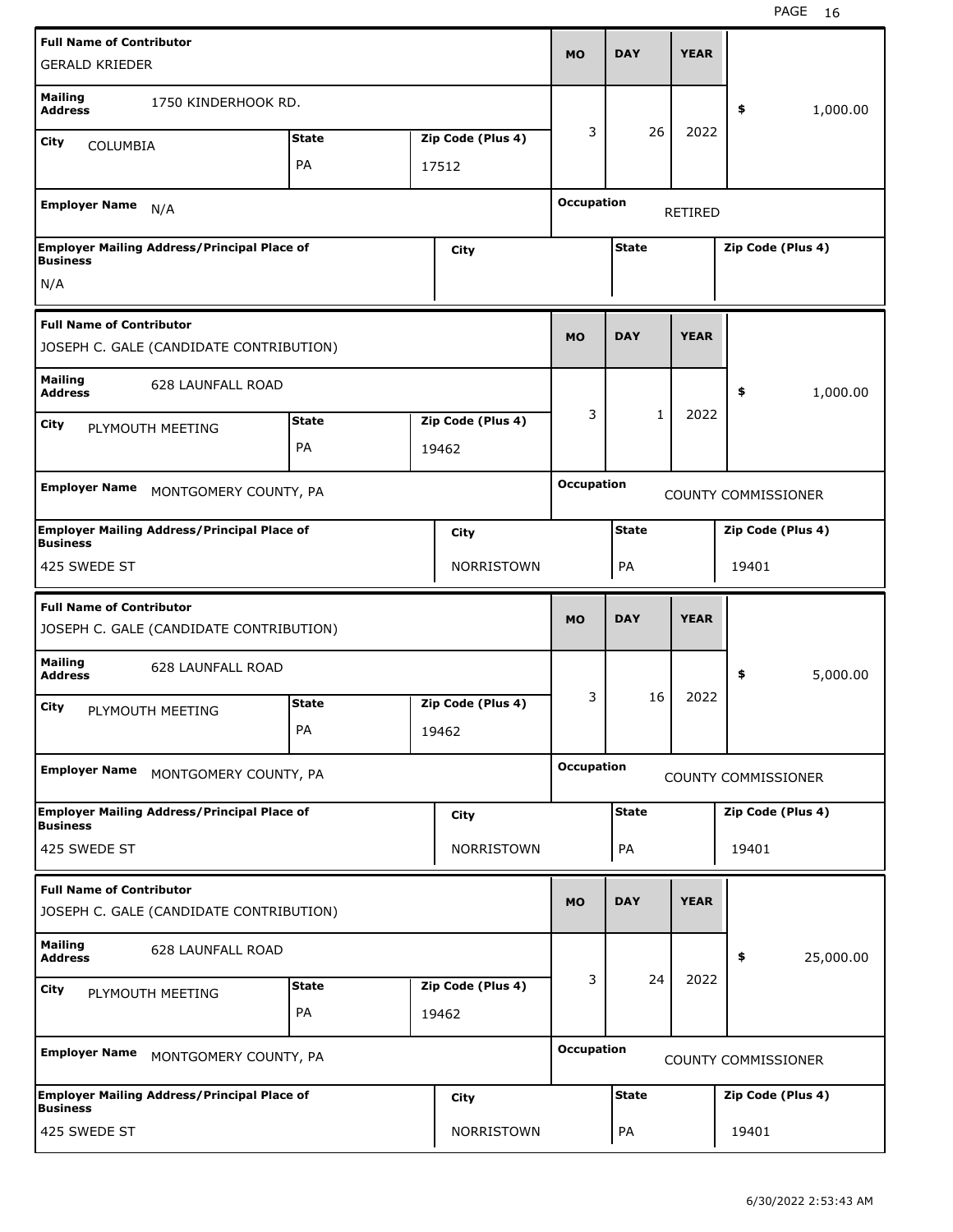| <b>LAURA ZERDY</b>                                  | <b>Full Name of Contributor</b>                    |              |  |                   |                              | <b>DAY</b>                        | <b>YEAR</b> |                           |          |
|-----------------------------------------------------|----------------------------------------------------|--------------|--|-------------------|------------------------------|-----------------------------------|-------------|---------------------------|----------|
| <b>Mailing</b><br><b>Address</b>                    | 168 JUNIPER ROAD                                   |              |  |                   |                              |                                   |             | \$                        | 750.00   |
| City<br><b>HAVERTOWN</b>                            |                                                    | <b>State</b> |  | Zip Code (Plus 4) | 2                            | $\mathbf{1}$                      | 2022        |                           |          |
|                                                     |                                                    | PA           |  | 19083             |                              |                                   |             |                           |          |
| <b>Employer Name</b>                                | N/A                                                |              |  |                   | <b>Occupation</b><br>RETIRED |                                   |             |                           |          |
| <b>Business</b>                                     | <b>Employer Mailing Address/Principal Place of</b> |              |  | City              |                              | <b>State</b><br>Zip Code (Plus 4) |             |                           |          |
| N/A                                                 |                                                    |              |  |                   |                              |                                   |             |                           |          |
| <b>Full Name of Contributor</b><br>MICHAEL D. NOVAK |                                                    |              |  |                   | <b>MO</b>                    | <b>DAY</b>                        | <b>YEAR</b> |                           |          |
| <b>Mailing</b><br>469 LONG LANE<br><b>Address</b>   |                                                    |              |  |                   |                              |                                   |             | \$                        | 500.00   |
| City                                                | <b>State</b><br>Zip Code (Plus 4)                  |              |  |                   |                              | 18                                | 2022        |                           |          |
|                                                     | <b>LANCASTER</b><br>PA<br>17603                    |              |  |                   |                              |                                   |             |                           |          |
| <b>Employer Name</b>                                | LIFE STEWARDSHIP ADVISORS                          |              |  |                   |                              |                                   |             | <b>EXECUTIVE DIRECTOR</b> |          |
| <b>Business</b>                                     | <b>Employer Mailing Address/Principal Place of</b> |              |  | City              |                              | <b>State</b><br>Zip Code (Plus 4) |             |                           |          |
| 24B E. ROSEVILLE ROAD                               |                                                    |              |  | <b>LANCASTER</b>  |                              | PA                                |             | 17601                     |          |
| <b>Full Name of Contributor</b>                     |                                                    |              |  |                   |                              |                                   |             |                           |          |
| <b>KANDICE A NULL</b>                               |                                                    |              |  |                   | <b>MO</b>                    | <b>DAY</b>                        | <b>YEAR</b> |                           |          |
| <b>Mailing</b><br><b>Address</b>                    | 578 NORTHLAWN DR.                                  |              |  |                   |                              |                                   |             | \$                        | 500.00   |
| City                                                |                                                    | <b>State</b> |  | Zip Code (Plus 4) | 3                            | 28                                | 2022        |                           |          |
| <b>LANCASTER</b>                                    |                                                    | PA           |  | 176032381         |                              |                                   |             |                           |          |
| <b>Employer Name</b>                                | N/A                                                |              |  |                   | <b>Occupation</b>            |                                   | RETIRED     |                           |          |
| <b>Business</b>                                     | <b>Employer Mailing Address/Principal Place of</b> |              |  | City              |                              | <b>State</b>                      |             | Zip Code (Plus 4)         |          |
| N/A                                                 |                                                    |              |  |                   |                              |                                   |             |                           |          |
| <b>Full Name of Contributor</b><br>RITA M. WANNER   |                                                    |              |  |                   | <b>MO</b>                    | <b>DAY</b>                        | <b>YEAR</b> |                           |          |
| <b>Mailing</b><br><b>Address</b>                    | 442 PEBBLE BEACH DR.                               |              |  |                   |                              |                                   |             | \$                        | 1,000.00 |
|                                                     |                                                    | <b>State</b> |  | Zip Code (Plus 4) | 2                            | 27                                | 2021        |                           |          |
| <b>City</b><br>LINFIELD                             |                                                    | PA           |  | 19468             |                              |                                   |             |                           |          |
| <b>Employer Name</b>                                | N/A                                                |              |  |                   | <b>Occupation</b>            |                                   | RETIRED     |                           |          |
| <b>Business</b>                                     | <b>Employer Mailing Address/Principal Place of</b> |              |  | <b>City</b>       |                              | <b>State</b>                      |             | Zip Code (Plus 4)         |          |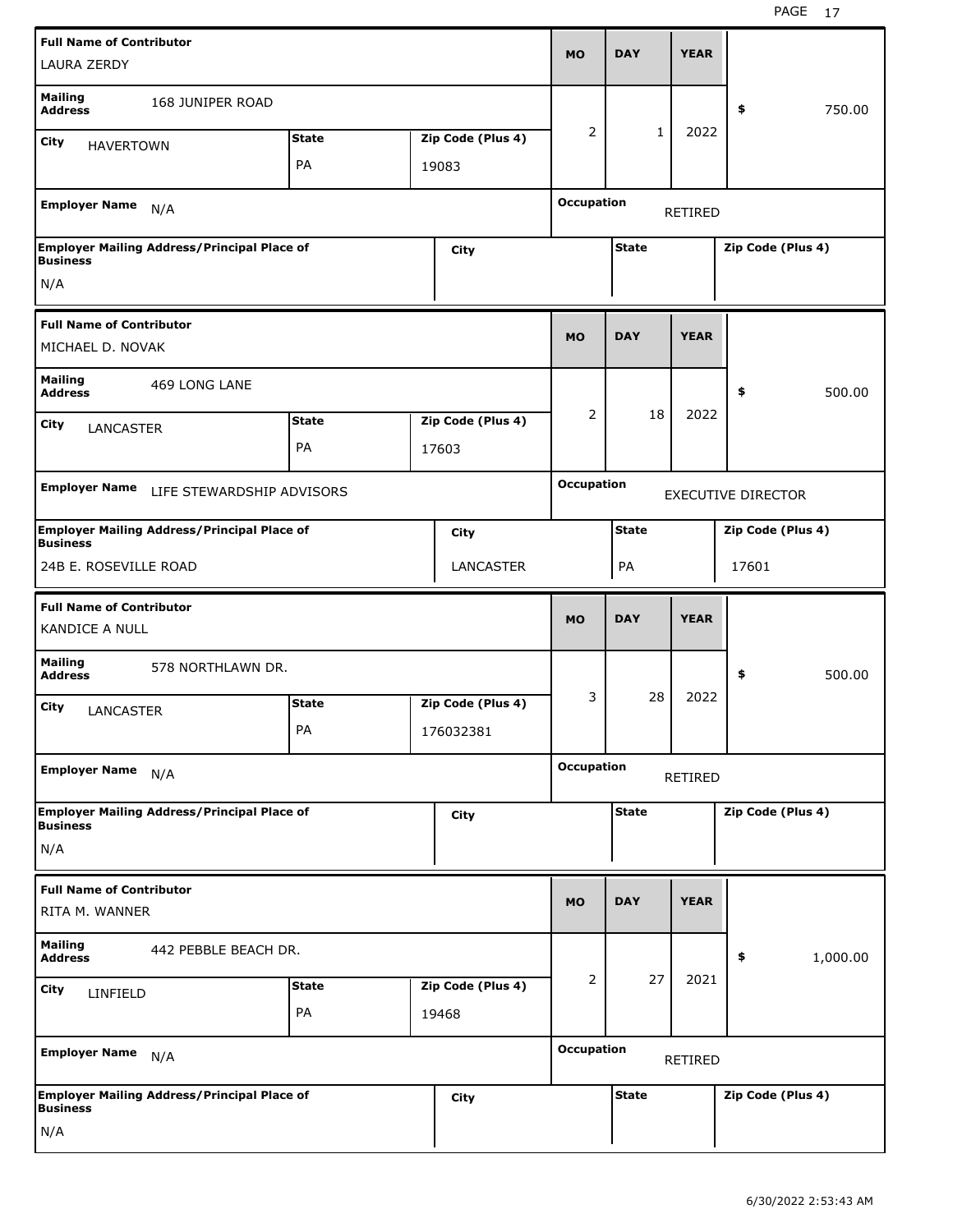| <b>ROBERT LAWN</b>                                     | <b>Full Name of Contributor</b>                    |              |  |                   |                   | <b>DAY</b>                            | <b>YEAR</b>    |                   |        |  |
|--------------------------------------------------------|----------------------------------------------------|--------------|--|-------------------|-------------------|---------------------------------------|----------------|-------------------|--------|--|
| <b>Mailing</b><br><b>Address</b>                       | 1135 STONE HOUSE ROAD                              |              |  |                   |                   |                                       |                | \$                | 400.00 |  |
| City                                                   | LOWER GWYNEDD                                      | <b>State</b> |  | Zip Code (Plus 4) | 2                 | 11                                    | 2022           |                   |        |  |
|                                                        |                                                    | PA           |  | 19002             |                   |                                       |                |                   |        |  |
| <b>Employer Name</b>                                   | <b>REQUESTED</b>                                   |              |  |                   |                   | <b>Occupation</b><br><b>REQUESTED</b> |                |                   |        |  |
| <b>Business</b>                                        | <b>Employer Mailing Address/Principal Place of</b> |              |  | City              |                   | <b>State</b><br>Zip Code (Plus 4)     |                |                   |        |  |
| <b>REQUESTED</b>                                       |                                                    |              |  |                   |                   |                                       |                |                   |        |  |
| <b>Full Name of Contributor</b><br>DANIEL AMOROSO      |                                                    |              |  |                   | <b>MO</b>         | <b>DAY</b>                            | <b>YEAR</b>    |                   |        |  |
|                                                        |                                                    |              |  |                   |                   |                                       |                |                   |        |  |
| <b>Mailing</b><br>196 DAM VIEW ROAD<br><b>Address</b>  |                                                    |              |  |                   |                   |                                       |                | \$                | 500.00 |  |
| City<br>MEDIA                                          | <b>State</b><br>Zip Code (Plus 4)                  |              |  |                   | 1                 | 20                                    | 2022           |                   |        |  |
|                                                        | PA<br>19063                                        |              |  |                   |                   |                                       |                |                   |        |  |
| <b>Employer Name</b>                                   | AMOROSO BAKING CO.                                 |              |  |                   |                   | <b>Occupation</b>                     | <b>OWNER</b>   |                   |        |  |
|                                                        | <b>Employer Mailing Address/Principal Place of</b> |              |  | City              |                   | <b>State</b><br>Zip Code (Plus 4)     |                |                   |        |  |
| Business<br>151 BENIGNO BLVD                           |                                                    |              |  | <b>BELLMAWR</b>   |                   | NJ                                    |                | 08031             |        |  |
|                                                        |                                                    |              |  |                   |                   |                                       |                |                   |        |  |
| <b>Full Name of Contributor</b>                        |                                                    |              |  |                   |                   |                                       |                |                   |        |  |
| <b>GALE O'BRIEN</b>                                    |                                                    |              |  |                   | <b>MO</b>         | <b>DAY</b>                            | <b>YEAR</b>    |                   |        |  |
| <b>Mailing</b><br><b>Address</b>                       | 2935 DOTTERER RD.                                  |              |  |                   |                   |                                       |                | \$                | 500.00 |  |
| City                                                   |                                                    | <b>State</b> |  | Zip Code (Plus 4) | 3                 | 9                                     | 2022           |                   |        |  |
| <b>GILBERTSVILLE</b>                                   |                                                    | PA           |  | 195259707         |                   |                                       |                |                   |        |  |
| <b>Employer Name</b>                                   | N/A                                                |              |  |                   | <b>Occupation</b> |                                       | <b>RETIRED</b> |                   |        |  |
|                                                        | <b>Employer Mailing Address/Principal Place of</b> |              |  | City              |                   | <b>State</b>                          |                | Zip Code (Plus 4) |        |  |
| <b>Business</b><br>N/A                                 |                                                    |              |  |                   |                   |                                       |                |                   |        |  |
| <b>Full Name of Contributor</b><br><b>GALE O'BRIEN</b> |                                                    |              |  |                   | <b>MO</b>         | <b>DAY</b>                            | <b>YEAR</b>    |                   |        |  |
| <b>Mailing</b><br><b>Address</b>                       | 2935 DOTTERER RD.                                  |              |  |                   |                   |                                       |                | \$                | 500.00 |  |
|                                                        |                                                    | <b>State</b> |  | Zip Code (Plus 4) | 3                 | 24                                    | 2022           |                   |        |  |
| <b>City</b><br><b>GILBERTSVILLE</b>                    |                                                    | PA           |  | 195259707         |                   |                                       |                |                   |        |  |
| <b>Employer Name</b>                                   | N/A                                                |              |  |                   | <b>Occupation</b> |                                       | RETIRED        |                   |        |  |
| <b>Business</b>                                        | <b>Employer Mailing Address/Principal Place of</b> |              |  | City              |                   | <b>State</b>                          |                | Zip Code (Plus 4) |        |  |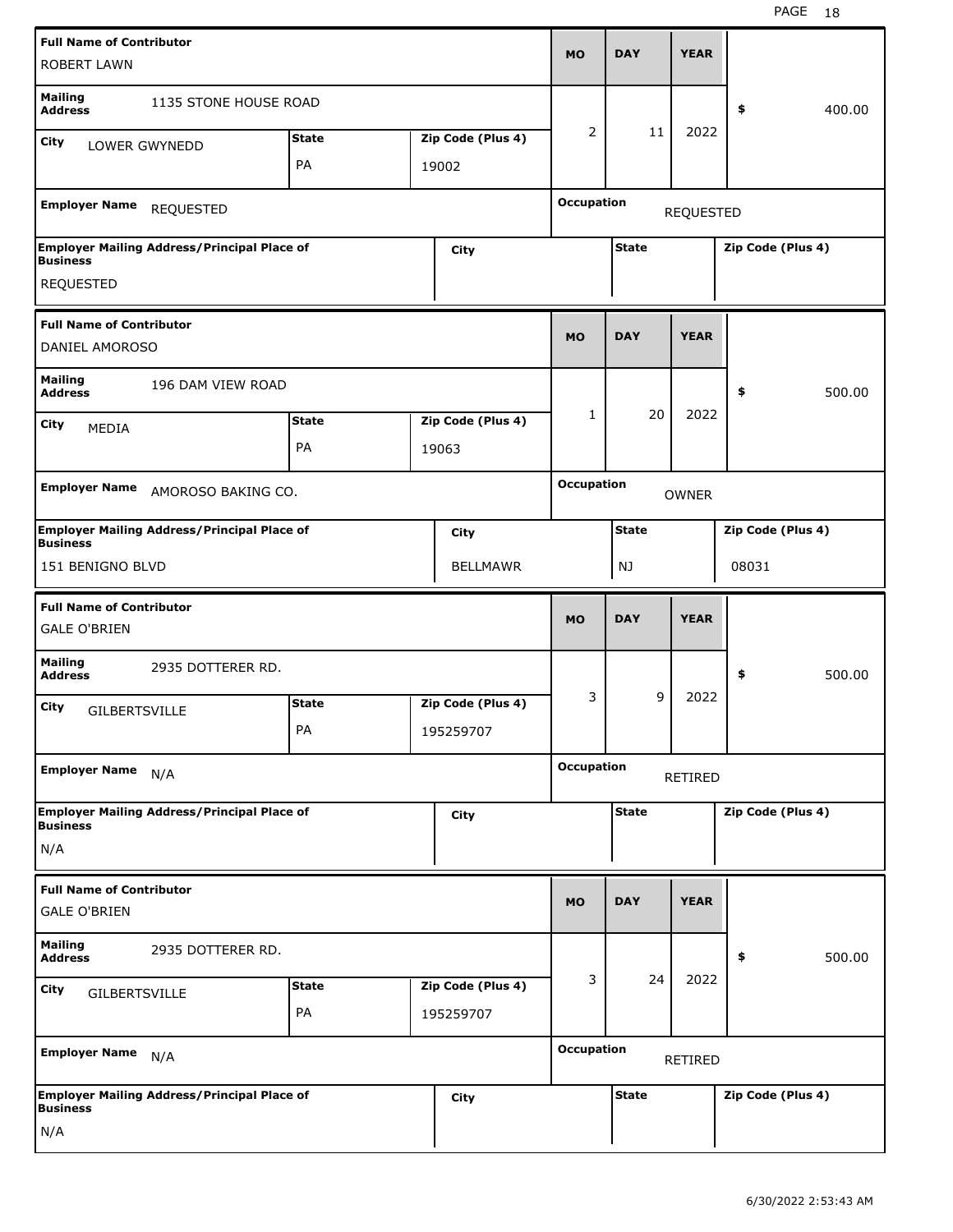| <b>Full Name of Contributor</b><br>STEPHANIE D'ARCANGELO                      |              |  |                   |                                              |                   | <b>YEAR</b> |    |                         |
|-------------------------------------------------------------------------------|--------------|--|-------------------|----------------------------------------------|-------------------|-------------|----|-------------------------|
| <b>Mailing</b><br>101 CHINABERRY LANE<br><b>Address</b>                       |              |  |                   |                                              |                   |             |    | \$<br>1,200.00          |
| City<br>COLLEGEVILLE                                                          | <b>State</b> |  | Zip Code (Plus 4) | 3                                            | 10                | 2022        |    |                         |
|                                                                               | PA<br>19426  |  |                   |                                              |                   |             |    |                         |
| <b>Employer Name</b><br>CHESTER COUNTY HOSPITAL                               |              |  |                   |                                              | <b>Occupation</b> |             |    | <b>REGISTERED NURSE</b> |
| <b>Employer Mailing Address/Principal Place of</b><br>City<br><b>Business</b> |              |  |                   |                                              | <b>State</b>      |             |    | Zip Code (Plus 4)       |
| 701 E. MARCHALL STREET<br><b>WEST CHESTER</b>                                 |              |  |                   |                                              | PA                |             |    | 19380                   |
| <b>Full Name of Contributor</b>                                               |              |  |                   | <b>MO</b>                                    | <b>DAY</b>        | <b>YEAR</b> |    |                         |
| <b>RICHARD EDMONDS</b>                                                        |              |  |                   |                                              |                   |             |    |                         |
| <b>Mailing</b><br>3067 UNIONVILLE PIKE<br><b>Address</b>                      |              |  |                   |                                              |                   |             |    | \$<br>1,000.00          |
| City<br><b>HATFIELD</b>                                                       | <b>State</b> |  | Zip Code (Plus 4) | 3                                            | 21                | 2022        |    |                         |
|                                                                               | PA           |  | 19440             |                                              |                   |             |    |                         |
| <b>Employer Name</b><br>B&G MANUFACTURING CO. INC.                            |              |  |                   | <b>Occupation</b><br><b>VP OF OPERATIONS</b> |                   |             |    |                         |
| <b>Employer Mailing Address/Principal Place of</b><br>Business                |              |  | City              |                                              | <b>State</b>      |             |    | Zip Code (Plus 4)       |
| 3067 UNIONVILLE PIKE, #1822<br><b>HATFIELD</b>                                |              |  |                   |                                              | PA                |             |    | 19440                   |
|                                                                               |              |  |                   |                                              |                   |             |    | <b>PAGE TOTAL</b>       |
| Enter Grand Total of Part C on Schedule I, Detailed Summary Page, Section 3.  |              |  |                   |                                              |                   |             | \$ | 49,750.00               |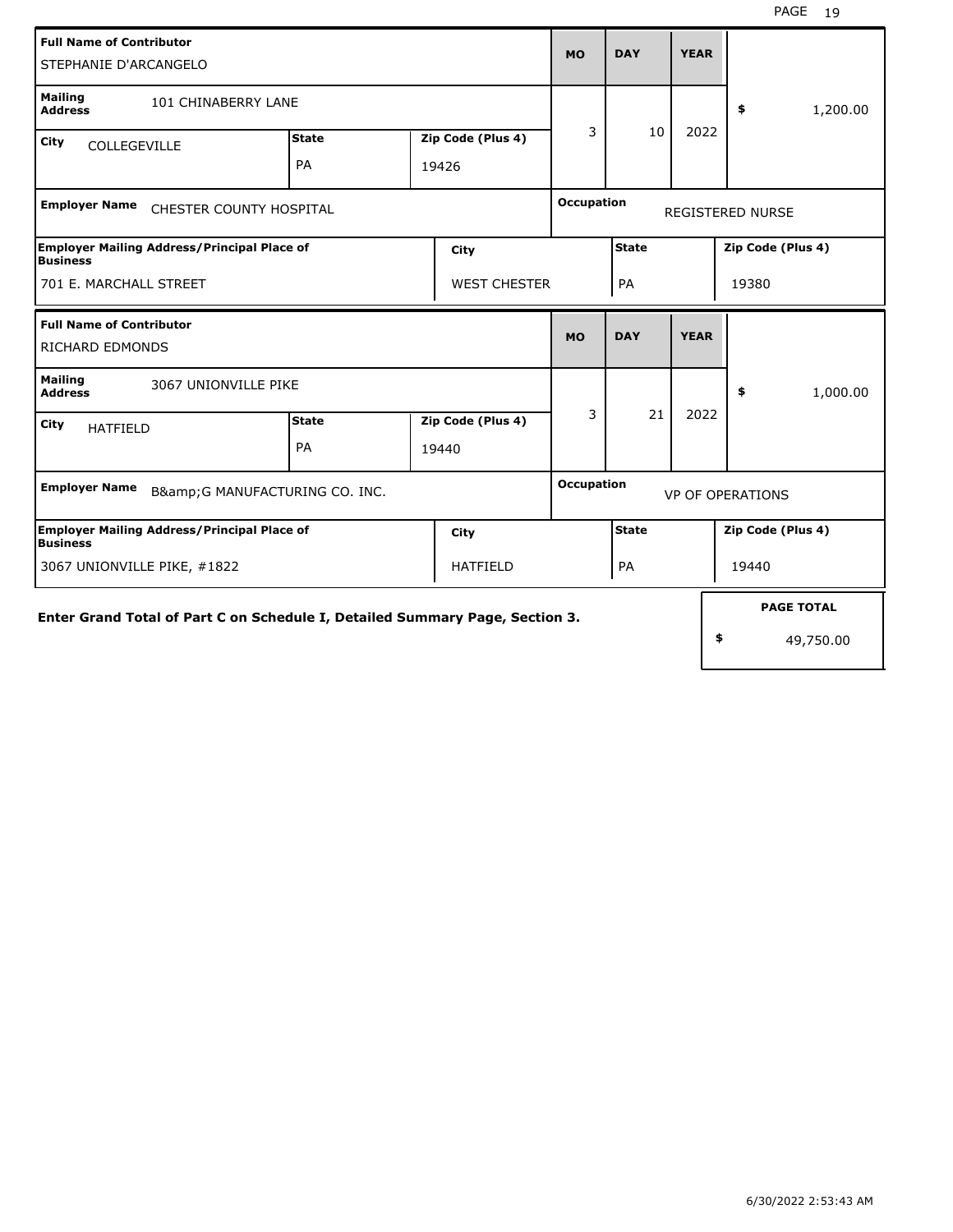### **PART E OTHER RECEIPTS**

#### **REFUNDS, INTEREST INCOME, RETURNED CHECKS, ETC.**

#### **Use this Part to report refunds received, interest earned, returned checks and**

### **prior expenditures that were returned to the filer.**

|                                                                              | Name of Filing Committee or Candidate |                   |       |           | <b>Reporting Period</b> |             |    |                   |      |
|------------------------------------------------------------------------------|---------------------------------------|-------------------|-------|-----------|-------------------------|-------------|----|-------------------|------|
|                                                                              |                                       |                   | From: |           |                         | To:         |    |                   |      |
|                                                                              |                                       |                   |       |           | <b>DATE</b>             |             |    | <b>AMOUNT</b>     |      |
| <b>Full Name</b>                                                             |                                       |                   |       | <b>MO</b> | <b>DAY</b>              | <b>YEAR</b> |    |                   |      |
| <b>Mailing Address</b>                                                       |                                       |                   |       |           |                         |             | \$ |                   | 0.00 |
| City                                                                         | <b>State</b>                          | Zip Code (Plus 4) |       |           |                         |             |    |                   |      |
| <b>Receipt Description</b>                                                   |                                       |                   |       |           |                         |             |    |                   |      |
|                                                                              |                                       |                   |       |           |                         |             |    | <b>PAGE TOTAL</b> |      |
| Enter Grand Total of Part E on Schedule I, Detailed Summary Page, Section 4. |                                       |                   |       |           |                         |             | \$ |                   | 0.00 |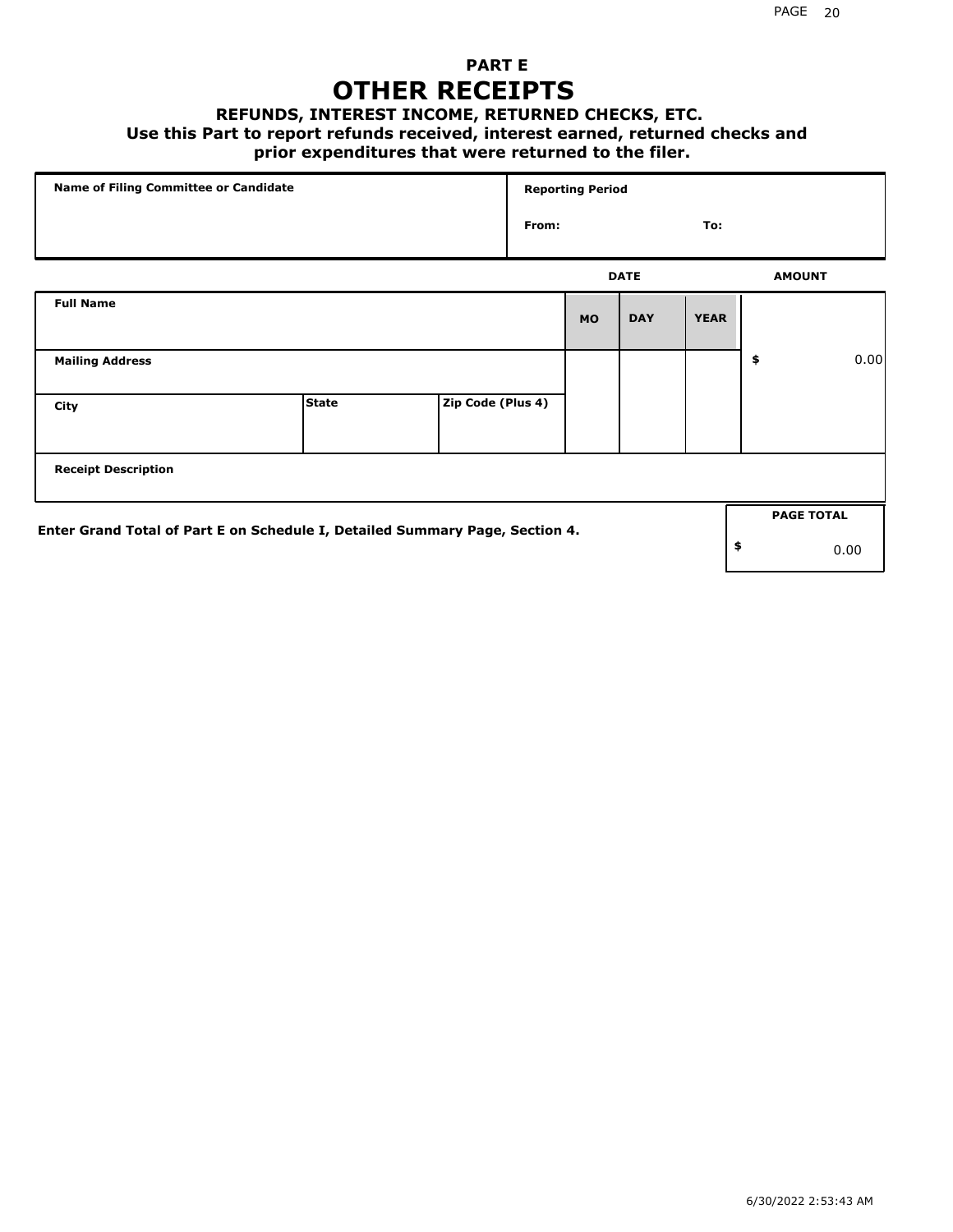#### **SCHEDULE II IN-KIND CONTRIBUTIONS AND VALUABLE THINGS RECEIVED USE THIS SCHEDULE TO REPORT ALL IN-KIND CONTRIBUTIONS OF VALUABLE THINGS**

## **DURING THE REPORTING PERIOD.**

**Detailed Summary Page**

| <b>Name of Filing Committee or Candidate</b>                                                                                                                                | <b>Reporting Period</b> |                |           |
|-----------------------------------------------------------------------------------------------------------------------------------------------------------------------------|-------------------------|----------------|-----------|
| JOE GALE FOR PENNSYLVANIA                                                                                                                                                   | From:                   | $1/1/2022$ To: | 3/28/2022 |
| 1. UNITEMIZED IN-KIND CONTRIBUTIONS RECEIVED - VALUE OF \$50.00 OR LESS PER CONTRIBUTOR                                                                                     |                         |                |           |
| <b>TOTAL for the Reporting Period</b>                                                                                                                                       | (1)                     | \$             | 0.00      |
| 2. IN-KIND CONTRIBUTIONS RECEIVED - VALUE OF \$50.01 TO \$250.00 (FROM PART F)                                                                                              |                         |                |           |
| <b>TOTAL for the Reporting Period</b>                                                                                                                                       | (2)                     | \$             | 0.00      |
| 3. IN-KIND CONTRIBUTION RECIEVED - VALUE OVER \$250.00 (FROM PART G)                                                                                                        |                         |                |           |
| <b>TOTAL for the Reporting Period</b>                                                                                                                                       | (3)                     | \$             | 1,221.24  |
| TOTAL VALUE OF IN-KIND CONTRIBUTIONS DURING THIS REPORTING PERIOD (Add and enter<br>amount totals from Boxes 1,2, and 3; also enter on Page 1, Reports Cover Page, Item F.) |                         | \$             | 1,221.24  |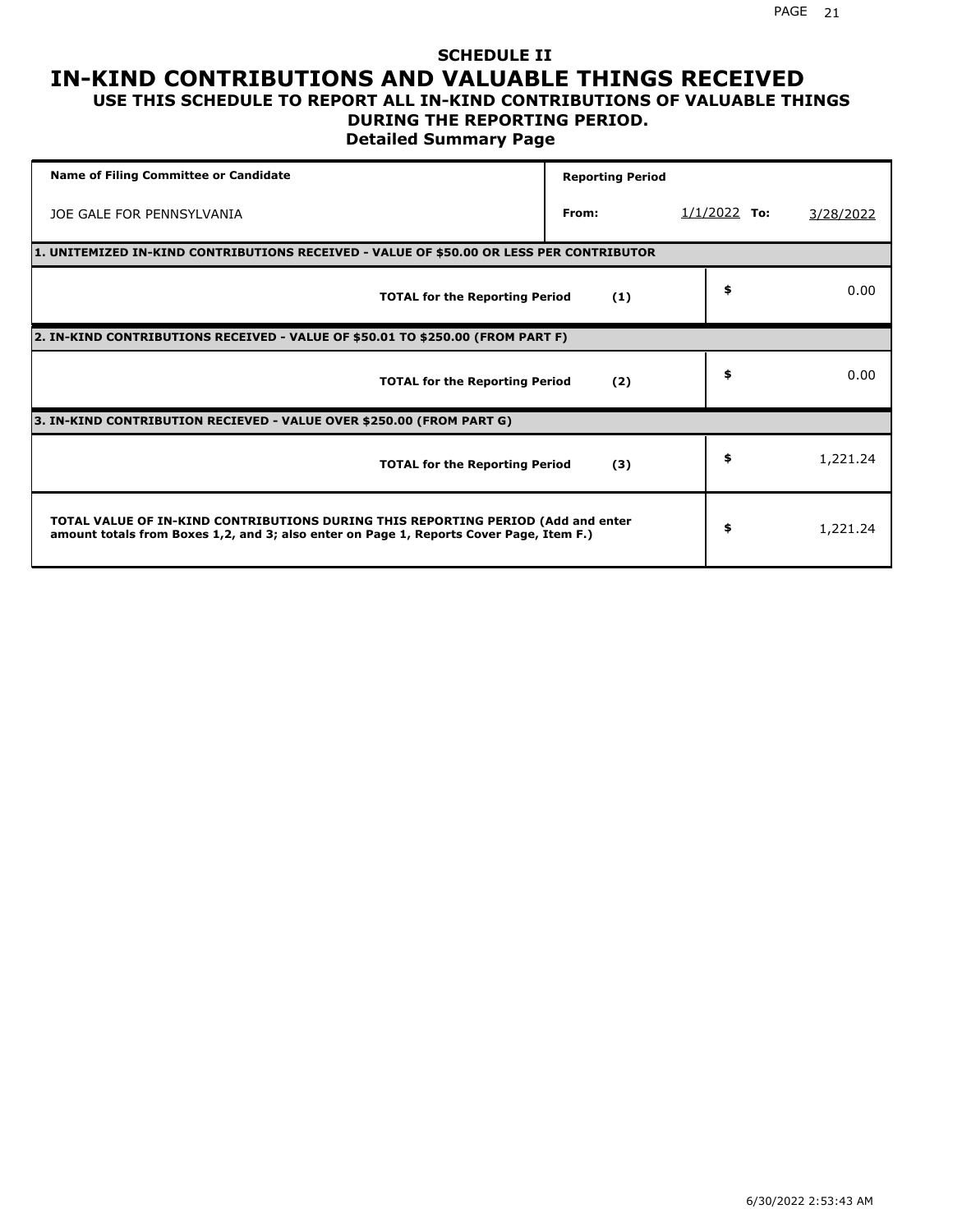# **SCHEDULE II PART F IN-KIND CONTRIBUTIONS RECEIVED**

## **VALUE OF \$50.01 TO \$250.00**

| Name of Filing Committee or Candidate                                                                  |              |                   |           |               | <b>Reporting Period</b> |    |                   |  |  |
|--------------------------------------------------------------------------------------------------------|--------------|-------------------|-----------|---------------|-------------------------|----|-------------------|--|--|
|                                                                                                        | From:        |                   |           | To:           |                         |    |                   |  |  |
|                                                                                                        |              | <b>DATE</b>       |           | <b>AMOUNT</b> |                         |    |                   |  |  |
| <b>Full Name of Contributor</b>                                                                        |              |                   | <b>MO</b> | <b>DAY</b>    | <b>YEAR</b>             |    |                   |  |  |
| <b>Mailing Address</b>                                                                                 |              |                   |           |               |                         | \$ | 0.00              |  |  |
| City                                                                                                   | <b>State</b> | Zip Code (Plus 4) |           |               |                         |    |                   |  |  |
| <b>Description of Contribution:</b>                                                                    |              |                   |           |               |                         |    |                   |  |  |
| Enter Grand Total of Part F on Schedule II, In-Kind Contributions Detailed Summary Page,<br>Section 2. |              |                   |           |               |                         |    | <b>PAGE TOTAL</b> |  |  |
|                                                                                                        |              |                   |           |               | \$                      |    | 0.00              |  |  |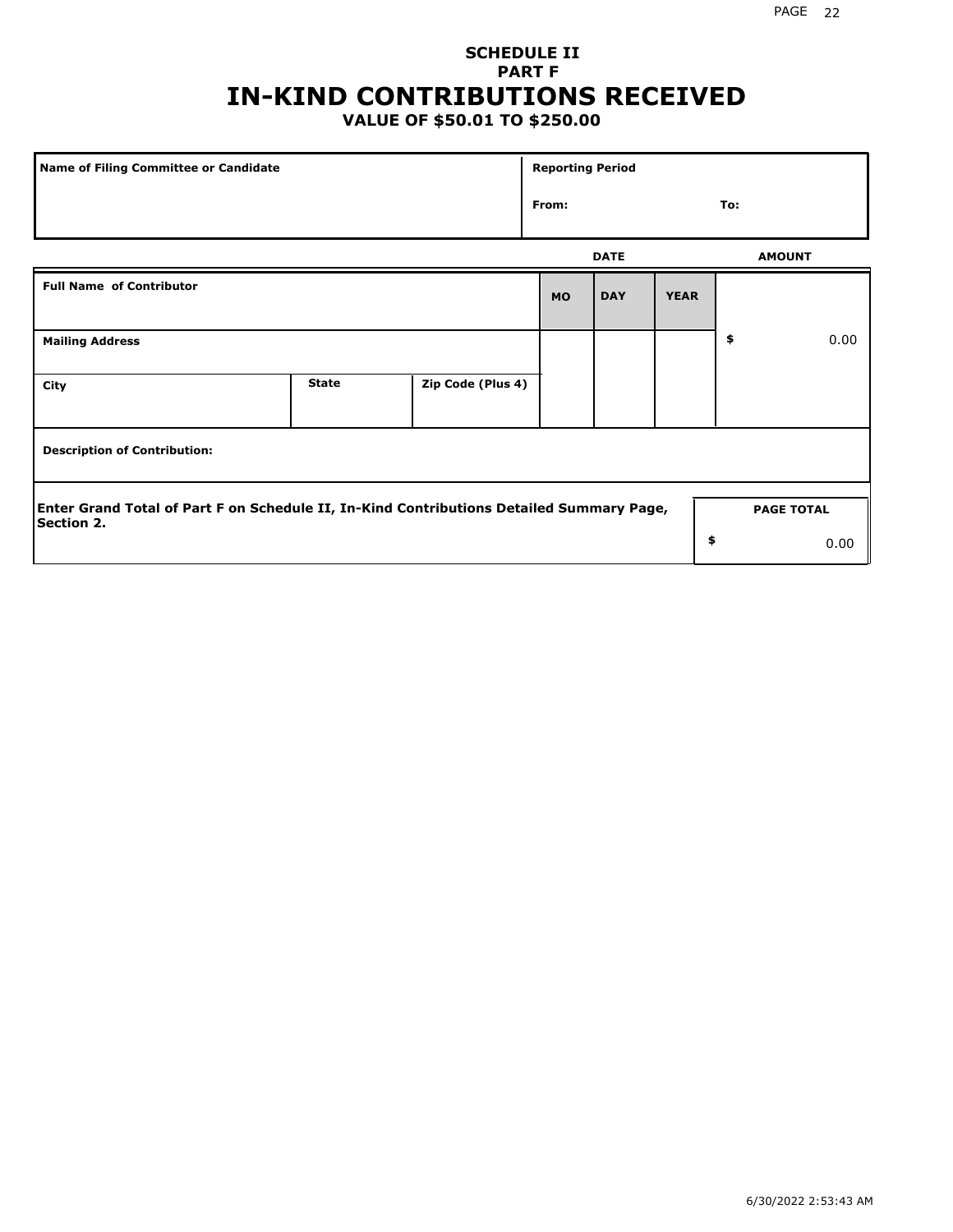#### PAGE 23

### **SCHEDULE II PART G IN-KIND CONTRIBUTIONS RECEIVED VALUE OVER \$250.00**

| <b>Name of Filing Committee or Candidate</b>                                                  |                                                        |      |                           |              |       | <b>Reporting Period</b>     |              |                      |                            |                                    |  |
|-----------------------------------------------------------------------------------------------|--------------------------------------------------------|------|---------------------------|--------------|-------|-----------------------------|--------------|----------------------|----------------------------|------------------------------------|--|
| JOE GALE FOR PENNSYLVANIA                                                                     |                                                        |      |                           |              | From: |                             |              | $1/1/2022$ To:       |                            | 3/28/2022                          |  |
|                                                                                               |                                                        |      |                           |              |       |                             |              | <b>DATE</b>          |                            | <b>AMOUNT</b>                      |  |
| <b>Full Name of Contributor</b><br>JOSEPH C. GALE                                             |                                                        |      |                           |              |       | <b>MO</b>                   |              | <b>DAY</b>           | <b>YEAR</b>                |                                    |  |
| <b>Mailing Address</b><br><b>628 LAUNFALL ROAD</b>                                            |                                                        |      |                           |              |       |                             |              |                      |                            | \$<br>139.85                       |  |
| City<br>PLYMOUTH MEETING                                                                      | <b>State</b><br>Zip Code(Plus 4)<br><b>PA</b><br>19462 |      |                           |              |       | $\mathbf{1}$<br>21          |              |                      | 2022                       |                                    |  |
| <b>Employer of Contributor</b>                                                                | MONTGOMERY COUNTY, PA                                  |      |                           |              |       | <b>Occupation</b>           |              |                      |                            | <b>COUNTY COMMISSIONER</b>         |  |
| <b>Employer Mailing Address/Principal Place of</b><br><b>State</b><br>City<br><b>Business</b> |                                                        |      |                           |              |       |                             | 4)           | <b>Zip Code(Plus</b> |                            | <b>Description of Contribution</b> |  |
| 425 SWEDE ST<br>PA<br>NORRISTOWN                                                              |                                                        |      |                           |              |       |                             | 19401        |                      |                            | <b>HOTEL STAYS</b>                 |  |
| <b>Full Name of Contributor</b><br>JOSEPH C. GALE                                             |                                                        |      |                           |              |       | <b>MO</b>                   |              | <b>DAY</b>           | <b>YEAR</b>                |                                    |  |
| <b>Mailing Address</b><br>628 LAUNFALL ROAD                                                   |                                                        |      |                           |              |       |                             |              |                      |                            | \$<br>125.13                       |  |
| City<br>PLYMOUTH MEETING                                                                      | <b>State</b><br>PA                                     |      | Zip Code(Plus 4)<br>19462 |              |       |                             | $\mathbf{1}$ | 23                   | 2022                       |                                    |  |
| <b>Employer of Contributor</b><br>MONTGOMERY COUNTY, PA                                       |                                                        |      |                           |              |       | <b>Occupation</b>           |              |                      | <b>COUNTY COMMISSIONER</b> |                                    |  |
| <b>Employer Mailing Address/Principal Place of</b><br><b>Business</b>                         |                                                        | City |                           | <b>State</b> |       | <b>Zip Code(Plus</b><br>4)  |              |                      |                            | <b>Description of Contribution</b> |  |
| 425 SWEDE ST                                                                                  |                                                        |      | NORRISTOWN                | PA           |       | 19401<br><b>HOTEL STAYS</b> |              |                      |                            |                                    |  |
| <b>Full Name of Contributor</b><br>JOSEPH C. GALE                                             |                                                        |      |                           |              |       | <b>MO</b>                   |              | <b>DAY</b>           | <b>YEAR</b>                |                                    |  |
| <b>Mailing Address</b><br><b>628 LAUNFALL ROAD</b>                                            |                                                        |      |                           |              |       |                             |              |                      |                            | 127.68<br>\$                       |  |
| Zip Code(Plus 4)<br><b>State</b><br>City<br>PLYMOUTH MEETING<br>PA<br>19462                   |                                                        |      |                           |              |       |                             | 2            | 20                   | 2022                       |                                    |  |
| <b>Employer of Contributor</b><br>MONTGOMERY COUNTY, PA                                       |                                                        |      |                           |              |       | <b>Occupation</b>           |              |                      |                            | <b>COUNTY COMMISSIONER</b>         |  |
| <b>Employer Mailing Address/Principal Place of</b><br><b>Business</b>                         |                                                        | City |                           | <b>State</b> |       |                             | 4)           | <b>Zip Code(Plus</b> |                            | <b>Description of Contribution</b> |  |
| 425 SWEDE ST                                                                                  |                                                        |      | NORRISTOWN                | PA           |       |                             | 19401        |                      |                            | HOTEL STAYS                        |  |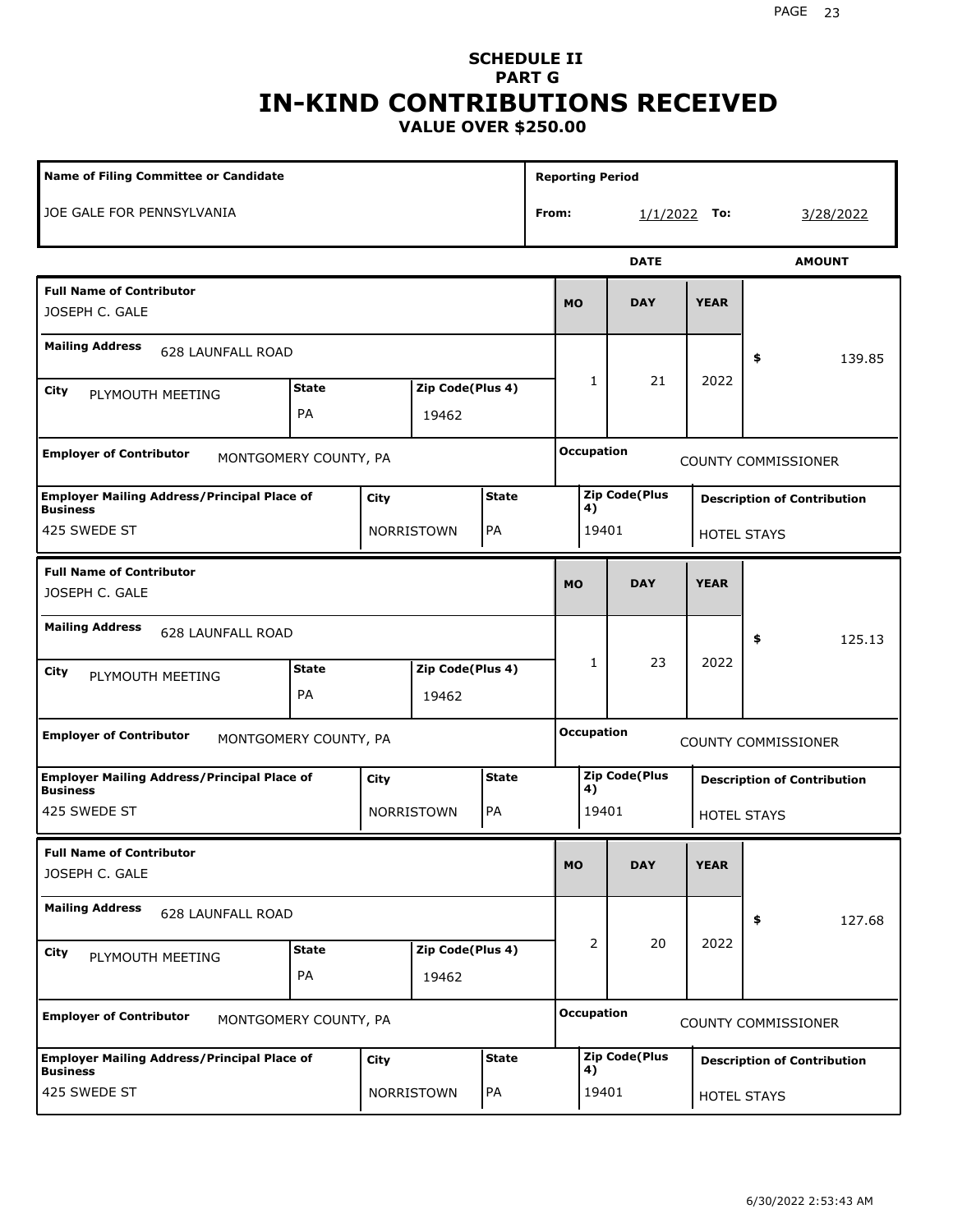| <b>Full Name of Contributor</b><br>JOSEPH C. GALE                     |              |                     |                  |              |                                      | <b>DAY</b>                                                       | <b>YEAR</b>                        |                                    |  |
|-----------------------------------------------------------------------|--------------|---------------------|------------------|--------------|--------------------------------------|------------------------------------------------------------------|------------------------------------|------------------------------------|--|
| <b>Mailing Address</b><br>628 LAUNFALL ROAD                           |              |                     |                  |              |                                      |                                                                  |                                    | 104.64<br>\$                       |  |
|                                                                       | <b>State</b> |                     | Zip Code(Plus 4) |              | 3                                    | 6                                                                | 2022                               |                                    |  |
| City<br>PLYMOUTH MEETING                                              | PA           |                     |                  |              |                                      |                                                                  |                                    |                                    |  |
|                                                                       |              |                     | 19462            |              |                                      |                                                                  |                                    |                                    |  |
| <b>Employer of Contributor</b><br>MONTGOMERY COUNTY, PA               |              |                     |                  |              | <b>Occupation</b>                    |                                                                  |                                    | <b>COUNTY COMMISSIONER</b>         |  |
| <b>Employer Mailing Address/Principal Place of</b><br><b>Business</b> |              | City                |                  | <b>State</b> |                                      | <b>Zip Code(Plus</b><br><b>Description of Contribution</b><br>4) |                                    |                                    |  |
| 425 SWEDE ST                                                          |              |                     | NORRISTOWN       | PA           |                                      | 19401<br><b>HOTEL STAY</b>                                       |                                    |                                    |  |
| <b>Full Name of Contributor</b>                                       |              |                     |                  |              |                                      |                                                                  |                                    |                                    |  |
| JOSEPH C. GALE                                                        |              |                     |                  |              |                                      | <b>DAY</b>                                                       | <b>YEAR</b>                        |                                    |  |
| <b>Mailing Address</b><br><b>628 LAUNFALL ROAD</b>                    |              |                     |                  |              |                                      |                                                                  |                                    | \$<br>147.64                       |  |
| <b>State</b><br>Zip Code(Plus 4)<br>City<br>PLYMOUTH MEETING          |              |                     |                  |              | 3                                    | 20                                                               | 2022                               |                                    |  |
| PA<br>19462                                                           |              |                     |                  |              |                                      |                                                                  |                                    |                                    |  |
| <b>Employer of Contributor</b><br>MONTGOMERY COUNTY, PA               |              |                     |                  |              | <b>Occupation</b>                    |                                                                  |                                    | <b>COUNTY COMMISSIONER</b>         |  |
| <b>Employer Mailing Address/Principal Place of</b><br><b>Business</b> |              | City                |                  | <b>State</b> | 4)                                   | <b>Zip Code(Plus</b>                                             |                                    | <b>Description of Contribution</b> |  |
| 425 SWEDE ST                                                          |              |                     | NORRISTOWN       | PA           |                                      | 19401<br>HOTEL STAY                                              |                                    |                                    |  |
| <b>Full Name of Contributor</b>                                       |              |                     |                  |              |                                      |                                                                  |                                    |                                    |  |
| SEAN P. GALE                                                          |              |                     |                  |              | <b>MO</b>                            | <b>DAY</b>                                                       | <b>YEAR</b>                        |                                    |  |
| <b>Mailing Address</b><br><b>628 LAUNFALL ROAD</b>                    |              |                     |                  |              |                                      |                                                                  |                                    | \$<br>170.60                       |  |
| City<br>PLYMOUTH MEETING                                              | <b>State</b> |                     | Zip Code(Plus 4) |              | 1                                    | 31                                                               | 2022                               |                                    |  |
|                                                                       | PA           |                     | 19462            |              |                                      |                                                                  |                                    |                                    |  |
| <b>Employer of Contributor</b><br>SEAN P. GALE ESQ.                   |              |                     |                  |              | <b>Occupation</b><br><b>ATTORNEY</b> |                                                                  |                                    |                                    |  |
| <b>Employer Mailing Address/Principal Place of</b><br><b>Business</b> |              | City                |                  | <b>State</b> | 4)                                   | <b>Zip Code(Plus</b>                                             |                                    | <b>Description of Contribution</b> |  |
| <b>628 LAUNFALL ROAD</b>                                              |              | PLYMOUTH<br>MEETING |                  | PA           | 19462                                |                                                                  |                                    | EZ PASS TOLLS                      |  |
| <b>Full Name of Contributor</b><br>SEAN P. GALE                       |              |                     |                  |              | MO                                   | <b>DAY</b>                                                       | <b>YEAR</b>                        |                                    |  |
| <b>Mailing Address</b><br>628 LAUNFALL ROAD                           |              |                     |                  |              |                                      |                                                                  |                                    |                                    |  |
|                                                                       |              |                     |                  |              |                                      | 28                                                               | 2022                               | 174.30<br>\$                       |  |
| City<br>PLYMOUTH MEETING                                              | <b>State</b> |                     | Zip Code(Plus 4) |              | 2                                    |                                                                  |                                    |                                    |  |
|                                                                       | PA           |                     | 19462            |              |                                      |                                                                  |                                    |                                    |  |
| <b>Employer of Contributor</b><br>SEAN P. GALE ESQ.                   |              |                     |                  |              | <b>Occupation</b>                    |                                                                  | <b>ATTORNEY</b>                    |                                    |  |
| <b>Employer Mailing Address/Principal Place of</b><br><b>Business</b> |              | City                |                  | <b>State</b> | <b>Zip Code(Plus</b><br>4)           |                                                                  | <b>Description of Contribution</b> |                                    |  |
| <b>628 LAUNFALL ROAD</b>                                              |              | PLYMOUTH<br>MEETING |                  | PA           | 19462                                |                                                                  |                                    | EZ PASS TOLLS                      |  |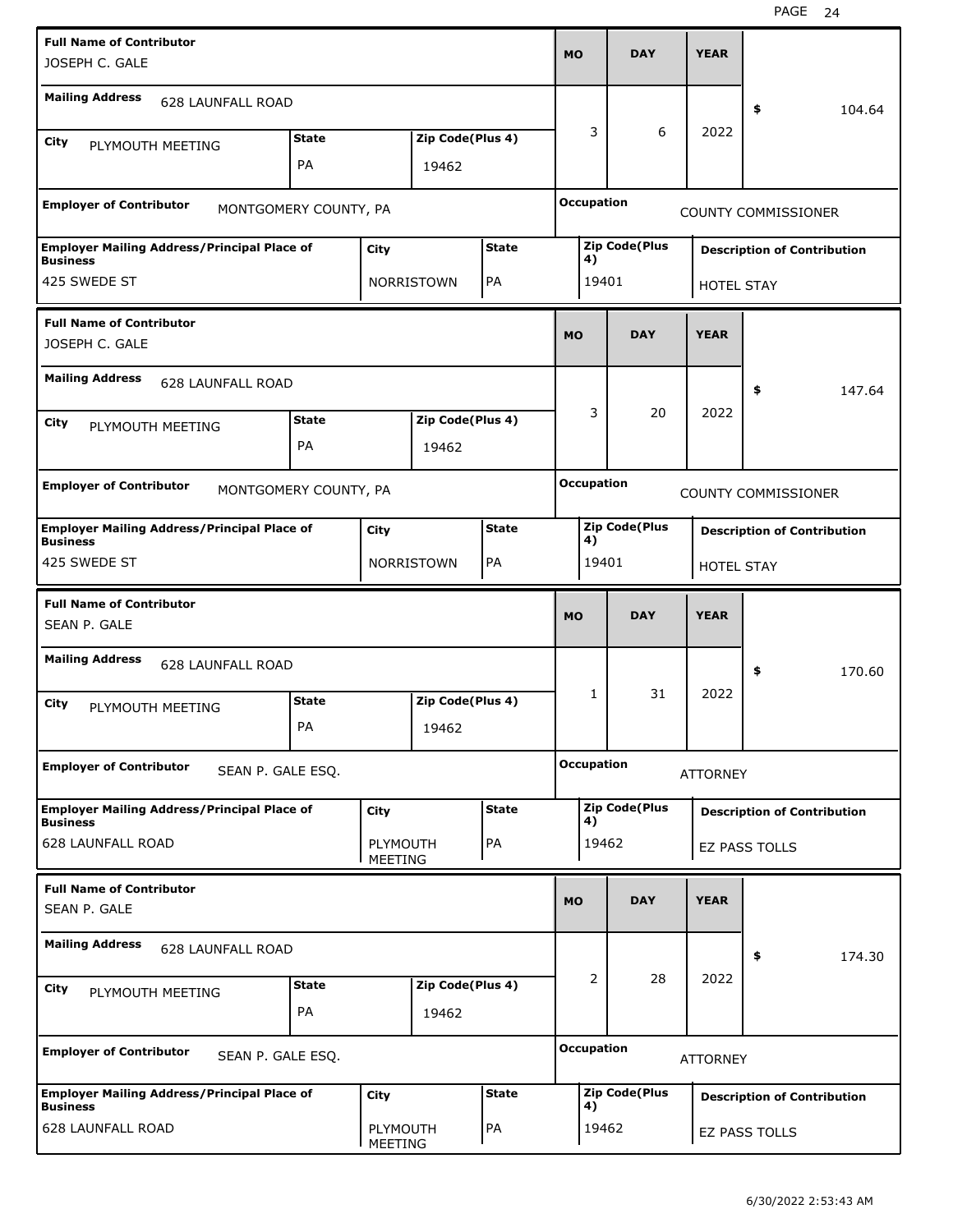| <b>Full Name of Contributor</b><br>SEAN P. GALE                            |                           |                            |                           |              | <b>MO</b>                  | <b>DAY</b> | <b>YEAR</b>                        |                      |
|----------------------------------------------------------------------------|---------------------------|----------------------------|---------------------------|--------------|----------------------------|------------|------------------------------------|----------------------|
| <b>Mailing Address</b><br><b>628 LAUNFALL ROAD</b>                         |                           |                            |                           |              |                            |            |                                    | \$<br>231.40         |
| City<br>PLYMOUTH MEETING                                                   | <b>State</b><br><b>PA</b> |                            | Zip Code(Plus 4)<br>19462 |              | 3                          | 28         | 2022                               |                      |
| <b>Employer of Contributor</b><br>SEAN P. GALE ESQ.                        |                           |                            |                           |              | <b>Occupation</b>          |            | <b>ATTORNEY</b>                    |                      |
| <b>Employer Mailing Address/Principal Place of</b><br><b>Business</b>      |                           | City                       |                           | <b>State</b> | <b>Zip Code(Plus</b><br>4) |            | <b>Description of Contribution</b> |                      |
| <b>628 LAUNFALL ROAD</b>                                                   |                           | <b>PLYMOUTH</b><br>MEETING |                           | <b>PA</b>    |                            | 19462      |                                    | <b>EZ PASS TOLLS</b> |
| Enter Grand Total of Part G on Schedule II, In-Kind Contributions Detailed |                           |                            |                           |              |                            |            |                                    | <b>PAGE TOTAL</b>    |
| <b>Summary Page, Section 3.</b>                                            |                           |                            |                           |              |                            |            |                                    | 1,221.24             |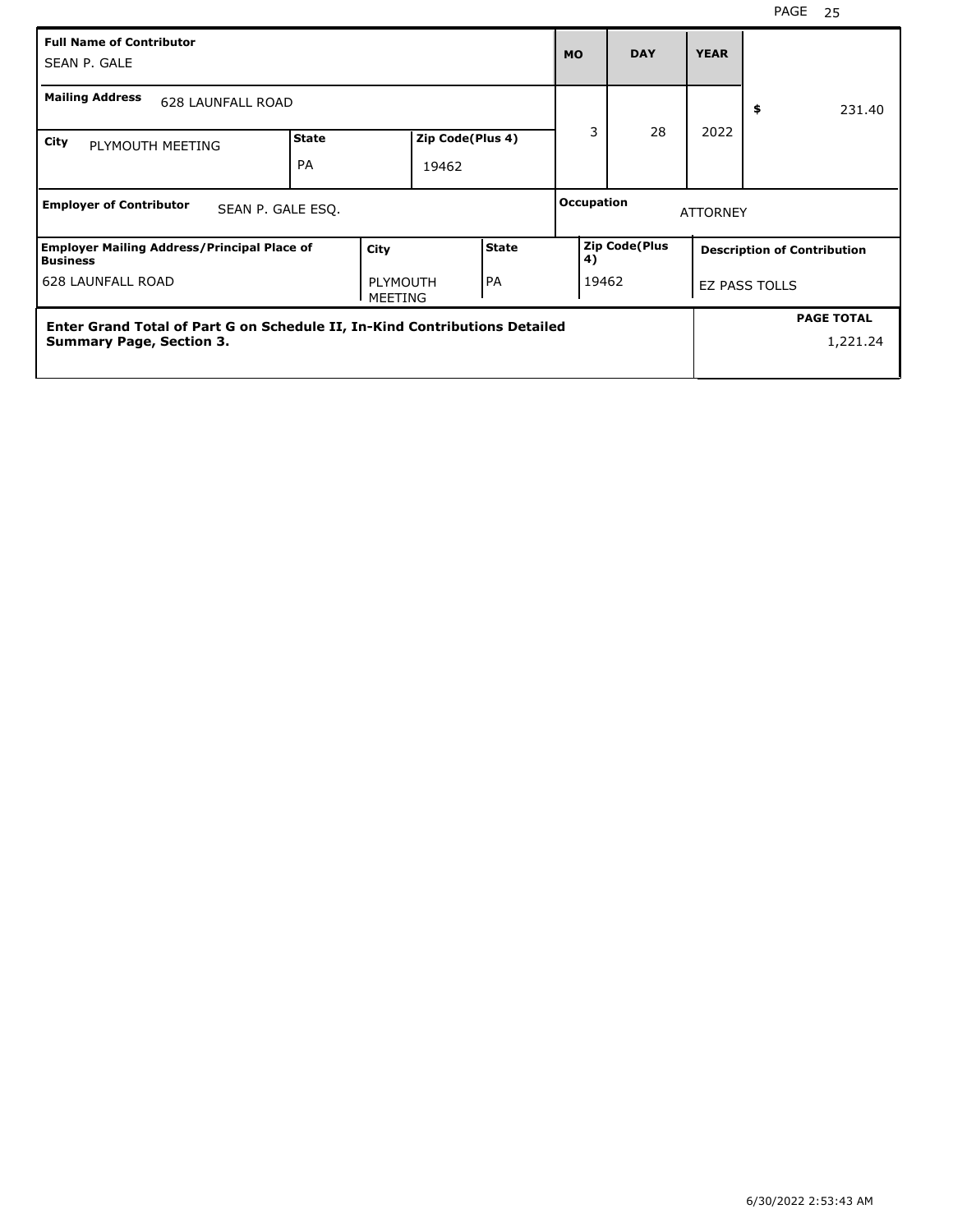# **SCHEDULE III STATEMENT OF EXPENDITURES**

| Name of Filing Committee or Candidate                     |                    |                                |                  |                                   |             | <b>Reporting Period</b> |               |  |  |
|-----------------------------------------------------------|--------------------|--------------------------------|------------------|-----------------------------------|-------------|-------------------------|---------------|--|--|
| JOE GALE FOR PENNSYLVANIA                                 |                    |                                | From             |                                   | 1/1/2022    | To:                     | 3/28/2022     |  |  |
|                                                           |                    |                                |                  | <b>DATE</b>                       |             |                         | <b>AMOUNT</b> |  |  |
| <b>To Whom Paid</b><br>AUDACY OPERATIONS, INC.            |                    |                                | <b>MO</b>        | <b>DAY</b>                        | <b>YEAR</b> |                         |               |  |  |
| <b>Mailing Address</b><br>2400 MARKET STREET 4TH FLOOR    |                    |                                | 2                | 4                                 | 2022        | \$                      | 1,200.00      |  |  |
| City<br>PHILADELPHIA                                      | <b>State</b><br>PA | Zip Code (Plus 4)<br>19103     | RADIO ADS        | <b>Description of Expenditure</b> |             |                         |               |  |  |
| <b>To Whom Paid</b><br>SALEM COMMUNICATIONS HOLDING CORP. |                    |                                | <b>MO</b>        | <b>DAY</b>                        | <b>YEAR</b> |                         |               |  |  |
| <b>Mailing Address</b><br>117 RIDGE PIKE                  |                    |                                | $\overline{2}$   | 4                                 | 2022        | \$                      | 1,080.00      |  |  |
| City<br><b>LAFAYETTE HILL</b>                             | <b>State</b><br>PA | Zip Code (Plus 4)<br>19444     | <b>RADIO ADS</b> | <b>Description of Expenditure</b> |             |                         |               |  |  |
| <b>To Whom Paid</b><br>IHEARTMEDIA                        |                    |                                | <b>MO</b>        | <b>DAY</b>                        | <b>YEAR</b> |                         |               |  |  |
| <b>Mailing Address</b><br>P.O. BOX 406372                 |                    |                                | $\overline{2}$   | $\overline{7}$                    | 2022        | \$                      | 1,300.00      |  |  |
| City<br><b>ATLANTA</b>                                    | <b>State</b><br>GA | Zip Code (Plus 4)<br>303846372 | RADIO ADS        | <b>Description of Expenditure</b> |             |                         |               |  |  |
| <b>To Whom Paid</b><br>IHEARTMEDIA                        |                    |                                | <b>MO</b>        | <b>DAY</b>                        | <b>YEAR</b> |                         |               |  |  |
| <b>Mailing Address</b><br>P.O. BOX 419499                 |                    |                                | $\overline{2}$   | 7 <sup>1</sup>                    | 2022        | \$                      | 850.00        |  |  |
| City<br><b>BOSTON</b>                                     | <b>State</b><br>МA | Zip Code (Plus 4)<br>022419499 | RADIO ADS        | <b>Description of Expenditure</b> |             |                         |               |  |  |
| <b>To Whom Paid</b><br>INSPIRATION TIME INC.              |                    |                                | <b>MO</b>        | <b>DAY</b>                        | <b>YEAR</b> |                         |               |  |  |
| <b>Mailing Address</b><br>10912 ROUTE 19 N                |                    |                                | 2                | 7                                 | 2022        | \$                      | 352.00        |  |  |
| City<br>WATERFORD                                         | <b>State</b><br>PA | Zip Code (Plus 4)<br>164419151 | RADIO ADS        | <b>Description of Expenditure</b> |             |                         |               |  |  |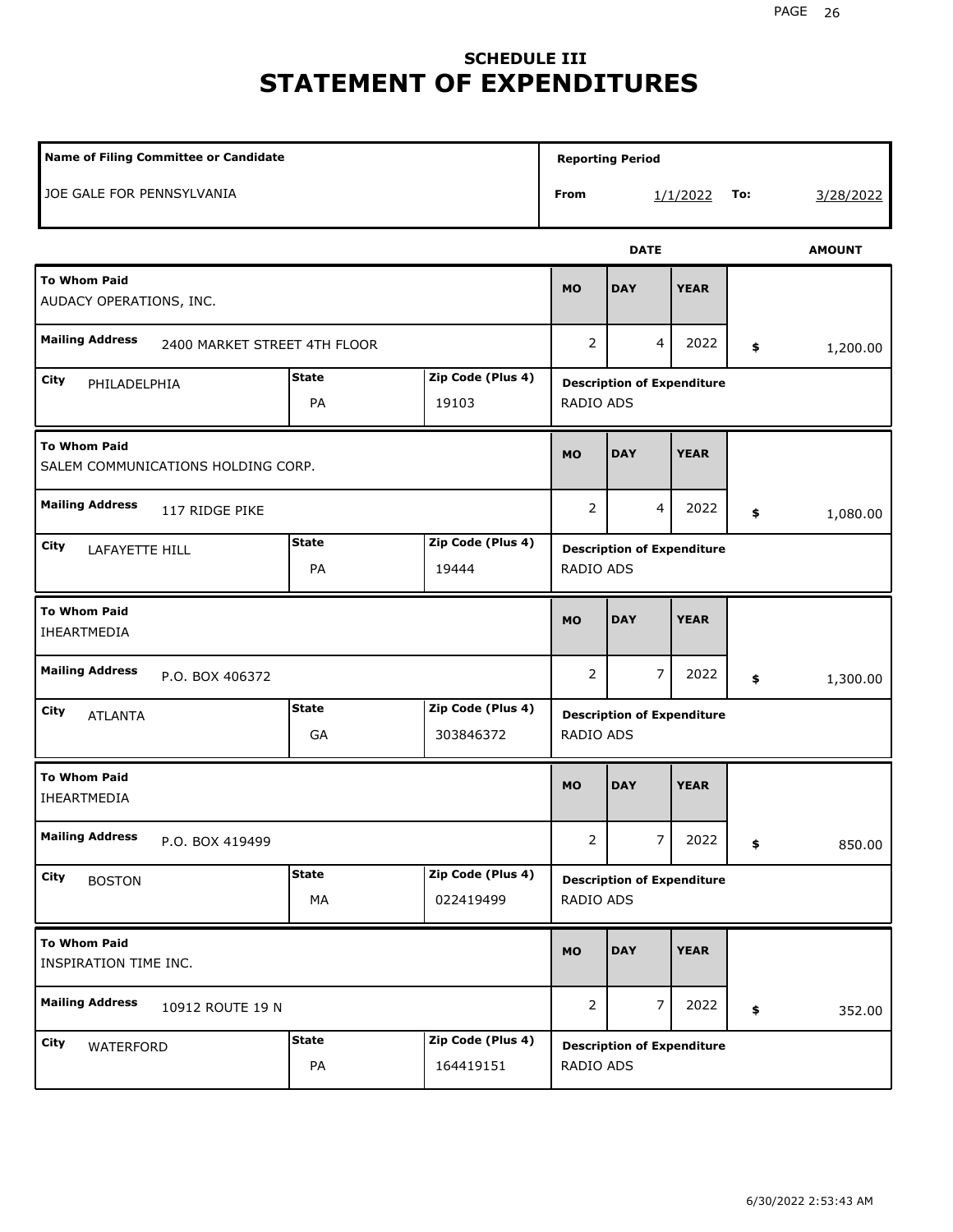| <b>To Whom Paid</b>                                       |                |                   | <b>MO</b>      | <b>DAY</b>     | <b>YEAR</b>                       |              |
|-----------------------------------------------------------|----------------|-------------------|----------------|----------------|-----------------------------------|--------------|
| FOREVER MEDIA INC. - JOHNSTOWN                            |                |                   |                |                |                                   |              |
| <b>Mailing Address</b><br>1 FOREVER DRIVE                 |                |                   | $\overline{2}$ | $\overline{4}$ | 2022                              | \$<br>350.00 |
| City<br>HOLLIDAYSBURG                                     | <b>State</b>   | Zip Code (Plus 4) |                |                | <b>Description of Expenditure</b> |              |
|                                                           | PA             | 16648             | RADIO ADS      |                |                                   |              |
| <b>To Whom Paid</b><br>FOREVER MEDIA INC. - STATE COLLEGE | <b>MO</b>      | <b>DAY</b>        | <b>YEAR</b>    |                |                                   |              |
| <b>Mailing Address</b><br>1 FOREVER DRIVE                 | $\overline{2}$ | 4                 | 2022           | \$<br>250.00   |                                   |              |
| City<br><b>HOLLIDAYSBURG</b>                              | <b>State</b>   | Zip Code (Plus 4) |                |                | <b>Description of Expenditure</b> |              |
|                                                           | RADIO ADS      |                   |                |                |                                   |              |
| <b>To Whom Paid</b><br>FOREVER MEDIA INC. - HOLLIDAYSBURG |                |                   | <b>MO</b>      | <b>DAY</b>     | <b>YEAR</b>                       |              |
| <b>Mailing Address</b><br>1 FOREVER DRIVE                 |                |                   | 2              | 4              | 2022                              | \$<br>250.00 |
| City<br><b>HOLLIDAYSBURG</b>                              | State          | Zip Code (Plus 4) |                |                | <b>Description of Expenditure</b> |              |
|                                                           | PA             | 16648             | RADIO ADS      |                |                                   |              |
|                                                           |                |                   |                |                |                                   |              |
| <b>To Whom Paid</b><br>FOREVER MEDIA INC. - NORTHWEST PA  |                |                   | <b>MO</b>      | <b>DAY</b>     | <b>YEAR</b>                       |              |
| <b>Mailing Address</b><br>1 FOREVER DRIVE                 |                |                   | 2              | 4              | 2022                              | \$<br>200.00 |
| City<br><b>HOLLIDAYSBURG</b>                              | State          | Zip Code (Plus 4) |                |                | <b>Description of Expenditure</b> |              |
|                                                           | PA             | 16648             | RADIO ADS      |                |                                   |              |
| <b>To Whom Paid</b><br>CESSNA COMMUNICATIONS, INC.        |                |                   | <b>MO</b>      | <b>DAY</b>     | <b>YEAR</b>                       |              |
| <b>Mailing Address</b><br>P.O. BOX 1                      |                |                   | $\overline{2}$ | $\overline{7}$ | 2022                              | \$<br>198.00 |
| City<br><b>BEDFORD</b>                                    | <b>State</b>   | Zip Code (Plus 4) |                |                | <b>Description of Expenditure</b> |              |
|                                                           | PA             | 15522             | RADIO ADS      |                |                                   |              |
| <b>To Whom Paid</b><br>CESSNA COMMUNICATIONS, INC.        |                |                   | <b>MO</b>      | <b>DAY</b>     | <b>YEAR</b>                       |              |
| <b>Mailing Address</b><br>P.O. BOX 1                      |                |                   | $\overline{2}$ | 22             | 2022                              | \$<br>180.00 |
| City<br><b>BEDFORD</b>                                    | <b>State</b>   | Zip Code (Plus 4) |                |                | <b>Description of Expenditure</b> |              |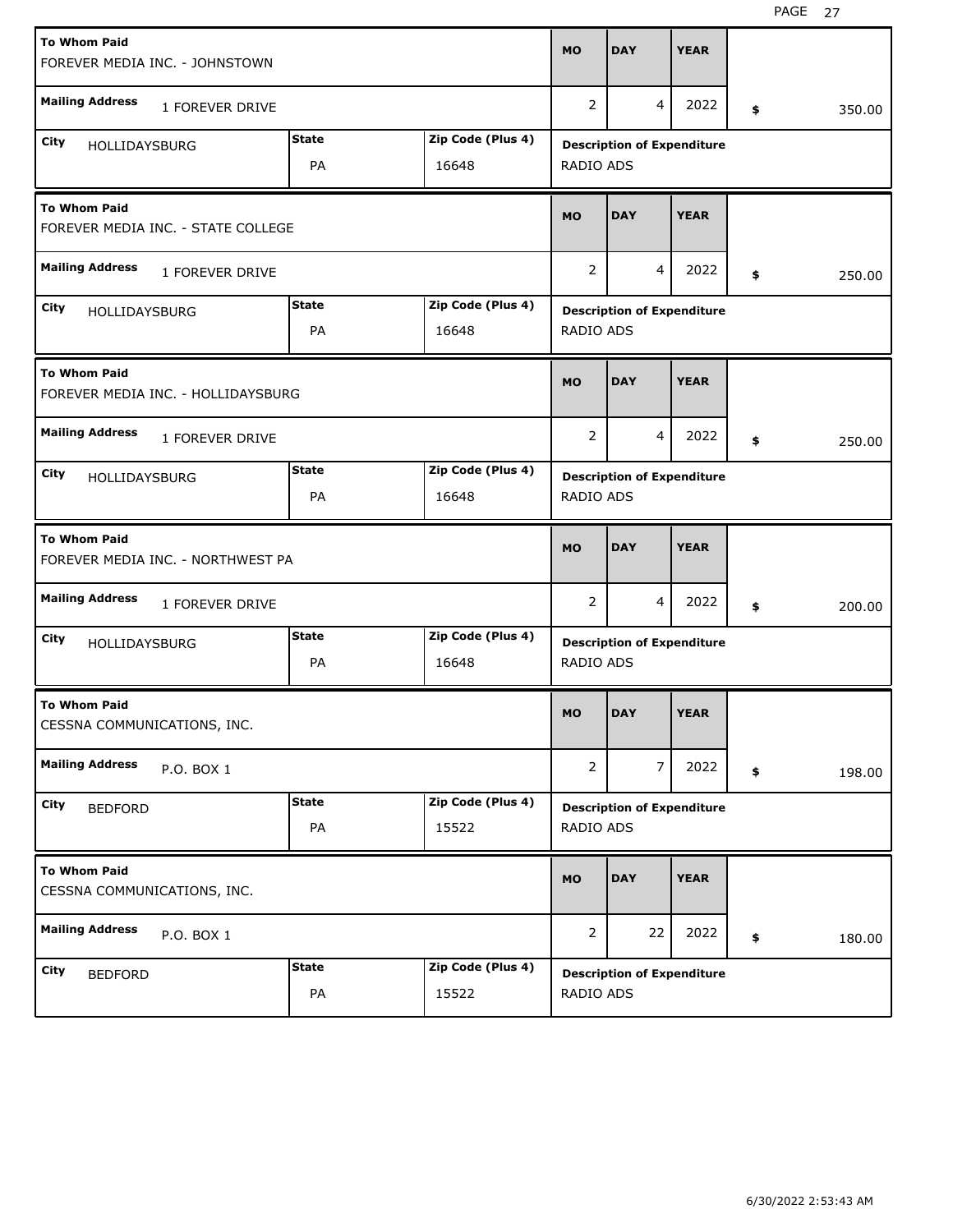| <b>To Whom Paid</b>                                |                              |                   |                |                                   |             |                |
|----------------------------------------------------|------------------------------|-------------------|----------------|-----------------------------------|-------------|----------------|
| MAGNUM BROADCASTING, INC.                          |                              |                   | <b>MO</b>      | <b>DAY</b>                        | <b>YEAR</b> |                |
| <b>Mailing Address</b><br>P.O. BOX 12              |                              |                   | $\overline{2}$ | 17                                | 2022        | \$<br>154.00   |
| City                                               | <b>State</b>                 | Zip Code (Plus 4) |                | <b>Description of Expenditure</b> |             |                |
| PORT MATILDA                                       | PA                           | 16870             | RADIO ADS      |                                   |             |                |
| <b>To Whom Paid</b><br><b>IHEARTMEDIA</b>          |                              |                   |                |                                   |             |                |
| <b>Mailing Address</b><br>P.O. BOX 419499          | $\overline{2}$               | 17                | 2022           | \$<br>1,050.00                    |             |                |
| City<br><b>BOSTON</b>                              | <b>State</b>                 | Zip Code (Plus 4) |                | <b>Description of Expenditure</b> |             |                |
|                                                    | MA                           | 022419499         | RADIO ADS      |                                   |             |                |
| <b>To Whom Paid</b><br>BOLD GOLD MEDIA GROUP       |                              |                   | <b>MO</b>      | <b>DAY</b>                        | <b>YEAR</b> |                |
| <b>Mailing Address</b><br>575 GROVE ST.            |                              |                   | 2              | 17                                | 2022        | \$<br>300.00   |
| City<br>HONESDALE                                  | <b>State</b>                 | Zip Code (Plus 4) |                | <b>Description of Expenditure</b> |             |                |
|                                                    | PA                           | 18431             | RADIO ADS      |                                   |             |                |
|                                                    |                              |                   |                |                                   |             |                |
| <b>To Whom Paid</b><br><b>CUMULUS MEDIA - YORK</b> |                              |                   | <b>MO</b>      | <b>DAY</b>                        | <b>YEAR</b> |                |
| <b>Mailing Address</b>                             | 3668 MOMENTUM PLACE          |                   | 2              | 18                                | 2022        | \$<br>300.00   |
| City<br><b>CHICAGO</b>                             | State                        | Zip Code (Plus 4) |                | <b>Description of Expenditure</b> |             |                |
|                                                    | IL                           | 606895336         | RADIO ADS      |                                   |             |                |
| <b>To Whom Paid</b><br>AUDACY OPERATIONS, INC.     |                              |                   | <b>MO</b>      | <b>DAY</b>                        | <b>YEAR</b> |                |
| <b>Mailing Address</b>                             | 2400 MARKET STREET 4TH FLOOR |                   | $\overline{2}$ | 22                                | 2022        | \$<br>1,000.00 |
| City                                               | <b>State</b>                 | Zip Code (Plus 4) |                | <b>Description of Expenditure</b> |             |                |
| PHILADELPHIA                                       | PA                           | 19103             | RADIO ADS      |                                   |             |                |
| <b>To Whom Paid</b><br>IHEARTMEDIA                 |                              |                   | <b>MO</b>      | <b>DAY</b>                        | <b>YEAR</b> |                |
| <b>Mailing Address</b><br>P.O. BOX 419499          |                              |                   | $\overline{2}$ | 22                                | 2022        | \$<br>850.00   |
| City<br><b>BOSTON</b>                              | <b>State</b>                 | Zip Code (Plus 4) |                | <b>Description of Expenditure</b> |             |                |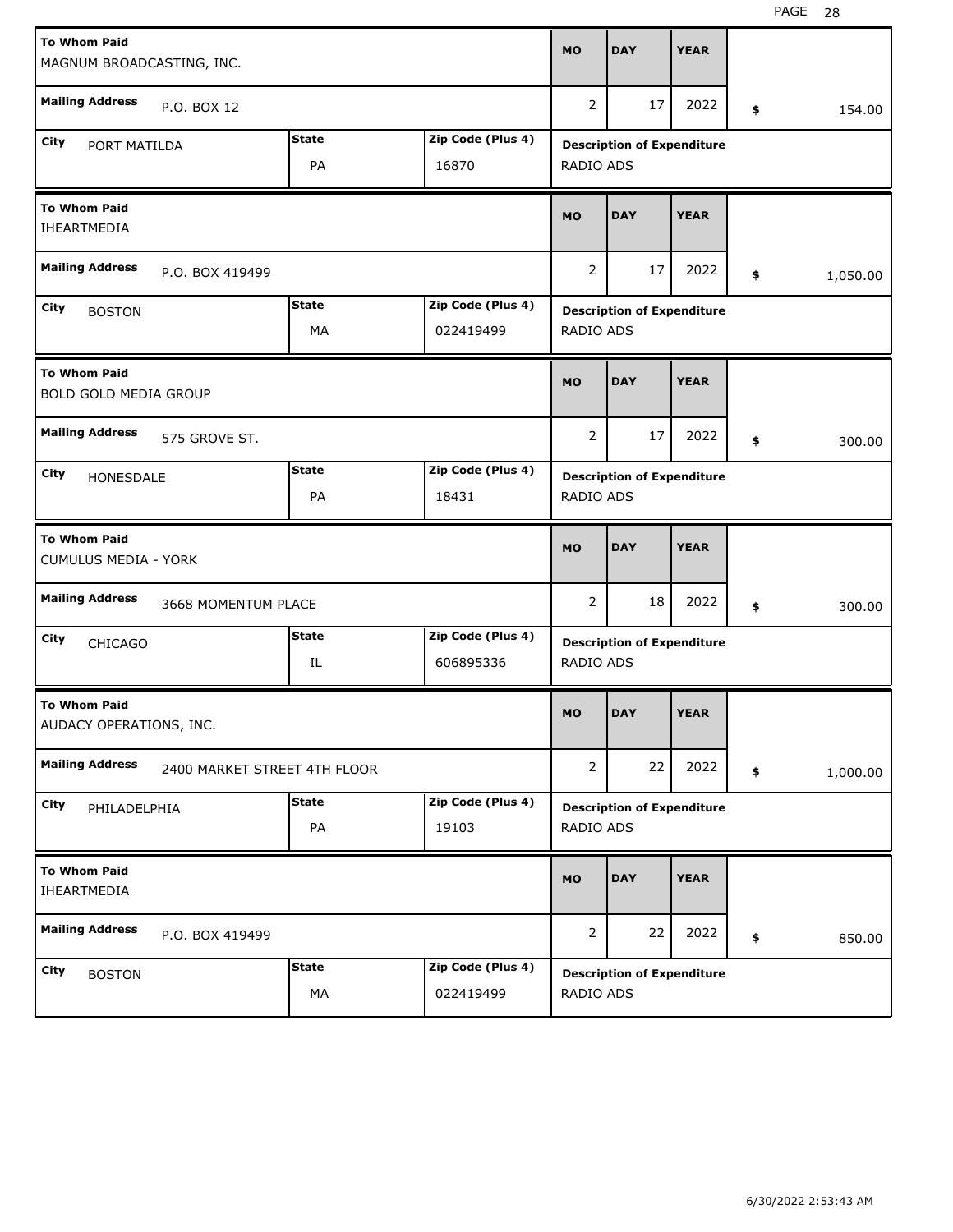| <b>To Whom Paid</b>                                | LIGHTNER COMMUNICATIONS LLC |              |                   | <b>MO</b> | <b>DAY</b>                        | <b>YEAR</b> |              |
|----------------------------------------------------|-----------------------------|--------------|-------------------|-----------|-----------------------------------|-------------|--------------|
| <b>Mailing Address</b>                             | 1771 BEAVER DAM ROAD        |              |                   | 2         | 4                                 | 2022        | \$<br>495.00 |
| City<br><b>CLAYSBURG</b>                           |                             | <b>State</b> | Zip Code (Plus 4) |           | <b>Description of Expenditure</b> |             |              |
|                                                    |                             | PA           | 166258913         | RADIO ADS |                                   |             |              |
| <b>To Whom Paid</b><br>LIGHTNER COMMUNICATIONS LLC |                             |              |                   |           | <b>DAY</b>                        | <b>YEAR</b> |              |
| <b>Mailing Address</b>                             | 1771 BEAVER DAM ROAD        |              |                   | 2         | 18                                | 2022        | \$<br>225.00 |
| City<br><b>CLAYSBURG</b>                           |                             | <b>State</b> | Zip Code (Plus 4) |           | <b>Description of Expenditure</b> |             |              |
|                                                    |                             | PA           | 166258913         | RADIO ADS |                                   |             |              |
| <b>To Whom Paid</b><br>SALEM MEDIA GROUP INC.      |                             |              |                   | <b>MO</b> | <b>DAY</b>                        | <b>YEAR</b> |              |
| <b>Mailing Address</b>                             | PO BOX 780561               |              |                   | 2         | 24                                | 2022        | \$<br>720.00 |
| City<br>PHILADELPHIA                               |                             | <b>State</b> | Zip Code (Plus 4) |           | <b>Description of Expenditure</b> |             |              |
|                                                    |                             | PA           | 191780561         | RADIO ADS |                                   |             |              |
|                                                    |                             |              |                   |           |                                   |             |              |
| <b>To Whom Paid</b><br><b>FEDEX</b>                |                             |              |                   | <b>MO</b> | <b>DAY</b>                        | <b>YEAR</b> |              |
| <b>Mailing Address</b>                             | 461 W. GERMANTOWN PIKE      |              |                   | 3         | 14                                | 2022        | \$<br>72.82  |
| City                                               |                             | <b>State</b> | Zip Code (Plus 4) |           | <b>Description of Expenditure</b> |             |              |
|                                                    | PLYMOUTH MEETING            | PA           | 194621301         |           | PETITION COPIES                   |             |              |
| <b>To Whom Paid</b><br><b>FEDEX</b>                |                             |              |                   | <b>MO</b> | <b>DAY</b>                        | <b>YEAR</b> |              |
| <b>Mailing Address</b>                             | 461 W. GERMANTOWN PIKE      |              |                   | 3         | 15                                | 2022        | \$<br>79.98  |
| City                                               |                             | <b>State</b> | Zip Code (Plus 4) |           | <b>Description of Expenditure</b> |             |              |
|                                                    | PLYMOUTH MEETING            | PA           | 194621301         |           | PETITION COPIES                   |             |              |
| <b>To Whom Paid</b><br><b>FEDEX</b>                |                             |              |                   | <b>MO</b> | <b>DAY</b>                        | <b>YEAR</b> |              |
| <b>Mailing Address</b>                             | 461 W. GERMANTOWN PIKE      |              |                   | 3         | 15                                | 2022        | \$<br>6.04   |
| City                                               | PLYMOUTH MEETING            | <b>State</b> | Zip Code (Plus 4) |           | <b>Description of Expenditure</b> |             |              |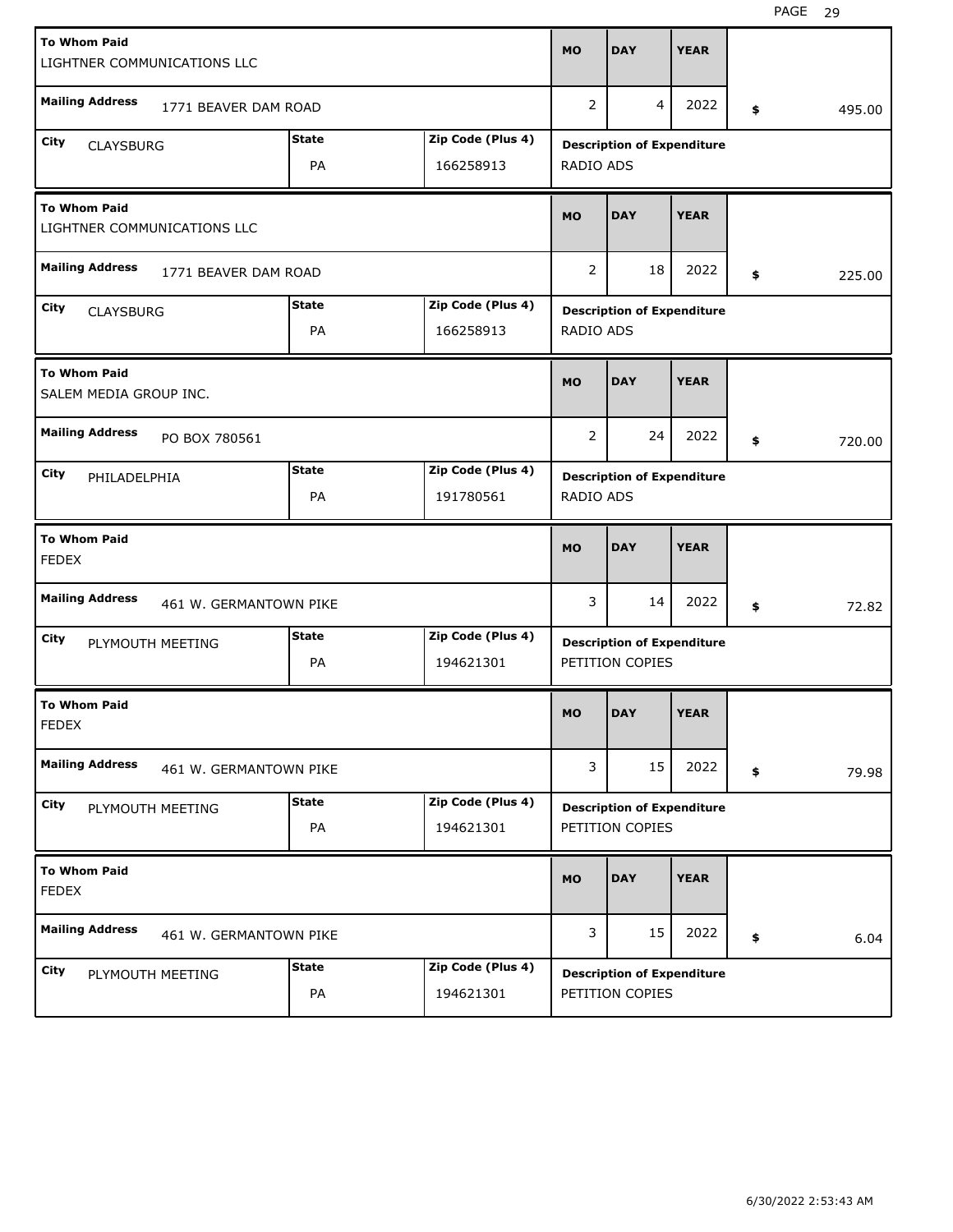| <b>To Whom Paid</b><br><b>FEDEX</b>                 |                        |              |                   | <b>MO</b>         | <b>DAY</b>                        | <b>YEAR</b> |              |
|-----------------------------------------------------|------------------------|--------------|-------------------|-------------------|-----------------------------------|-------------|--------------|
| <b>Mailing Address</b>                              | 461 W. GERMANTOWN PIKE |              |                   | 3                 | 16                                | 2022        | \$<br>17.49  |
| City                                                | PLYMOUTH MEETING       | <b>State</b> | Zip Code (Plus 4) |                   | <b>Description of Expenditure</b> |             |              |
|                                                     |                        | PA           | 194621301         |                   | PETITION COPIES                   |             |              |
| <b>To Whom Paid</b><br>COMMONWEALTH OF PENNSYLVANIA |                        |              |                   |                   | <b>DAY</b>                        | <b>YEAR</b> |              |
| <b>Mailing Address</b>                              | 401 NORTH STREET       |              |                   |                   |                                   | 2022        | \$<br>200.00 |
| City<br>HARRISBURG                                  |                        | <b>State</b> | Zip Code (Plus 4) |                   | <b>Description of Expenditure</b> |             |              |
|                                                     |                        | PA           | 17120             | <b>FILING FEE</b> |                                   |             |              |
| <b>To Whom Paid</b><br><b>TD BANK</b>               |                        |              |                   | <b>MO</b>         | <b>DAY</b>                        | <b>YEAR</b> |              |
| <b>Mailing Address</b>                              | 3051 WALTON ROAD       |              |                   | 3                 | 11                                | 2022        | \$<br>5.00   |
| City                                                | PLYMOUTH MEETING       | <b>State</b> | Zip Code (Plus 4) |                   | <b>Description of Expenditure</b> |             |              |
|                                                     |                        | PA           | 19462             |                   | MONEY ORDER FEE                   |             |              |
|                                                     |                        |              |                   |                   |                                   |             |              |
| <b>To Whom Paid</b><br>SALEM MEDIA GROUP INC.       |                        |              |                   | <b>MO</b>         | <b>DAY</b>                        | <b>YEAR</b> |              |
| <b>Mailing Address</b>                              | PO BOX 780561          |              |                   | 3                 | 15                                | 2022        | \$<br>990.00 |
| City<br>PHILADELPHIA                                |                        | <b>State</b> | Zip Code (Plus 4) |                   | <b>Description of Expenditure</b> |             |              |
|                                                     |                        | PA           | 191780561         | RADIO ADS         |                                   |             |              |
| <b>To Whom Paid</b><br>MAGNUM BROADCASTING, INC.    |                        |              |                   | MO                | <b>DAY</b>                        | <b>YEAR</b> |              |
| <b>Mailing Address</b>                              | P.O. BOX 12            |              |                   | 3                 | 15                                | 2022        | \$<br>462.00 |
| City                                                |                        | <b>State</b> | Zip Code (Plus 4) |                   |                                   |             |              |
| PORT MATILDA                                        |                        | PA           | 16870             | RADIO ADS         | <b>Description of Expenditure</b> |             |              |
| <b>To Whom Paid</b><br>LIGHTNER COMMUNICATIONS LLC  |                        |              |                   | <b>MO</b>         | <b>DAY</b>                        | <b>YEAR</b> |              |
| <b>Mailing Address</b>                              | 2513 6TH AVE           |              |                   | 3                 | 16                                | 2022        | \$<br>245.00 |
| City<br><b>ALTOONA</b>                              |                        | <b>State</b> | Zip Code (Plus 4) |                   | <b>Description of Expenditure</b> |             |              |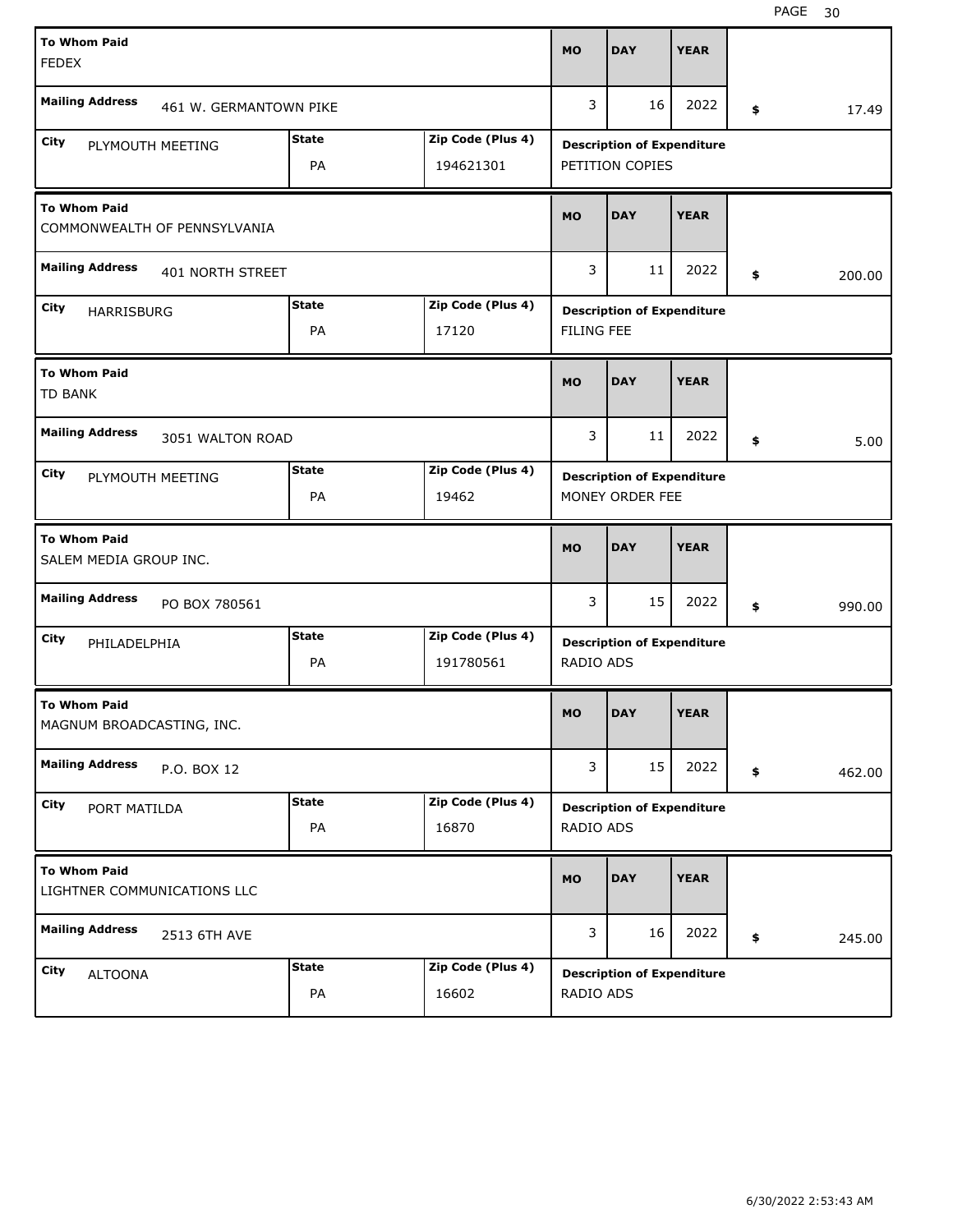| <b>To Whom Paid</b><br>FOREVER MEDIA, INC - JOHNSTOWN      |                    |                                | <b>MO</b>        | <b>DAY</b>                        | <b>YEAR</b> |                |
|------------------------------------------------------------|--------------------|--------------------------------|------------------|-----------------------------------|-------------|----------------|
| <b>Mailing Address</b><br>1 FOREVER DRIVE                  |                    |                                | 3                | 16                                | 2022        | \$<br>385.00   |
| City<br>HOLLIDAYSBURG                                      | <b>State</b><br>PA | Zip Code (Plus 4)<br>16648     | RADIO ADS        | <b>Description of Expenditure</b> |             |                |
| <b>To Whom Paid</b><br>FOREVER MEDIA, INC. - HOLLIDAYSBURG | <b>MO</b>          | <b>DAY</b>                     | <b>YEAR</b>      |                                   |             |                |
| <b>Mailing Address</b><br>1 FOREVER DRIVE                  |                    |                                | 3                | 16                                | 2022        | \$<br>275.00   |
| City<br>HOLLIDAYSBURG                                      | <b>State</b><br>PA | Zip Code (Plus 4)<br>16648     | <b>RADIO ADS</b> | <b>Description of Expenditure</b> |             |                |
| <b>To Whom Paid</b><br>FOREVER MEDIA, INC. - NORTHWEST PA  |                    |                                | <b>MO</b>        | <b>DAY</b>                        | <b>YEAR</b> |                |
| <b>Mailing Address</b><br>1 FOREVER DRIVE                  |                    |                                | 3                | 16                                | 2022        | \$<br>220.00   |
| City<br><b>HOLLIDAYSBURG</b>                               | <b>State</b><br>PA | Zip Code (Plus 4)<br>16648     | RADIO ADS        | <b>Description of Expenditure</b> |             |                |
|                                                            |                    |                                |                  |                                   |             |                |
| <b>To Whom Paid</b><br>BOLD GOLD MEDIA GROUP               |                    |                                | <b>MO</b>        | <b>DAY</b>                        | <b>YEAR</b> |                |
| <b>Mailing Address</b><br>575 GROVE STREET                 |                    |                                | 3                | 18                                | 2022        | \$<br>275.00   |
| City<br>HONESDALE                                          | <b>State</b><br>PA | Zip Code (Plus 4)<br>18431     | RADIO ADS        | <b>Description of Expenditure</b> |             |                |
| <b>To Whom Paid</b><br>IHEARTMEDIA                         |                    |                                | <b>MO</b>        | <b>DAY</b>                        | <b>YEAR</b> |                |
| <b>Mailing Address</b><br>P.O. BOX 419499                  |                    |                                | 3                | 15                                | 2022        | \$<br>1,477.30 |
| City<br><b>BOSTON</b>                                      | <b>State</b><br>МA | Zip Code (Plus 4)<br>022419499 | RADIO ADS        | <b>Description of Expenditure</b> |             |                |
| <b>To Whom Paid</b><br>IHEARTMEDIA                         |                    |                                | <b>MO</b>        | <b>DAY</b>                        | <b>YEAR</b> |                |
| <b>Mailing Address</b><br>P.O. BOX 419499                  |                    |                                | 3                | 15                                | 2022        | \$<br>1,485.00 |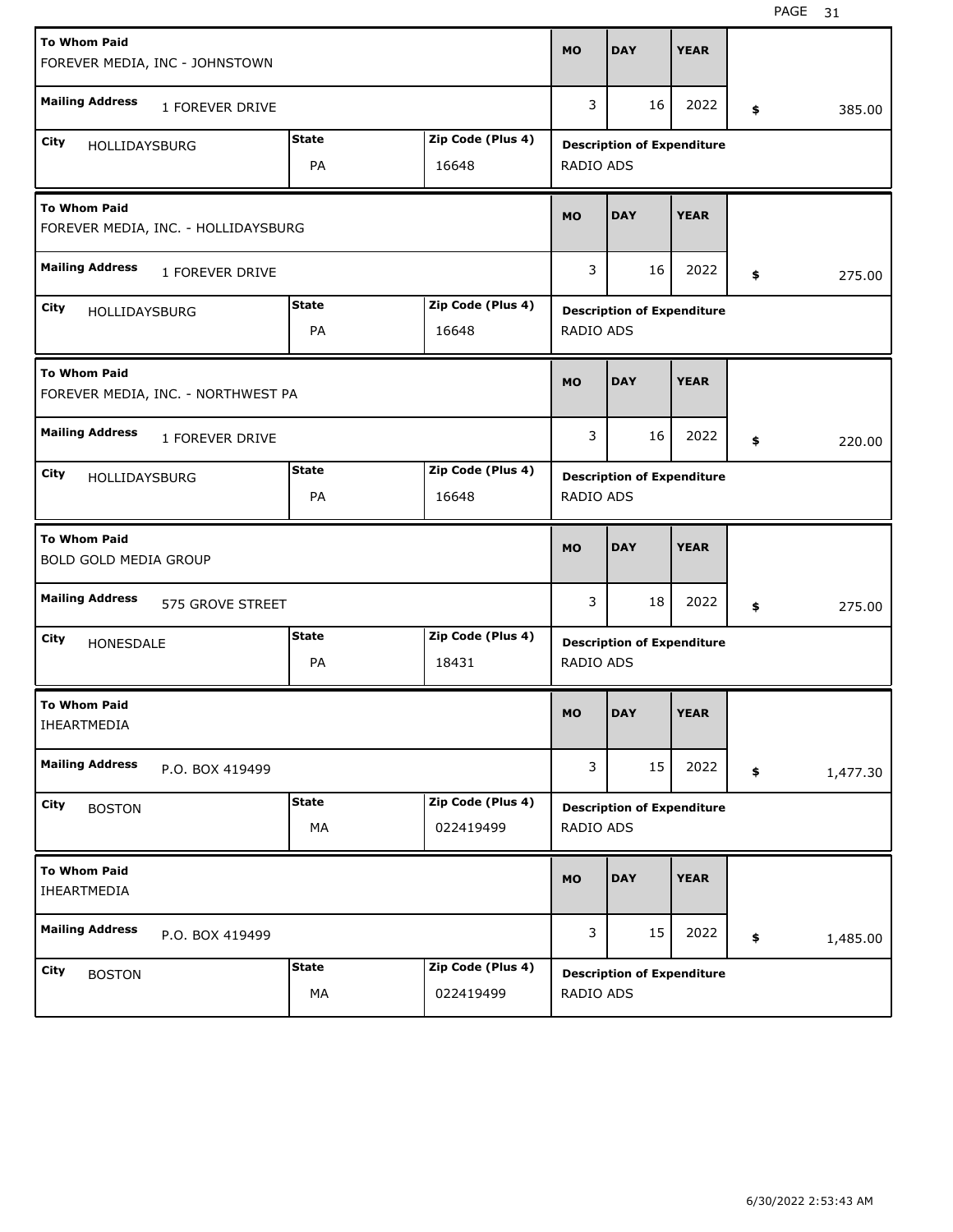| <b>To Whom Paid</b><br><b>DELIVERY SIGNS</b>       |                             |                     |                                | <b>MO</b>         | <b>DAY</b>                        | <b>YEAR</b> |                |
|----------------------------------------------------|-----------------------------|---------------------|--------------------------------|-------------------|-----------------------------------|-------------|----------------|
| <b>Mailing Address</b>                             | 40 W. CRYSTAL LAKE, ST #100 |                     |                                | 3                 | 30                                | 2022        | \$<br>6,075.00 |
| City<br><b>ORLANDO</b>                             |                             | <b>State</b><br>FL. | Zip Code (Plus 4)<br>32806     | RADIO ADS         | <b>Description of Expenditure</b> |             |                |
| <b>To Whom Paid</b><br><b>CUMULUS MEDIA-YORK</b>   |                             |                     |                                |                   | <b>DAY</b>                        | <b>YEAR</b> |                |
| <b>Mailing Address</b>                             | 3668 MOMENTUM PLACE         |                     |                                |                   |                                   | 2022        | \$<br>400.00   |
| City<br><b>CHICAGO</b>                             |                             | <b>State</b><br>IL  | Zip Code (Plus 4)<br>606895336 | <b>RADIO ADS</b>  | <b>Description of Expenditure</b> |             |                |
| <b>To Whom Paid</b><br>CESSNA COMMUNICATIONS, INC. |                             |                     |                                | <b>MO</b>         | <b>DAY</b>                        | <b>YEAR</b> |                |
| <b>Mailing Address</b>                             | 134 E PITT ST.              |                     |                                | 3                 | 22                                | 2022        | \$<br>198.00   |
| City<br><b>BEDFORD</b>                             |                             | <b>State</b><br>PA  | Zip Code (Plus 4)<br>15522     | RADIO ADS         | <b>Description of Expenditure</b> |             |                |
|                                                    |                             |                     |                                |                   |                                   |             |                |
| <b>To Whom Paid</b><br><b>ANTHONY KOPA</b>         |                             |                     |                                | <b>MO</b>         | <b>DAY</b>                        | <b>YEAR</b> |                |
| <b>Mailing Address</b>                             | 40 E. BLACK HORSE PIKE      |                     |                                | 3                 | 2                                 | 2022        | \$<br>185.00   |
| City<br>WILLIAMSTOWN                               |                             | <b>State</b><br>NJ  | Zip Code (Plus 4)<br>08094     | <b>PALM CARDS</b> | <b>Description of Expenditure</b> |             |                |
| <b>To Whom Paid</b><br>MARLANE GRAPHICS, INC.      |                             |                     |                                | <b>MO</b>         | <b>DAY</b>                        | <b>YEAR</b> |                |
| <b>Mailing Address</b>                             | 1526 VALLEY FORGE ROAD      |                     |                                | 3                 | 24                                | 2022        | \$<br>180.20   |
| City<br><b>WORCESTER</b>                           |                             | <b>State</b><br>PA  | Zip Code (Plus 4)<br>194900975 | <b>HANDOUTS</b>   | <b>Description of Expenditure</b> |             |                |
| <b>To Whom Paid</b><br>POTTSVILLE BROADCASTING CO. |                             |                     |                                | <b>MO</b>         | <b>DAY</b>                        | <b>YEAR</b> |                |
| <b>Mailing Address</b>                             | PO BOX 540                  |                     |                                | 3                 | 22                                | 2022        | \$<br>515.00   |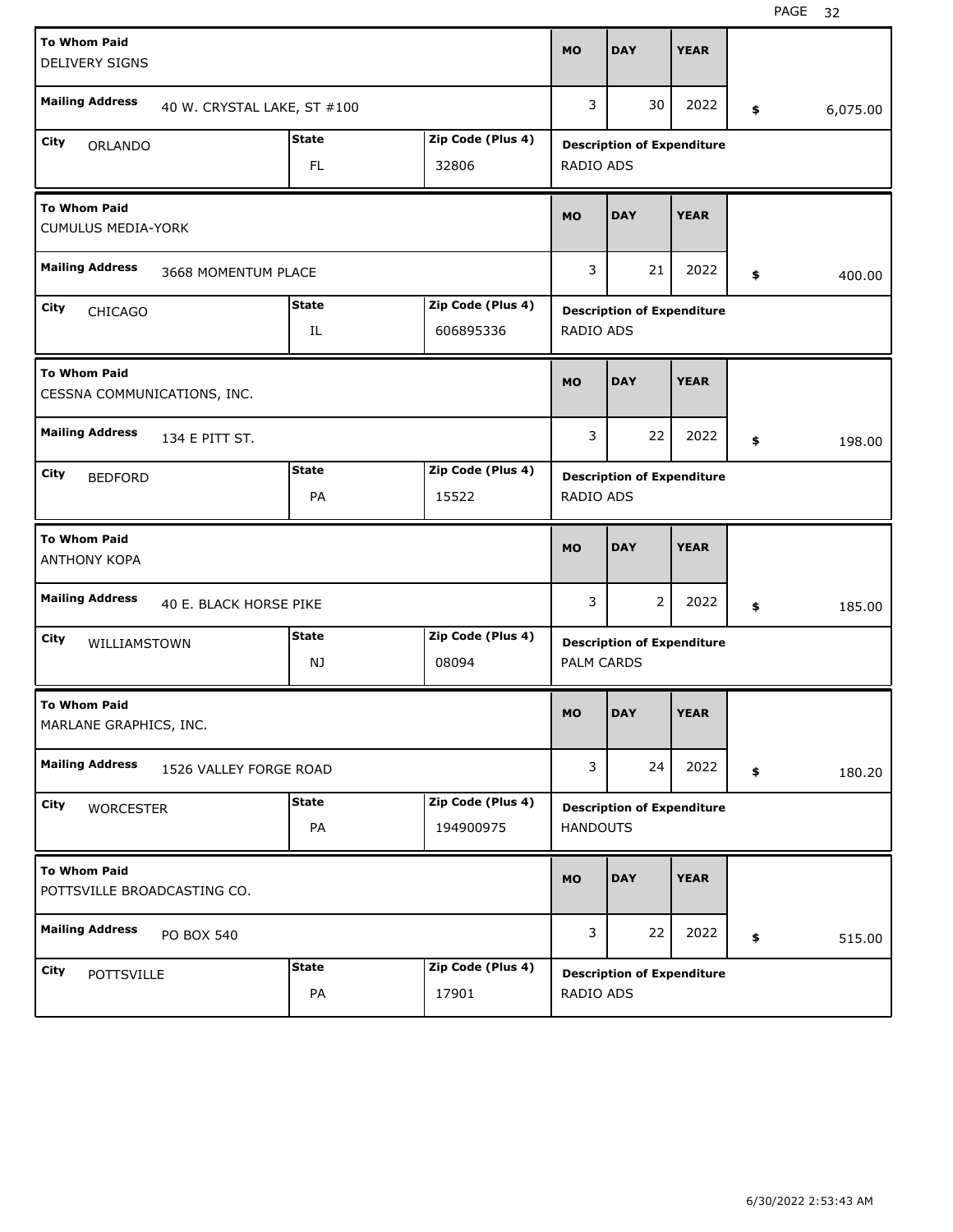| <b>To Whom Paid</b>                              | POTTSVILLE BROADCASTING CO. |              |                   | <b>MO</b>        | <b>DAY</b>                        | <b>YEAR</b> |                |
|--------------------------------------------------|-----------------------------|--------------|-------------------|------------------|-----------------------------------|-------------|----------------|
| <b>Mailing Address</b>                           | PO BOX 540                  |              |                   | $\mathbf{1}$     | 5                                 | 2022        | \$<br>540.00   |
| City<br><b>POTTSVILLE</b>                        |                             | <b>State</b> | Zip Code (Plus 4) |                  | <b>Description of Expenditure</b> |             |                |
|                                                  |                             | PA           | 17901             | RADIO ADS        |                                   |             |                |
| <b>To Whom Paid</b><br>ST. BARNABAS BROADCASTING |                             |              |                   |                  | <b>DAY</b>                        | <b>YEAR</b> |                |
| <b>Mailing Address</b>                           | 5850 MERIDIAN ROAD          |              |                   |                  |                                   | 2022        | \$<br>1,260.00 |
| City<br>GIBSONIA                                 |                             | <b>State</b> | Zip Code (Plus 4) |                  | <b>Description of Expenditure</b> |             |                |
|                                                  |                             | PA           | 15044             | <b>RADIO ADS</b> |                                   |             |                |
| <b>To Whom Paid</b><br>ST. BARNABAS BROADCASTING |                             |              |                   | <b>MO</b>        | <b>DAY</b>                        | <b>YEAR</b> |                |
| <b>Mailing Address</b>                           | 5850 MERIDIAN ROAD          |              |                   | $\mathbf{1}$     | 12                                | 2022        | \$<br>770.00   |
| City<br>GIBSONIA                                 |                             | <b>State</b> | Zip Code (Plus 4) |                  | <b>Description of Expenditure</b> |             |                |
|                                                  |                             | PA           | 15044             | RADIO ADS        |                                   |             |                |
|                                                  |                             |              |                   |                  |                                   |             |                |
| <b>To Whom Paid</b><br>MARLANE GRAPHICS INC.     |                             |              |                   | <b>MO</b>        | <b>DAY</b>                        | <b>YEAR</b> |                |
| <b>Mailing Address</b>                           | 1526 VALLEY FORGE ROAD      |              |                   | 2                | 3                                 | 2022        | \$<br>180.20   |
| City                                             |                             | State        | Zip Code (Plus 4) |                  |                                   |             |                |
| <b>WORCESTER</b>                                 |                             | PA           | 194900975         | <b>HANDOUTS</b>  | <b>Description of Expenditure</b> |             |                |
| <b>To Whom Paid</b><br>PAYPAL HOLDINGS INC.      |                             |              |                   | <b>MO</b>        | <b>DAY</b>                        | <b>YEAR</b> |                |
| <b>Mailing Address</b>                           | 2211 N 1ST STREET           |              |                   |                  |                                   |             | \$<br>205.64   |
| City                                             |                             | <b>State</b> | Zip Code (Plus 4) |                  |                                   |             |                |
| SAN JOSE                                         |                             | ${\sf CA}$   | 95131             | PAYPAL FEES      | <b>Description of Expenditure</b> |             |                |
| <b>To Whom Paid</b><br>BOLD GOLD MEDIA GROUP     |                             |              |                   | <b>MO</b>        | <b>DAY</b>                        | <b>YEAR</b> |                |
| <b>Mailing Address</b>                           | 1049 NORTH SEKOL ROAD       |              |                   | $\overline{2}$   | $\overline{7}$                    | 2022        | \$<br>198.00   |
| City<br><b>SCRANTON</b>                          |                             | <b>State</b> | Zip Code (Plus 4) |                  | <b>Description of Expenditure</b> |             |                |

H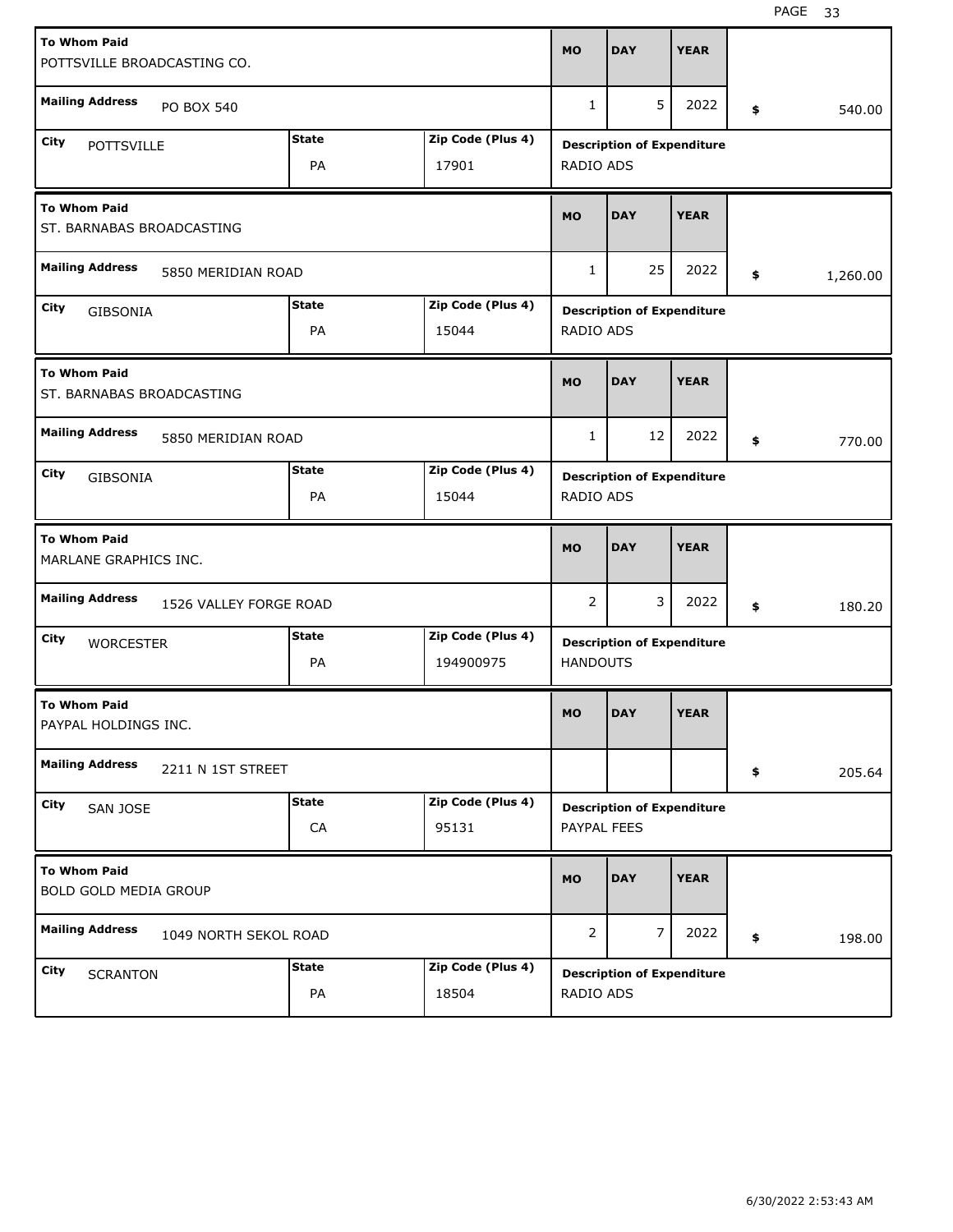| <b>To Whom Paid</b><br><b>BOLD GOLD MEDIA GROUP</b>                     |                                                            |                   | <b>MO</b>    | <b>DAY</b>                        | <b>YEAR</b> |    |                   |
|-------------------------------------------------------------------------|------------------------------------------------------------|-------------------|--------------|-----------------------------------|-------------|----|-------------------|
| <b>Mailing Address</b>                                                  | 1049 NORTH SEKOL ROAD<br><b>State</b><br>Zip Code (Plus 4) |                   |              |                                   |             |    | 288.00            |
| City<br><b>SCRANTON</b>                                                 | <b>Description of Expenditure</b>                          |                   |              |                                   |             |    |                   |
|                                                                         | PA                                                         | 18504             | RADIO ADS    |                                   |             |    |                   |
| <b>To Whom Paid</b><br><b>TD BANK</b>                                   |                                                            |                   | <b>MO</b>    | <b>DAY</b>                        | <b>YEAR</b> |    |                   |
| <b>Mailing Address</b><br>3051 WALTON ROAD                              |                                                            |                   | $\mathbf{1}$ | 31                                | 2022        | \$ | 10.00             |
| <b>City</b><br>PLYMOUTH MEETING                                         | <b>State</b>                                               | Zip Code (Plus 4) |              | <b>Description of Expenditure</b> |             |    |                   |
|                                                                         | PA                                                         | 19462             |              | <b>MAINTENANCE FEE</b>            |             |    |                   |
| <b>To Whom Paid</b><br><b>TD BANK</b>                                   |                                                            |                   | <b>MO</b>    | <b>DAY</b>                        | <b>YEAR</b> |    |                   |
| <b>Mailing Address</b><br>3051 WALTON ROAD                              |                                                            |                   | 2            | 28                                | 2022        | \$ | 10.00             |
| City<br>PLYMOUTH MEETING                                                | <b>State</b>                                               | Zip Code (Plus 4) |              | <b>Description of Expenditure</b> |             |    |                   |
|                                                                         | PA                                                         | 19462             |              | MAINTENANCE FEE                   |             |    |                   |
|                                                                         |                                                            |                   |              |                                   |             |    | <b>PAGE TOTAL</b> |
| Enter Grand Total of Expenditures on Page 1, Report Cover Page, Item D. |                                                            |                   |              |                                   |             | \$ | 28,514.67         |